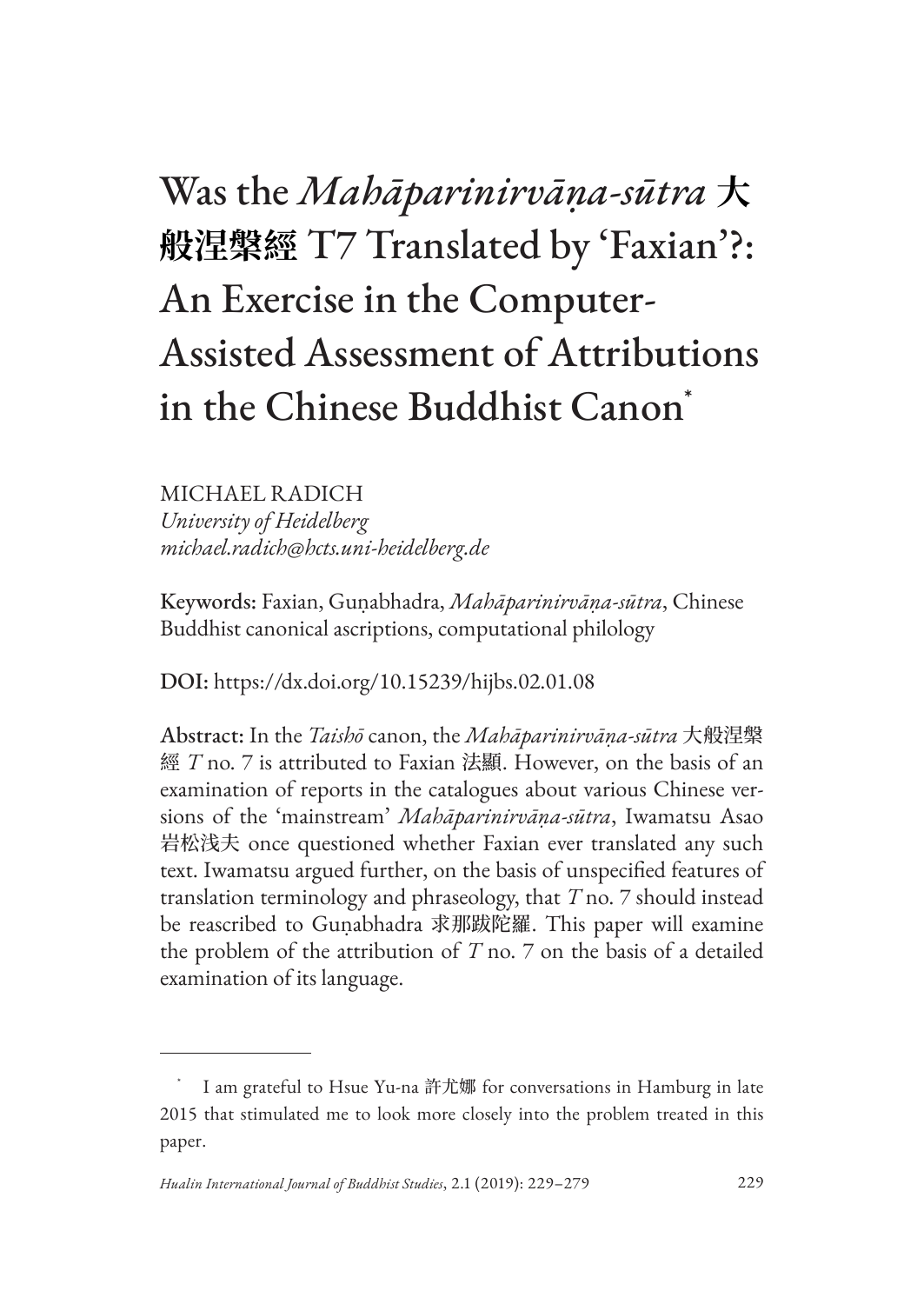### 1. Introduction

In the *Taishō* canon, the *Mahāparinirvāṇa-sūtra* 大般涅槃經<br>*IT* no. 7 ('FX'-MPNS) is attributed to Faxian 法顯 (d. 418–423).<sup>1</sup> n the *Taishō* canon, the *Mahāparinirvāṇa-sūtra* 大般涅槃經 However, on the basis of an examination of reports in the catalogues about various Chinese versions of the mainstream *Mahāparinirvāṇa-sūtra*, Iwamatsu Asao 岩松浅夫 once questioned whether Faxian ever translated any such text. Iwamatsu argued further, on the basis of unspecified features of translation terminology and phraseology, that 'FX'-MPNS should instead be ascribed to Guṇabhadra 求 那跋陀羅 (394–468).2 This paper evaluates Iwamatsu's hypothesis by examining the ascription of 'FX'-MPNS on the basis of internal stylistic evidence.

A cursory reading of 'FX'-MPNS in comparison to other Faxian ascriptions certainly seems initially to support the idea that 'FX'- MPNS at least cannot be by the same author as Faxian's other texts. For example, probably the most striking difference is the transcription of *nirvāṇa*, which is particularly telling given that both 'FX'- MPNS and the (Mahāyāna) *Mahāparinirvāṇa-mahāsūtra* 大般泥 洹經 *T* no. 376, also ascribed to Faxian, concern themselves centrally with the *parinirvāṇa*. Famously, Kumārajīva 鳩摩羅什 (350?–409?) seems to have coined the new transcription *niepan* 涅槃, whereas prior to Kumārajīva's time, other transcriptions were used, like *nihuan* 泥洹/泥垣, *niyue* 泥曰, etc. Kumārajīva's transcription seems largely to have supplanted the older transcriptions, and this term is therefore among the most famous watershed markers of chronology in the Chinese Buddhist canon. In this light, it is striking that the older transcription, *nihuan* 泥洹, is used copiously in *T* no. 376 and

<sup>1</sup> Glass, 'Guṇabhadra', 190, note 17, notes that Faxian**'**s dates have been the subject of disagreement. Legge suggests he might have been as young as twenty-five when he went to India (Legge, *A Record*, 3). Deeg (*Das Gaoseng-Faxian-Zhuan*, 29) suggests he might have been thirty or forty.

<sup>2</sup> Iwamatsu, '*Nehan gyō*'; '*Daihatsunehan gyō*'. The ascription to Faxian is also questioned in Mochizuki, *Bukkyō daijiten*, 4:3358-9, s.v. *Daihatsunehan gyō* 大般涅槃經.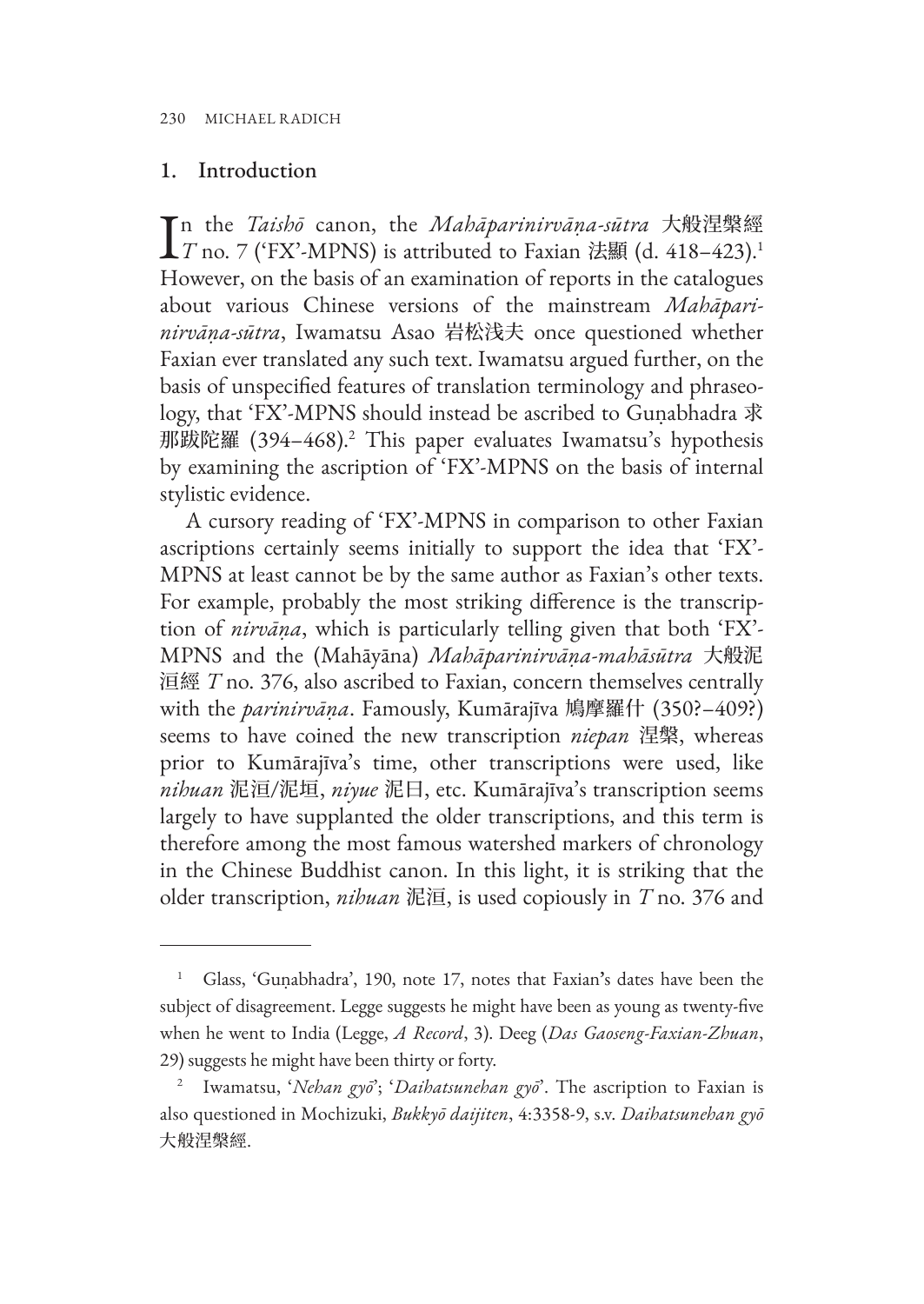the *Gaoseng Faxian zhuan* 高僧法顯傳 *T* no. 2085—despite the fact that both texts were produced after Kumārajīva<sup>3</sup>—but never in 'FX'-MPNS; whereas *niepan* 涅槃 is copious in 'FX'-MPNS, but never used in *T* no. 2085, and only twice in *T* no. 376. Even more strikingly, in the remainder of the 'Faxian' corpus, *banniepan* 般涅槃 for *parinirvāṇa* only appears two times in the Mahāsāṅghika Vinaya 摩訶僧祇律 *T* no. 1425.<sup>4</sup>

Similarly, further following the language associated with the particular theme and setting of the *parinirvāṇa* genre, 'FX'-MPNS transcribes Kuśinagara with the rare *jiushina* 鳩尸那, but *T* no. 376 and *T* no. 2085 both use *juyi* (*cheng*) 拘夷(城). 'FX'-MPNS transcribes the name of Cunda (a key personage) *chuntuo* 淳陀, whereas *T* no. 376 transcribes *chuntuo* 純陀. 5 'FX'-MPNS uses the rare transcription *doupo* 兜婆 for *stūpa*, which never appears in any other Faxian text, whereas other Faxian texts use ta 塔. For the *śāla* trees among or between which the Buddha passes into *parinirvāṇa*, 'FX'-MPNS uses the transcription *suoluo* 娑羅, whereas *T* no. 376 uses *jiangu* (*lin*) 堅固(林). Finally, for the verb 'weep' or 'lament', 'FX'-MPNS uses *tiqi* 涕泣, which is otherwise only ever found twice in *T* no. 1425 of the 'Faxian' corpus, whereas *T* no. 376 uses *tiku* 啼哭, which is conversely never found in 'FX'-MPNS.

Such anecdotal observations might suggest that Iwamatsu was correct, at least inasmuch as we should dissociate 'FX'-MPNS from Fax-

<sup>3</sup> Especially in *T* no. 2085 (where Faxian was presumably the sole author), this perhaps reflects the fact that Faxian had his formative education before Kumārajīva's activity and was conservative in this wording.

<sup>&</sup>lt;sup>4</sup> The matter is complicated further by the fact that in the Faxian group's *Vinaya* translations, *T* no. 1425 and *T* no. 1437 include both transcriptions, though *nihuan* is still numerically dominant; *T* no. 1427 (a short text) includes one instance of *niepan* only. The instances in which *niepan* is used in *T* no. 376 are interesting precisely because they break this usual pattern. Both appear in verse: 1) 圓應神通眼/無量功德相/為眾生哀請/捨涅槃方便, *T* no. 376, 12: 1.858a29–b1; 2) 異法修無我/無量諸煩惱/異法修常存/佛性及涅槃, 885c12–13.

<sup>5</sup> There is one apparent exception at *T* no. 376, 12: 1.858a9, but SYMP have the v.l. 純陀.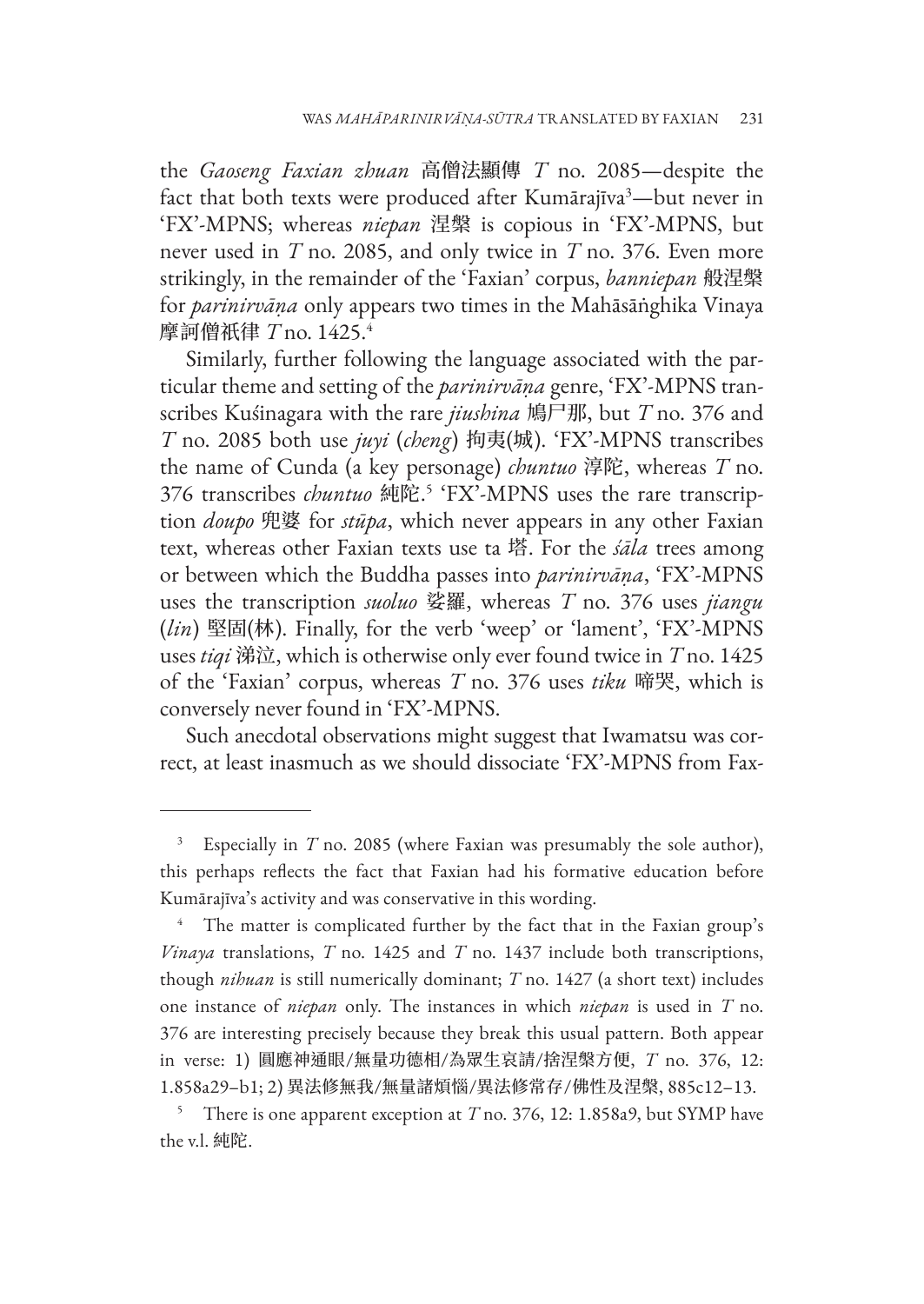ian's name. However, for various reasons, the assessment of ascriptions of Chinese Buddhist translations on the basis of style is a complex matter and requires that we marshal as much evidence as possible, as I will discuss in more detail below. Therefore, the best approach is to systematically compare the style of 'FX'-MPNS with other Faxian ascriptions and see whether or not any clear and significant commonalities and differences can be established. If we do find differences, we can then proceed to examine their possible significance, including whether they might point to a concrete alternative ascription.

This study therefore compares 'FX'-MPNS to other texts ascribed to Faxian. The other texts generally ascribed to Faxian at present are:

- the (Mahāyāna) *Mahāparinirvāṇa-mahāsūtra* 大般泥洹經 *T* no. 376;
- the \**Kṣudrakapiṭaka* 雜藏經 *T* no. 745.6
- the Mahāsāṅghika Vinaya 摩訶僧祇律 *T* no. 1425;
- the Mahāsāṅghika Bhikṣuṇī Vinaya 摩訶僧祇比丘尼戒本 *T* no. 1427;
- the Sarvāstivāda Bhikṣuṇī *Prātimokṣa* 十誦比丘尼波羅提木叉 戒本 *T* no. 1437;
- Faxian's biography/travelogue, *Gaoseng Faxian zhuan* 高僧法 顯傳 *T* no. 2085.7

In the study of such questions, we should work conservatively to identify texts most certainly ascribable to the putative author of the text(s) under investigation, and take the style of those texts as a benchmark. In this light, we should note that there are reasons to be wary of taking *T* no. 1427 and *T* no. 1437 as direct representations of the Faxian style. Generally speaking, in the study of the Vinaya texts translated in the first decades of the fifth century, we need to be aware of extensive verbatim correspondences between them, which indicate

<sup>6</sup> On *T* no. 745, see Tokiwa, *Gokan*, 55–56 and de Jong, 'Fa-hsien', 105–07 (who saw no reason to doubt that Faxian translated this text).

<sup>7</sup> On *T* no. 2085, see Deeg, *Das Gaoseng-Faxian-Zhuan*; Liu, 'Stories Written and Rewritten**'**, especially 5–10.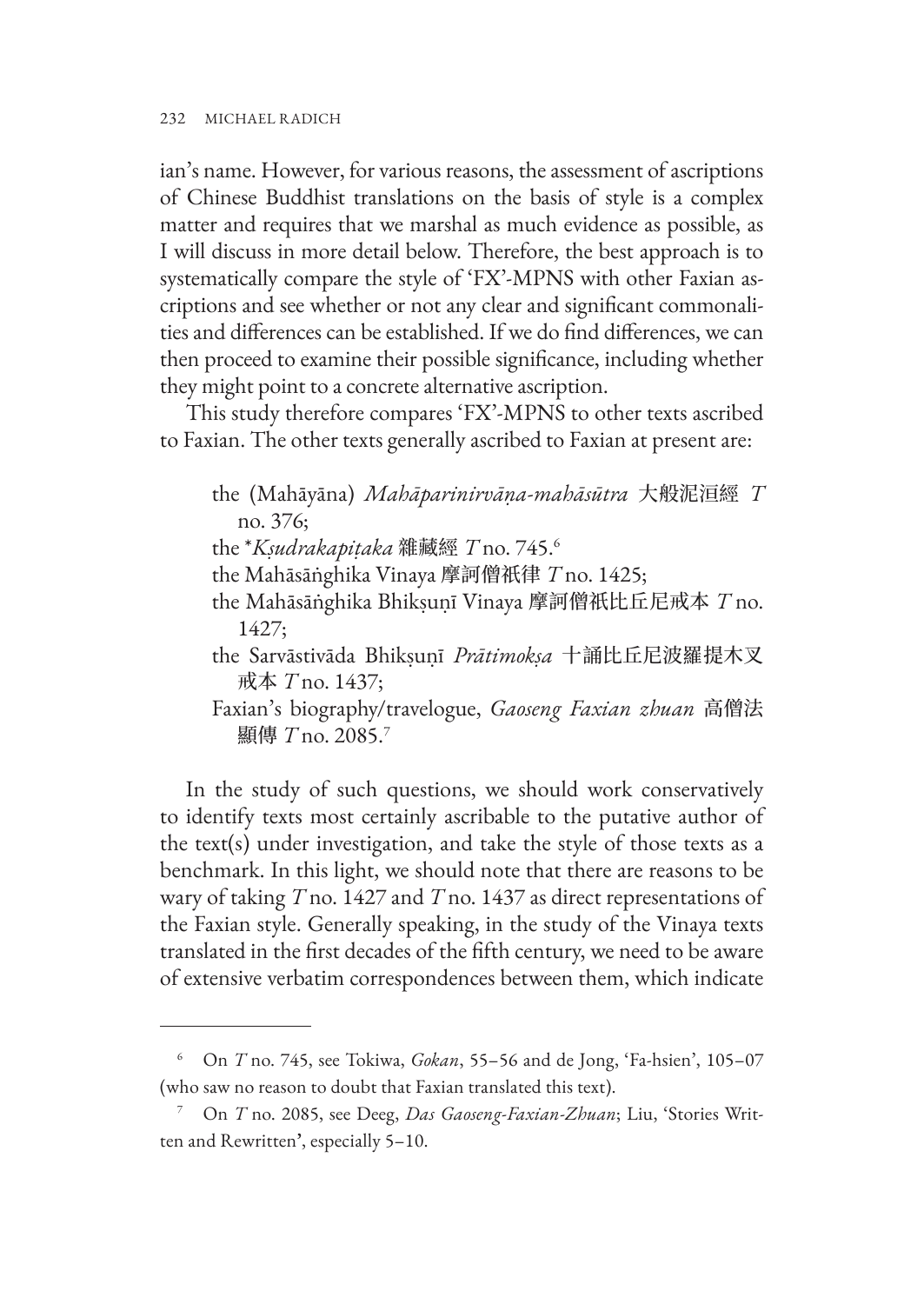heavy borrowing or recycling of wording. This problem potentially affects *T* no. 1427 and *T* no. 1437 particularly heavily, since they are both short texts (one fascicle each, compared to the forty fascicles of *T* no. 1425), so that the dilution affected by such verbatim borrowing is proportionally more intense.8 I therefore provisionally exclude them from our benchmark corpus.<sup>9</sup>

By contrast, I know of no particular reasons to doubt the ascriptions of *T* no. 376, *T* no. 745, *T* no. 1425, and *T* no. 2085, and in the course of research for this paper, I was unable to discover any.10 I have therefore tentatively kept all these texts in the mix.<sup>11</sup>

For examples, see Appendix I.

This is a strictly methodological measure, and I do not intend by it to imply any judgment as to the reliability of the ascription of these texts to Faxian.

<sup>10</sup> Special considerations apply to  $T$  no. 2085, Faxian's travelogue, which is quite different from the other texts in the 'Faxian' corpus. First, it is not a translation at all. This means that it is not a collective work in the sense they are; and that it belongs to an entirely different genre. Its idiom is closer to standard classical Chinese than almost any translation literature. We could naturally expect that many types of language that frequently recur in translation literature would not occur here—formulaic phrases of various types, common lists or pericopae for various doctrinal concepts, and so on. On the other hand, *T* no. 2085 is also the most likely source in which we might find preserved, undiluted, Faxian's own 'voice', and thereby, pinpoint traces of his individual contribution to the other more collective works.

These factors might lead us both to expect and to hope to find considerable stylistic differences between *T* no. 2085 and other 'Faxian' texts. In the event, however, my methods allow me to discover in *T* no. 2085 only a surprisingly small number of items of language that (possibly) are not content-related (e.g. do appear in other translation literature), and also appear in no other Faxian ascription: e.g. 毀壞 'destroy'; 貝多 'palm leaf'; 石柱 'stone pillar'; 彼土 'that country'; 挍飾 'ornamented(?)' (in varying orthography, this word is otherwise strongly associated with the Dharmarakṣa idiom); 佛處 'where the Buddha is/ was'"; 頂骨 '(Buddha's) skullbone, "*uṣṇīṣa* bone"'. At one fascicle, *T* no. 2085 is a relatively short text. Even allowing for this factor, however, these differences seem minimal. For the present, this means that despite differences in genre,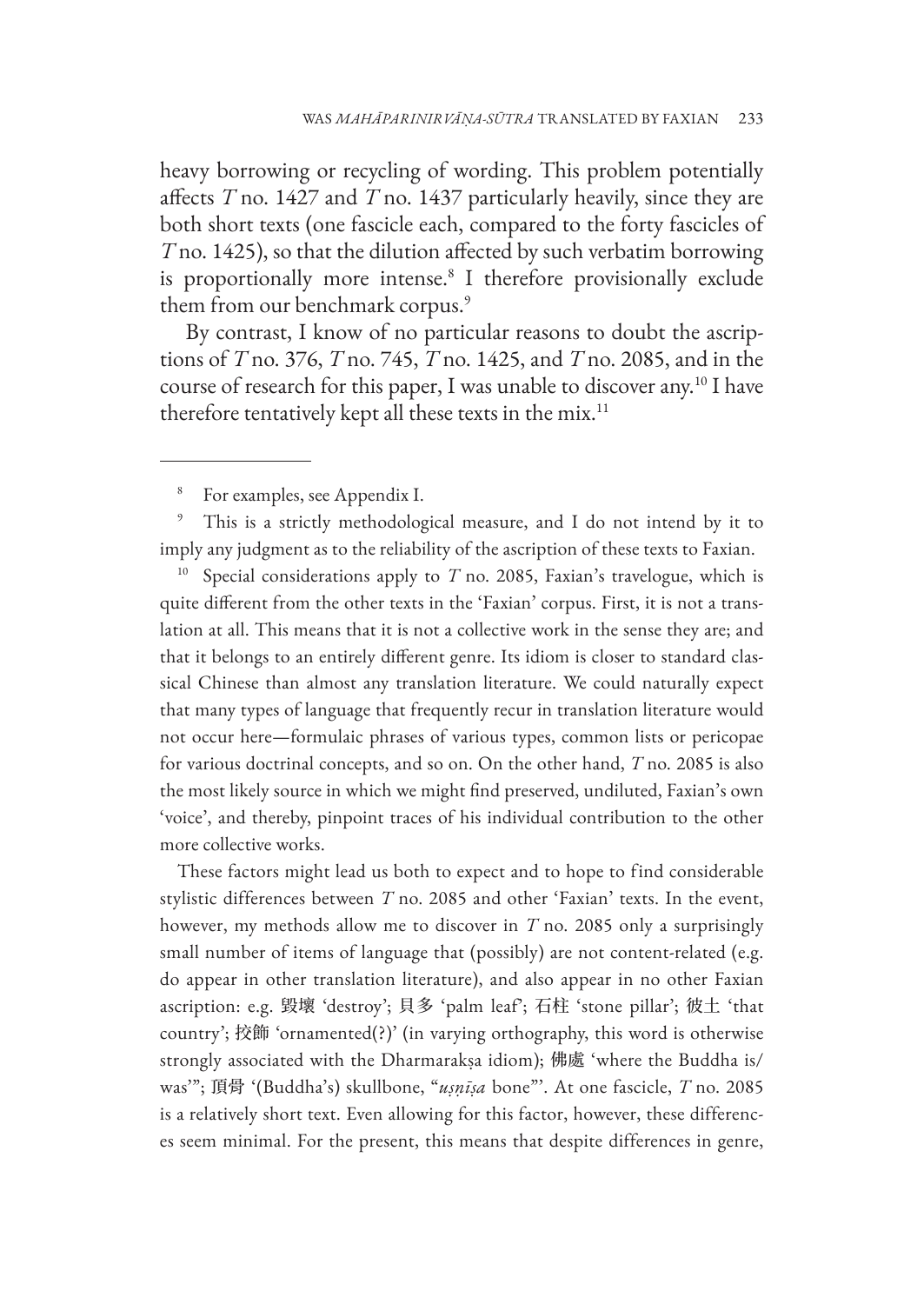This study was undertaken with the assistance of TACL ('Text Analysis for Corpus Linguistics'), a suite of computer tools I am currently developing in collaboration with Jamie Norrish.12 As applied to the analysis of Chinese Buddhist texts, TACL allows a conceptually simple comparison of the n-grams13 (strings of length *n* characters, where *n* is defined by the user), in two or more texts or corpora of any size, up to and including the entire canon, in either of two ways: (1) What n-grams are found only in A, and not in B (or vice versa)? (2) What n-grams are found in both A and B? The tool generates full lists of n-grams matching these criteria, which the researcher can then examine in context, in conjunction with digital searches via the CBETA CBReader.14

idiom and compositional process, it is safe to leave it in the reference corpus for 'Faxian' style.

<sup>11</sup> It is also *a priori* plausible that Faxian translated these texts. Faxian is supposed to have obtained in India manuscripts of the *Mahāpari-nirvāṇa-mahāsūtra*, the Mahāsāṅghika Vinaya, and the Sarvāstivāda Vinaya (among other texts); Glass, 'Guṇabhadra', 194–95. It would make sense that he would have translated those texts upon his return to China. However, his name may also have been associated with the texts because he supplied the manuscripts; or the ascription to him could function as the (quasi-talismanic) guarantor of authenticity in the form of the living link with India.

<sup>12</sup> The code repository for TACL may be found at: https://github.com/ ajenhl/tacl/.

<sup>13</sup> The use of n-gram analysis for Chinese Buddhist texts has been pioneered by Ishii Kōsei. Ishii**'**s methods differ somewhat from mine, but his ground-breaking work was an important source of inspiration. See Ishii, '*Daijō kishin ron*'; Ishii, 'Shintai kan'yo bunken'. I also gratefully acknowledge the benefit to my work of email discussions with Professor Ishii, and his generosity in sharing with me some of his unpublished data.

<sup>14</sup> Other studies using TACL are Radich, 'On the Sources' (part of a larger study with Radich, 'Tibetan Evidence'); Funayama, '*Da fangbian Fo bao'en jing*'; Radich and Anālayo, 'Were the *Ekottarika-āgama*...'. For other studies using these tools, see Radich, 'Problems of Attribution'. For a little more discussion of TACL and its application, see Radich, 'On the Sources', 208.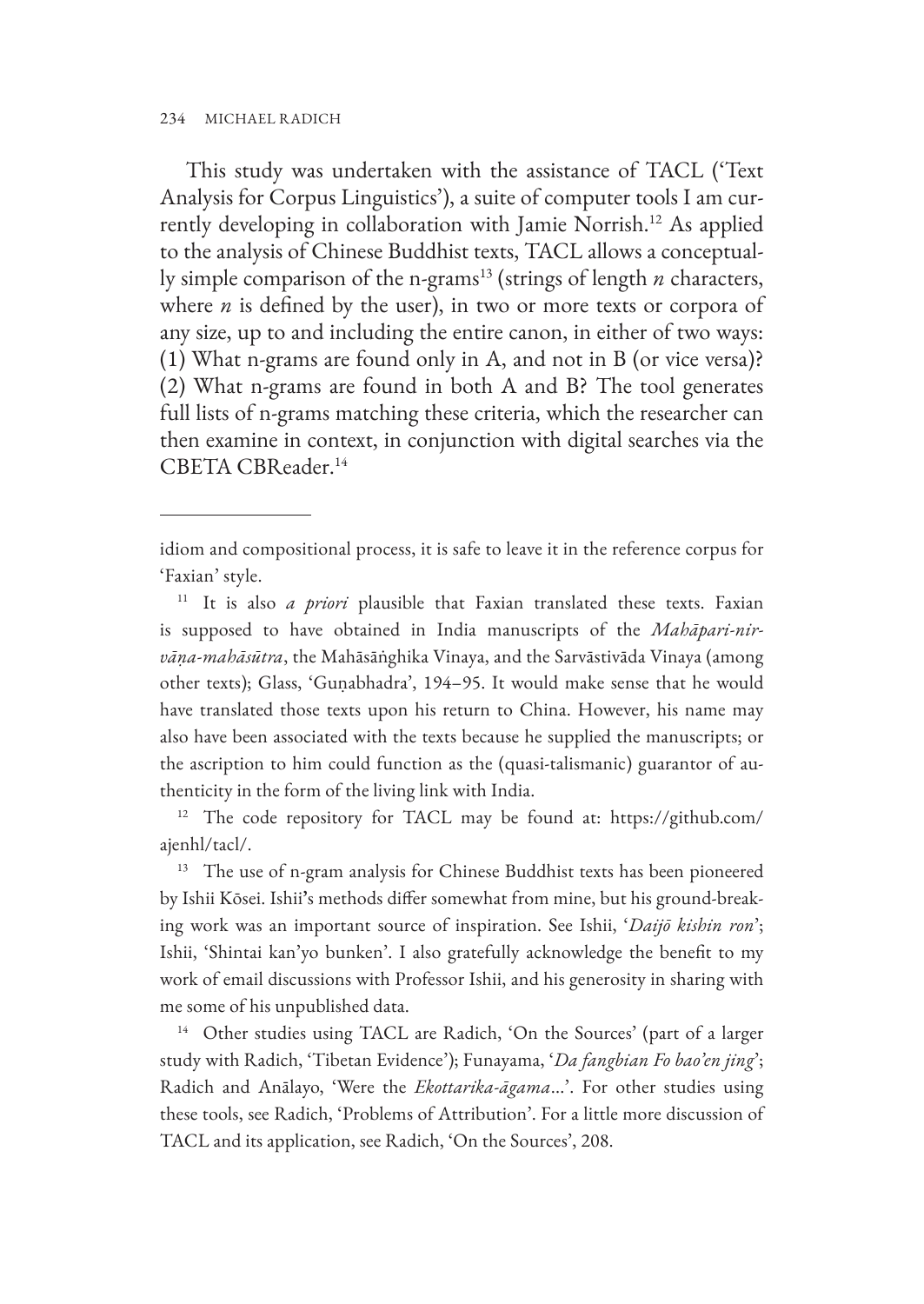The present study is intended in part as an introduction to TACL-assisted methods, and a showcase of their power to solve our research questions. For this reason, I have deliberately pursued a heuristic mode of exposition, which risks appearing somewhat mannered. To this end, I mimic the steps that such an investigation might take, beginning with the state of knowledge as we find it in the primary sources and the secondary literature, and 'walking the reader through' by steps to my final conclusions.

## 2. 'FX'-MPNS is closer to 'Guṇabhadra' than to 'Faxian'

With the assistance of TACL, we can discover in 'FX'-MPNS numerous terms and phrases that never appear in any other text ascribed to Faxian. At the same time, many of these terms and phrases do appear in various 'Guṇabhadra' ascriptions. However, as I will discuss below, it turns out that these phrases are not evenly distributed, but appear most frequently in a particular subset of the Guṇabhadra corpus. For this reason, and because the evidence is copious and threatens to be overwhelming, I present here data for only a select subset of the Guṇabhadra corpus:<sup>15</sup>

*Saṃyuktāgama* 雜阿含經 *T* no. 99; the Mahāyāna *Aṅgulimāla-sūtra* 央掘魔羅經 *T* no. 120; *Guoqu xianzai yinguo jing* 過去現在因果經 *T* no. 189 (abbreviated *Guoqu*); *Pusa xing fangbian jingjie shentong bianhua jing* 菩薩行方便境 界神通變化經 *T* no. 271; \**Ratnakāraṇḍavyūha-sūtra* 大方廣寶篋經 *T* no. 462; *Laṅkāvatāra-sūtra* 楞伽阿跋多羅寶經 *T* no. 670.

<sup>&</sup>lt;sup>15</sup> I did not especially target these texts in my searches. Rather, I searched equally over the whole corpus of ascriptions to Guṇabhadra in the *Taishō*. These texts emerged from such searches as most frequently containing phraseology linking them to 'FX'-MPNS.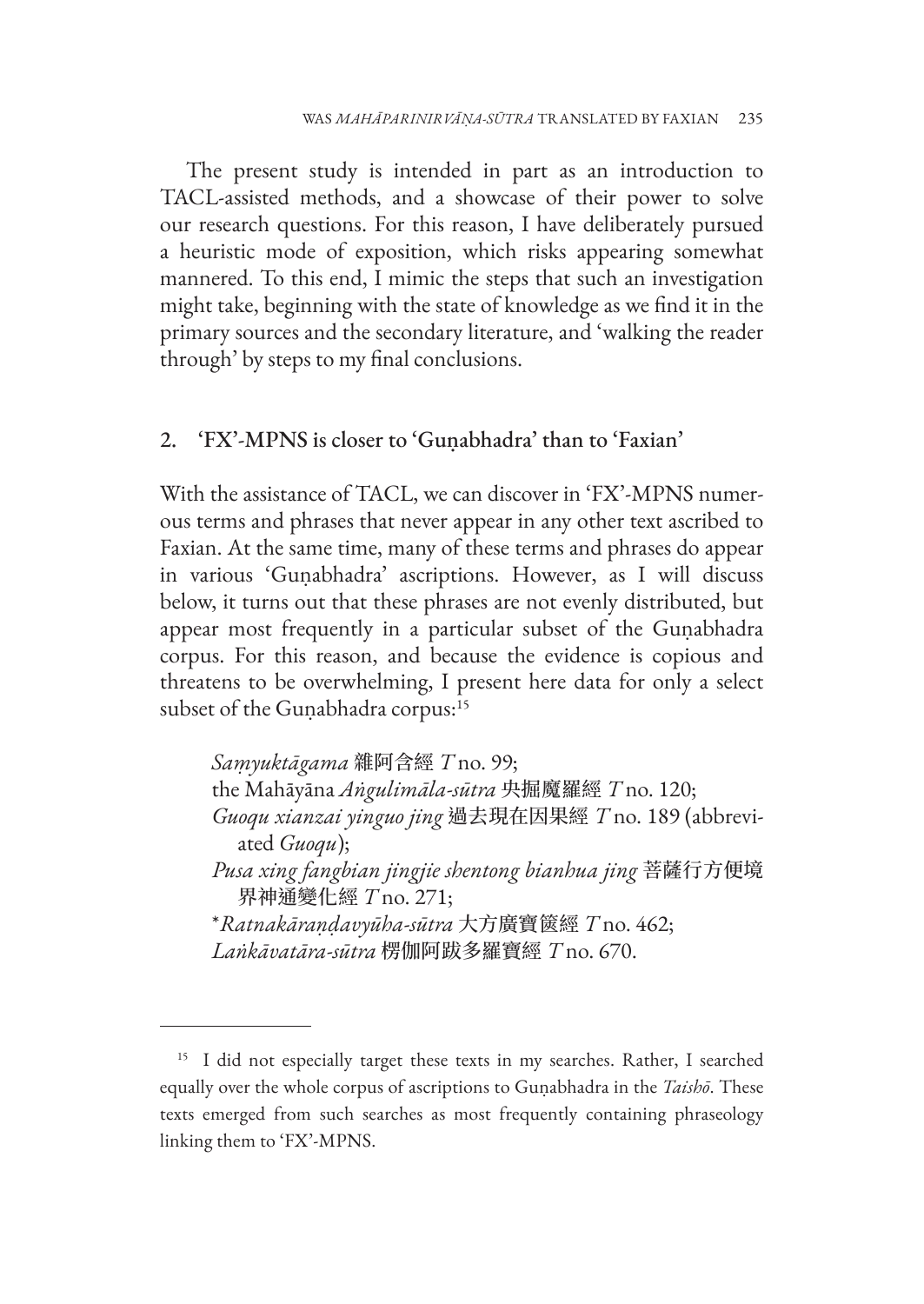The terms and phrases in question are shown in Table 1. Throughout this paper, the translations or equivalents supplied for each item are approximate only (in any case, for some markers the meaning can shift somewhat depending on context, so that it is artificial to provide a single equivalent)—to aid readers in absorbing the information, and for the purposes of subsequent discussion about the types of language involved.

**TABLE 1** Markers in 'FX'-MPNS, but never in other Faxian texts, found in key ascriptions to Guṇabhadra

Faxian reference corpus ('FX'): *T* no. 376, *T* no. 745, *T* no. 1425, *T* no. 2085.

|                                | FX'-MPNS       | $_{\rm K}$     | $T_{100}$ , 99 | $T_{\rm 100}$ , 120 | G u o q u      | $T$ no. 271    | $T$ no. 462    | $T$ no. 670  |
|--------------------------------|----------------|----------------|----------------|---------------------|----------------|----------------|----------------|--------------|
| 宮城 'palace'                    | 5              | $\overline{a}$ | $\overline{a}$ | L                   | 9              | $\overline{a}$ | $\overline{a}$ | L            |
| 寶輿 'jewelled carriage'         | 5              |                |                |                     | $\mathbf{1}$   |                | $\overline{a}$ | ٠            |
| 四兵 'fourfold army'             | 6              | L,             | 9              | 4                   | $\overline{c}$ | $\mathbf{1}$   | $\mathbf{1}$   | ٠            |
| 大叫'cry out'                    | 6              | ÷              | $\overline{a}$ | 3                   | $\overline{a}$ | L              |                |              |
| 勝進 'to advance'                | $\mathbf{1}$   | ÷,             | 12             | $\overline{a}$      | $\frac{1}{2}$  | $\mathbf{1}$   | $\mathbf{1}$   | 6            |
| 聰慧 'intelligent, intelligence' | $\mathbf{1}$   | ÷,             | 12             | $\overline{a}$      | $\overline{4}$ | $\overline{2}$ | $\mathbf{1}$   | ä,           |
| 極為 'extremely'                 | 15             | Ĭ.             | 6              | 3                   | 19             | $\overline{2}$ | $\overline{2}$ | L,           |
| 俄爾 'suddenly'                  | $\overline{2}$ | ÷,             | $\mathbf{1}$   | $\overline{a}$      | 10             | $\overline{a}$ | $\overline{a}$ |              |
| 寂默 'silent(ly)'                | $\overline{2}$ |                | 9              |                     |                |                | $\overline{a}$ |              |
| 天及人 'gods and men'             | $\overline{2}$ | L,             | $\mathbf{1}$   | 16                  | $\overline{a}$ | L,             | $\mathbf{1}$   | ٠            |
| 無上正真道 anuttarasamyaksambodhi   | $\mathbf{1}$   | ÷,             | -              | $\overline{a}$      | $\mathbf{1}$   | 13             | $\overline{2}$ | -            |
| 外境 'external object'           | $\mathbf{1}$   | ÷,             | 36             | $\overline{a}$      | $\mathbf{1}$   | ,              | L,             | 3            |
| 踰闍那 yojana                     | 10             | ÷,             | $\frac{1}{2}$  | L,                  | 9              | L,             | $\overline{a}$ | ٠            |
| 擇法 dharmapravicaya             | $\mathbf{1}$   | ÷              | 54             | ÷                   | $\overline{a}$ | ÷,             |                | ٠            |
| 正語 'right speech'              | $\mathbf{1}$   | ÷,             | 53             | $\overline{a}$      | $\frac{1}{2}$  | ÷,             | $\overline{a}$ | ٠            |
| 道跡 'srotaāpanna'               | $\mathbf{1}$   | Ĭ.             | 268            | $\overline{a}$      | 10             | L,             |                |              |
| 曼陀羅花 'mandāra flower(s)'       | 5              | ÷              | ,              | $\frac{1}{2}$       | $\overline{2}$ | ÷,             |                | -            |
| 天龍 'devas and nāgas'           | 7              |                | $\varsigma$    | 8                   | 12             | $\overline{a}$ | $\overline{2}$ | ٠            |
| 滅盡定 nirodhasamāpatti           | 7              |                | 1              | $\overline{a}$      |                |                | -              | $\mathbf{1}$ |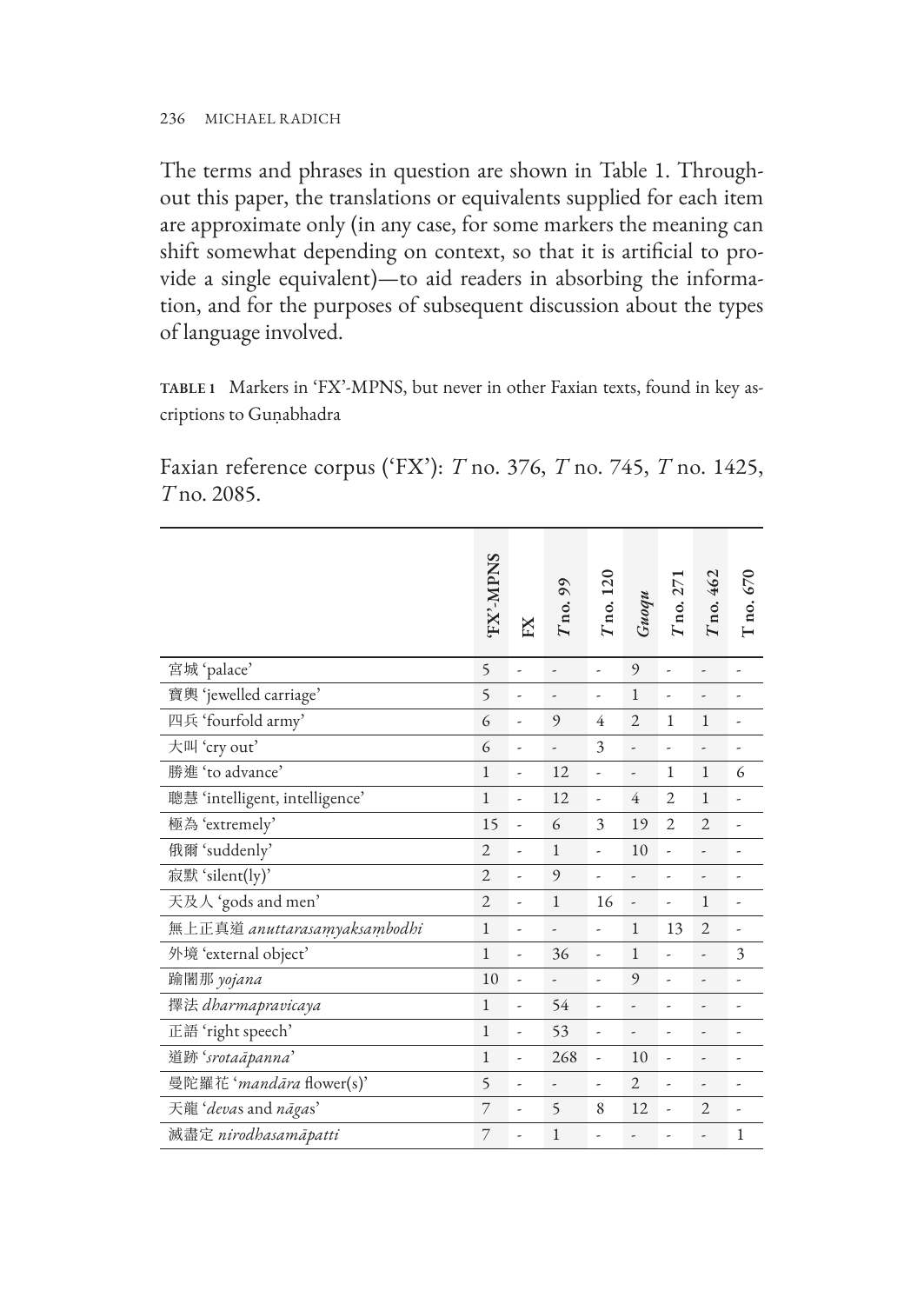|                                                                             | FX'-MPNS       | EX             | $T$ no. $99$             | $T$ no. 120    | Guoqu          | $T$ no. $27$   | <b>T</b> no. 462         | $\Gamma$ no. 670 |
|-----------------------------------------------------------------------------|----------------|----------------|--------------------------|----------------|----------------|----------------|--------------------------|------------------|
| 兜婆 <sup>16</sup> stūpa                                                      | 18             |                |                          | $\overline{a}$ | $\overline{2}$ | L              | $\overline{a}$           |                  |
| 鳩尸那(城) <sup>17</sup> Kuśinagara                                             | 18             |                | $\mathbf{1}$             | $\overline{a}$ | -              | ÷,             | L,                       | $\overline{a}$   |
| 迦比羅斾兜 Kapilavastu <sup>18</sup>                                             | $\mathbf{1}$   | $\overline{a}$ | 7                        |                |                | L,             | $\overline{a}$           |                  |
| 富蘭那迦葉 Pūrāṇa-kāśyapa                                                        | $\overline{2}$ | $\overline{a}$ | 12                       | L              |                | $\overline{a}$ | $\overline{a}$           |                  |
| 既聞 'having heard'                                                           | 5              | ÷,             | -                        |                | 17             | ÷,             | $\mathbf{1}$             | $\overline{a}$   |
| 今者宜~'should now'                                                            | 11             |                | -                        | L,             | $\overline{4}$ | L,             | $\overline{a}$           |                  |
| 答之 'replied to him'                                                         | $\circ$        |                | 4                        |                | 6              |                | $\overline{a}$           |                  |
| 遠塵離垢得法眼淨 'get rid of all defilements,<br>and attain the pure [Dharma-] eye' | 8              |                | 19                       |                | 13             |                | L,                       |                  |
| 鳴呼苦哉 'Alas! Alack! Woe is me!'                                              | 8              |                | 3                        | $\mathbf{1}$   | $\overline{a}$ | J,             | $\overline{a}$           |                  |
| 歌唄讚歎 'hymns and paeans'                                                     | 5              | L,             | $\overline{a}$           |                | $\overline{2}$ | $\overline{a}$ | $\overline{a}$           |                  |
| 微聲 'in a feeble voice'                                                      | 6              | $\overline{a}$ | $\overline{a}$           |                | 3              | $\overline{a}$ |                          |                  |
| 心自思惟 'thought to himself'                                                   | 6              |                |                          | L              | 24             |                |                          |                  |
| 已畢 'were finished, had finished'                                            | 5              | ÷,             | $\overline{\phantom{0}}$ |                | 7              | $\overline{a}$ | $\mathbf{1}$             | 1                |
| 說種種法 'expounded various dharmas'                                            | 5              | L,             | 6                        |                | 3              | $\overline{a}$ | L,                       |                  |
| 作此念已 'having had this thought'                                              | 5              | L,             | $\mathbf{1}$             |                | 12             | $\overline{a}$ | $\overline{a}$           |                  |
| 時彼天子 'then that <i>devaputra</i> '                                          | $\mathbf{1}$   | $\overline{a}$ | 225                      |                | $\overline{a}$ | $\overline{a}$ | $\overline{a}$           |                  |
| 從座起 'rose from his seat'                                                    | 6              | ÷,             | 155                      |                | $\varsigma$    | $\mathbf{1}$   | $\overline{\phantom{0}}$ | $\overline{a}$   |
| 於後夜 'in the later watch of the night'                                       | $\mathbf{1}$   | $\overline{a}$ | 104                      | L              | $\mathbf{1}$   |                | $\overline{a}$           |                  |
| 鹿野苑中 'in Deer Park'                                                         | $\overline{2}$ | ÷,             | 47                       | $\overline{a}$ | 3              | ÷,             | $\overline{\phantom{0}}$ | $\frac{1}{2}$    |
| 坐一面。爾時 'and sat to one side.<br>Then'                                       | $\overline{2}$ |                | 33                       | $\mathbf{1}$   |                |                | $\overline{2}$           |                  |
| 一面而 'sat to one side and'<br>坐-                                             | $\overline{2}$ |                | 18                       |                |                |                | $\overline{a}$           |                  |
| 舍衛國 'Śrāvastī'                                                              | $\mathbf{1}$   |                | 949                      | 4              | 3              | ÷,             | 3                        | $\overline{a}$   |

<sup>&</sup>lt;sup>16</sup> In 'translation' literature, 兜婆 (in this meaning) is otherwise found (in isolated instances in each text) only in *Guoqu* (ascribed to Guṇabhadra), *T* no. 405, and *T* no. 613.

<sup>17</sup> In 'translation' literature, otherwise found only in *T* no. 99, *T* no. 245, *Mahāmāyā*, and *T* no. 1331. It is striking that apart from *T* no. 99, these texts are all thought to be Chinese compositions.

<sup>&</sup>lt;sup>18</sup> See further note 58 and accompanying text.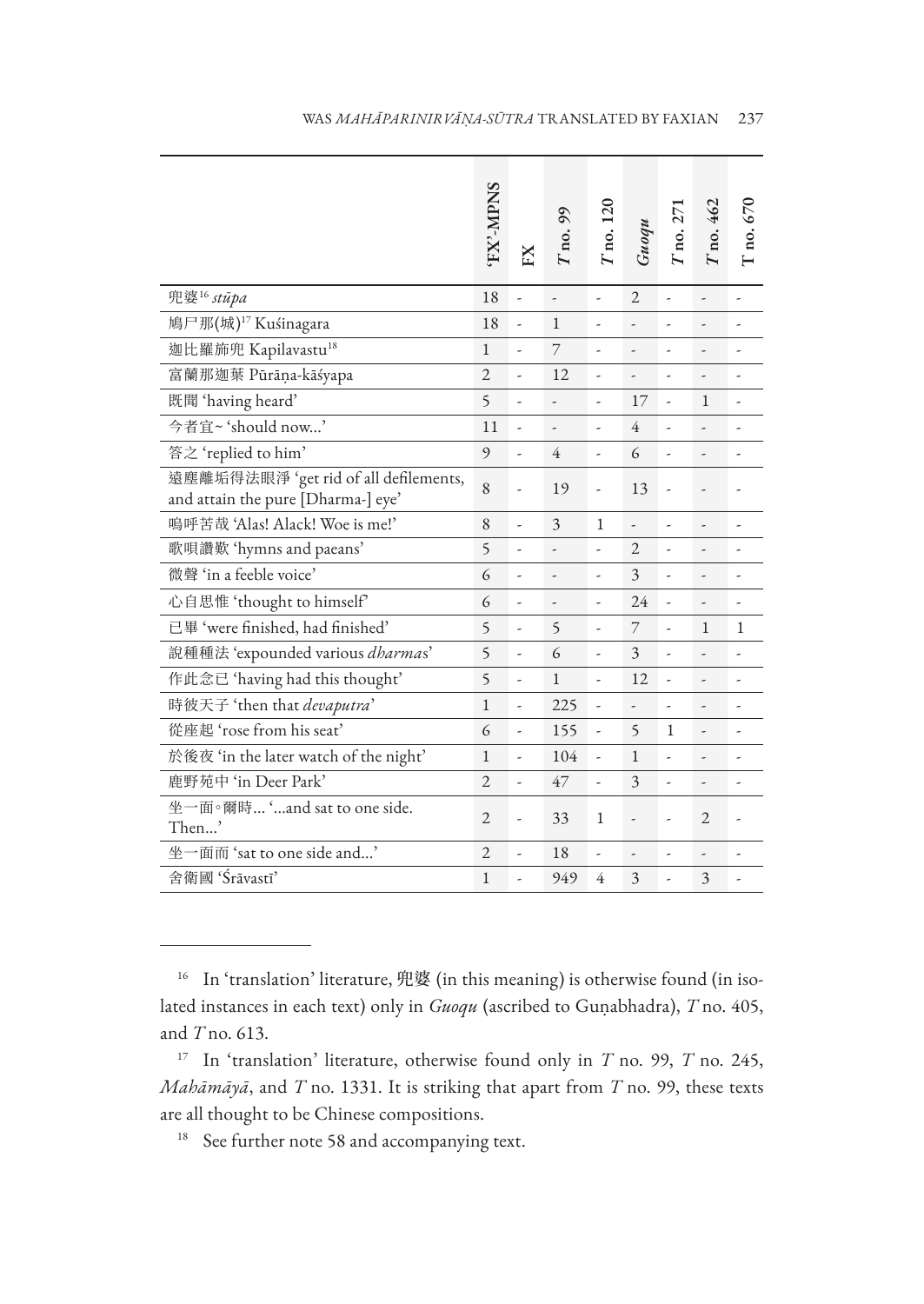|                                                                                                                                                                                                                                                                                                                                                                                                                                                                                                                                                                                                                                                                        | FX'-MPNS       | K                        | no. 99         | $T$ no. 120    | Guoqu          | $T$ no. $27$             | no. 462        | $T$ no. $670$            |
|------------------------------------------------------------------------------------------------------------------------------------------------------------------------------------------------------------------------------------------------------------------------------------------------------------------------------------------------------------------------------------------------------------------------------------------------------------------------------------------------------------------------------------------------------------------------------------------------------------------------------------------------------------------------|----------------|--------------------------|----------------|----------------|----------------|--------------------------|----------------|--------------------------|
| 坐一樹下 'sat under a tree'                                                                                                                                                                                                                                                                                                                                                                                                                                                                                                                                                                                                                                                | 1              | ÷,                       | 30             | $\overline{a}$ | 1              | L,                       | -              | $\overline{\phantom{a}}$ |
| 端坐思惟 'sat in meditation'                                                                                                                                                                                                                                                                                                                                                                                                                                                                                                                                                                                                                                               | 1              | L                        | 2              | -              | 8              | ÷,                       | -              | ÷,                       |
| 則能 'can then'                                                                                                                                                                                                                                                                                                                                                                                                                                                                                                                                                                                                                                                          | $\overline{2}$ | ÷                        | 28             | 1              | $\overline{2}$ | ÷                        | -              | 5                        |
| 生貪欲 'conceived of a desire [for]'                                                                                                                                                                                                                                                                                                                                                                                                                                                                                                                                                                                                                                      | 1              | -                        | 24             | -              | 1              | -                        | -              | $\overline{c}$           |
| 漏盡意解 'defilements exhausted and mind<br>liberated'                                                                                                                                                                                                                                                                                                                                                                                                                                                                                                                                                                                                                     | 3              |                          | 1              | $\overline{a}$ | 3              |                          | L,             | $\overline{a}$           |
| 則是 'is therefore/thus'                                                                                                                                                                                                                                                                                                                                                                                                                                                                                                                                                                                                                                                 | $\overline{2}$ | J,                       | 21             | 2              | $\overline{2}$ | 1                        | $\overline{a}$ | 6                        |
| 為汝說[:]何 'teach you[:] What'                                                                                                                                                                                                                                                                                                                                                                                                                                                                                                                                                                                                                                            | 1              | ,                        | 21             | -              | ,              | ,                        |                | $\overline{\phantom{a}}$ |
| 大福利 'great merit/benefit'                                                                                                                                                                                                                                                                                                                                                                                                                                                                                                                                                                                                                                              | $\mathfrak{2}$ | $\overline{\phantom{a}}$ | 20             | -              | -              | -                        | -              | $\frac{1}{2}$            |
| 說偈日 'recited a gatha saying'                                                                                                                                                                                                                                                                                                                                                                                                                                                                                                                                                                                                                                           | 1              | ÷                        | 17             | -              | $\overline{a}$ | 1                        | -              | 1                        |
| 佛即答'the Buddha then replied' <sup>19</sup>                                                                                                                                                                                                                                                                                                                                                                                                                                                                                                                                                                                                                             | $\overline{4}$ | ÷,                       | 18             | $\frac{1}{2}$  | $\overline{a}$ | ,                        | $\overline{a}$ | $\overline{a}$           |
| 阿難聞佛 'Ananda heard the Buddha'                                                                                                                                                                                                                                                                                                                                                                                                                                                                                                                                                                                                                                         | 5              | $\frac{1}{2}$            | 18             | $\overline{a}$ | L              | ÷,                       | $\overline{a}$ | $\overline{a}$           |
| 有侍者 'had/there was an attendant'                                                                                                                                                                                                                                                                                                                                                                                                                                                                                                                                                                                                                                       | 1              | $\overline{\phantom{a}}$ | 17             | -              | ÷,             | -                        | -              | $\overline{\phantom{a}}$ |
| 也。爾時 '[sentence-final particle +] <sup>20</sup><br>Then'                                                                                                                                                                                                                                                                                                                                                                                                                                                                                                                                                                                                               | 4              |                          | $\overline{4}$ | 1              | 16             | $\overline{a}$           | $\mathbf{1}$   | 2                        |
| 古昔 '[in days] of yore'                                                                                                                                                                                                                                                                                                                                                                                                                                                                                                                                                                                                                                                 | $\mathbf 1$    | $\frac{1}{2}$            | 16             | $\overline{a}$ | 7              | J,                       | L,             | ÷,                       |
| 嬉戲 'enjoy oneself, take one's pleasure'                                                                                                                                                                                                                                                                                                                                                                                                                                                                                                                                                                                                                                | 1              | $\overline{a}$           | 16             | $\mathbf 1$    | 1              | ÷,                       | L,             |                          |
| 生梵天 'was reborn in the Brahma heaven'                                                                                                                                                                                                                                                                                                                                                                                                                                                                                                                                                                                                                                  |                | ,                        | 7              | -              | $\mathbf{1}$   | ,                        | $\overline{a}$ | 1                        |
| 佛此語 'these words of the Buddha' <sup>21</sup>                                                                                                                                                                                                                                                                                                                                                                                                                                                                                                                                                                                                                          | 16             | J,                       | ÷,             | -              | $\mathfrak{2}$ | $\overline{a}$           | -              | ÷,                       |
| 作此言已 'upon uttering these words' <sup>22</sup>                                                                                                                                                                                                                                                                                                                                                                                                                                                                                                                                                                                                                         | $\overline{4}$ | -                        | ÷,             | -              | 7              | $\overline{\phantom{a}}$ | -              | $\frac{1}{2}$            |
| 墮於'fall into'                                                                                                                                                                                                                                                                                                                                                                                                                                                                                                                                                                                                                                                          | 1              | $\frac{1}{2}$            | 12             | J,             | 3              | 6                        | $\mathbf{1}$   | 4                        |
| 王又 'Moreover, the king'                                                                                                                                                                                                                                                                                                                                                                                                                                                                                                                                                                                                                                                | $\mathfrak{2}$ | L                        | 2              | -              | 15             | 15                       | $\overline{a}$ | -                        |
| 19<br>This phrase is surprisingly rare throughout the translation literature. The<br>other text in which it is most concentrated is the <i>*Ratnamegha T</i> no. 658(8x). In<br>all other translation texts, it only appears once.<br>I term markers like this 'juxtaposition markers'. They are constituted by the<br>recurring combination of two or more habitual usages—here, for instance, a sen-<br>tence marked with the final particle $#$ and the habit of beginning a new sentence<br>with 爾時 for 'at that time'. As 'wallpaper' (see p. 251), such markers may be par-<br>ticularly telling, though easily overlooked, and in application to some problems, |                |                          |                |                |                |                          |                |                          |
| they may combine to comprise a substantial set of evidence in their own right.                                                                                                                                                                                                                                                                                                                                                                                                                                                                                                                                                                                         |                |                          |                |                |                |                          |                |                          |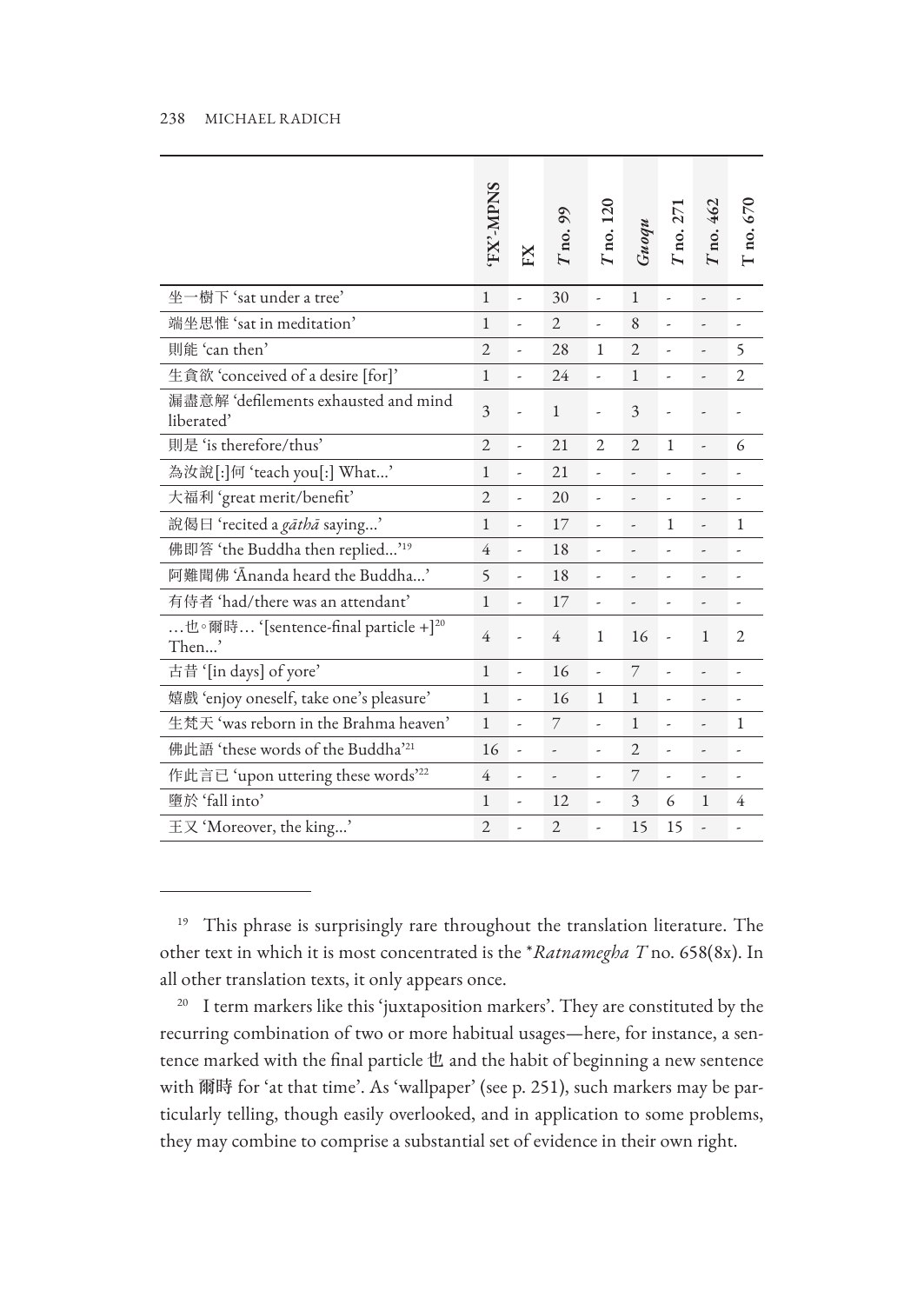|                                                                                                     | FX'-MPNS       | $_{\rm K}$     | $T_{100}$ , 99           | $T_{\rm 100}$ , 120 | <b>Guoqu</b>   | $T_{100}$ , 271 | <b>r</b> no. 462         | $\Gamma$ no. 670 |
|-----------------------------------------------------------------------------------------------------|----------------|----------------|--------------------------|---------------------|----------------|-----------------|--------------------------|------------------|
| 略說法要 'expound briefly the essentials of<br>the Dharma'                                              | $\mathbf{1}$   |                | 14                       |                     |                |                 |                          |                  |
| 力/壯士屈伸臂頃 'the time it takes a strong<br>man to bend or stretch out his arm <sup>223</sup>           | $\mathbf{1}$   |                | 10                       |                     | 3              |                 |                          |                  |
| 精勤思惟 'cultivate the thought [that]'                                                                 | $\mathbf{1}$   |                | 14                       |                     |                |                 | $\overline{a}$           |                  |
| 生憂悲 'be sad'                                                                                        | $\mathbf{1}$   | ÷,             | 13                       |                     |                | ÷,              | $\overline{a}$           | ÷,               |
| 答我言 'said in reply to me'                                                                           | $\overline{2}$ |                | 13                       | 1                   |                |                 | 5                        | L,               |
| 鬚髮自落袈裟著身 'his beard and hair fell<br>out of their own accord, and a kāsāya<br>appeared on his body' | $\overline{2}$ |                |                          |                     | 10             |                 |                          |                  |
| 即成沙門 'immediately became a śrāmaņera'                                                               | $\overline{2}$ |                | $\overline{a}$           | $\mathbf{1}$        | 10             |                 | $\overline{a}$           | L,               |
| 深生~ 'to feel profound [surprise, wonder<br>etc.]                                                    | 4              |                |                          |                     | 12             |                 |                          | $\mathbf{1}$     |
| 讚嘆 'exclaim in praise'                                                                              | $\mathbf{1}$   | $\overline{a}$ | 12                       | L                   |                | $\overline{a}$  | $\overline{a}$           |                  |
| 從禪起 'to arise from meditation'                                                                      | $\mathbf{1}$   | ÷,             | 11                       | L                   | $\overline{a}$ | ÷,              | $\overline{a}$           |                  |
| 世尊即便 'the Blessed One then'                                                                         | 11             | L,             | ,                        |                     | 9              | L               | 1                        |                  |
| 於我滅後 'after my [pari]nirvāņa'                                                                       | 3              |                | $\overline{4}$           | L,                  |                |                 | $\overline{a}$           |                  |
| 眾多上座比丘 'many senior monks'24                                                                        | $\mathbf{1}$   | ÷,             | 9                        |                     |                | ÷,              | $\overline{a}$           |                  |
| 而不覺知 'and was unaware [of it]'                                                                      | $\overline{2}$ | ÷              | 6                        | ,                   |                | ÷               | $\overline{a}$           | $\mathbf{1}$     |
| 四大海水 'the waters of the four great<br>oceans'                                                       | $\mathbf{1}$   |                | $\overline{\phantom{0}}$ | ٠                   | $\overline{2}$ |                 | $\overline{a}$           |                  |
| 斷諸煩惱 'extirpate the defilements'                                                                    | $\mathbf{1}$   | ÷,             | 8                        | $\overline{2}$      | $\overline{2}$ | ÷,              | $\overline{a}$           | $\overline{a}$   |
| 於林中 'in[to] the forest'                                                                             | 1              | $\overline{a}$ | 8                        |                     | 1              | ÷,              | J,                       |                  |
| 之中有 'in/among [X] there was'                                                                        | 7              |                | $\mathbf{1}$             |                     |                | $\mathbf{1}$    | $\mathbf{1}$             |                  |
| 娑羅林中 'in the sala grove'                                                                            | 7              |                | 3                        | ٠                   | ,              | ÷,              | $\overline{\phantom{a}}$ |                  |

<sup>21</sup> Again, this phrase is surprisingly rare—it occurs only sixteen times in the remainder of the translation literature, and no more than twice in any other given text.

<sup>22</sup> Otherwise only *Dīrghāgama T* no. 1(1x), *T* no. 69(1x), *T* no. 203(1x), *T* no. 834(1x), *T* no. 1450(1x).

<sup>23</sup> The form 壯士屈伸臂頃 is unique to *Guoqu* in the Guṇabhadra corpus.

<sup>24</sup> This phrase is unique to 'FX'-MPNS and *T* no. 99 in all the translation literature.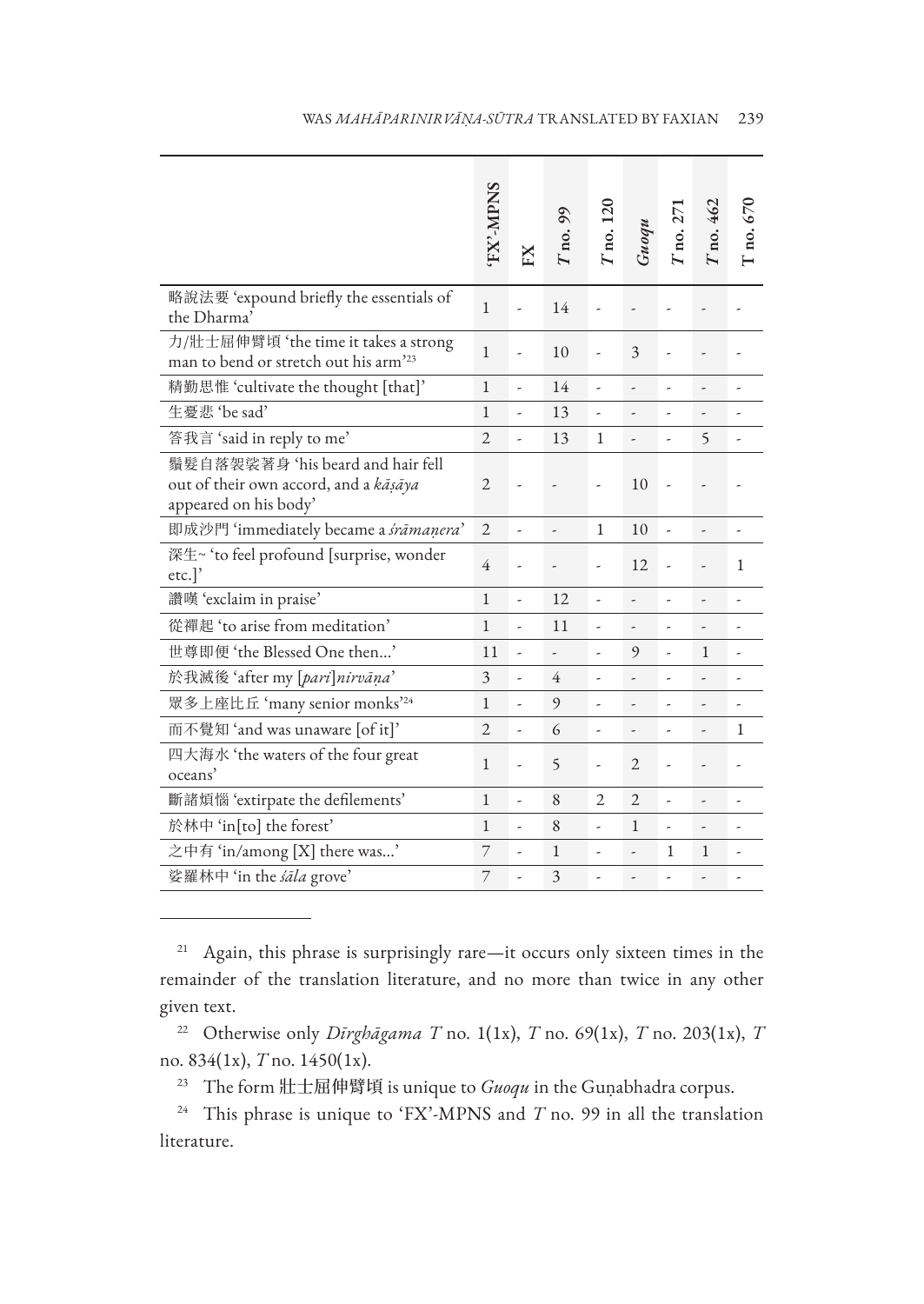|                                     | S | $_{\rm K}$ | 66<br>$\overline{\mathbf{n}}$ | N<br>$a_r$ | Guoq | no. | 462<br>no |  |
|-------------------------------------|---|------------|-------------------------------|------------|------|-----|-----------|--|
| 妙花 'wondrous flowers'               |   |            |                               |            |      |     |           |  |
| 不動搖 'is not shaken, does not waver' |   |            | $\epsilon$                    |            |      |     | ۰         |  |

By contrast, we also find a large number of words and phrases that occur in more than one text among *T* no. 376, *T* no. 745, *T* no. 1425, and *T* no. 2085, but not in 'FX'-MPNS (with very few exceptions, nearly all the items listed below occur at least ten times across the Faxian corpus as a whole).<sup>25</sup>

**TABLE 2** Language found in Faxian, but not in 'FX'-MPNS

| 聚落 'settlement [place of habitation]' |  |
|---------------------------------------|--|
| 金銀 'gold and silver'                  |  |
| 怖畏 'fear'                             |  |
| 行乞(食) 'go on begging rounds'          |  |
| 還復'to return, [go/put etc.] back'     |  |
| 無數 'countless'                        |  |
| 眾僧 'the congregation of monks'        |  |
| 福德 'good fortune, merit'              |  |
| 塔'stūpa'                              |  |
| 天眼 'heavenly eye', <i>divyacakṣus</i> |  |
| 釋迦 Śākya (including in Śākyamuni)     |  |
| 恒水 'Ganges River'                     |  |

<sup>&</sup>lt;sup>25</sup> I ask readers to be patient with the quantity of this evidence. I present it in full because an important part of the case I am presenting is that such copious evidence all points in the same direction; because I make use of the same evidence again below in a different connection; and because I believe the quantity of such evidence is significant methodologically.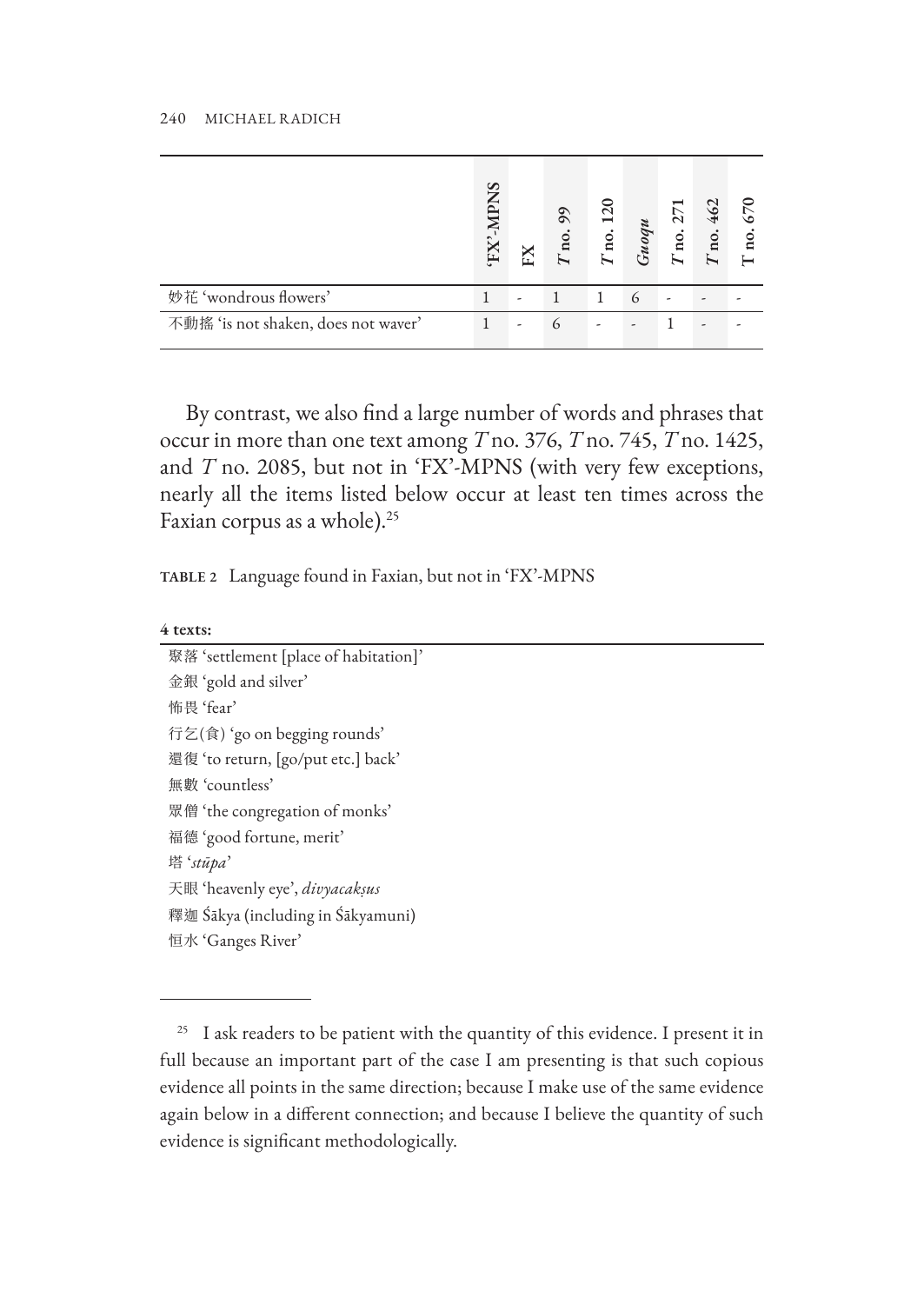不與 'not give/not with'

是惡 'is bad/this bad ~'

其家 'his home/family'

所作 'what one does/should do, done'

是人 'this person'

不信 'not believe/trust'

餘者 'the others/the remaining ~'

人問 'someone asks'

後當 'after [X...], should/will...'

飲酒 'drink alcohol'

佛為 'the Buddha, for [the sake] of...'

作大~ 'made/became a great ~'

不盡 'not exhaust(ed)'

能知 'can know'

是身 'this body', 'is [of] the body'

#### **3 texts:**

樹木 'tree' 石蜜 'sugar [etc.]' 盜心 'thieving intent' 王子 'prince' 酥油/蘇油 'butter/ghee' 飯食 'food' 獵師 'hunter' 曠野 'wilderness, desert' 草木 'trees and grasses, plants' 衣服 'clothing, dress' 寶物 'valuables' 甘蔗 'sugar cane', Īkṣvākus 財物 'wealth' 醫藥 'medicine' 城邑 'city' 諸方 'directions, regions' 河邊 'riverside, riverbank' 粳米 'millet' 群臣 '[royal] ministers' 天神 'a god' 彫/雕文刻鏤 'carved patterns and inlay'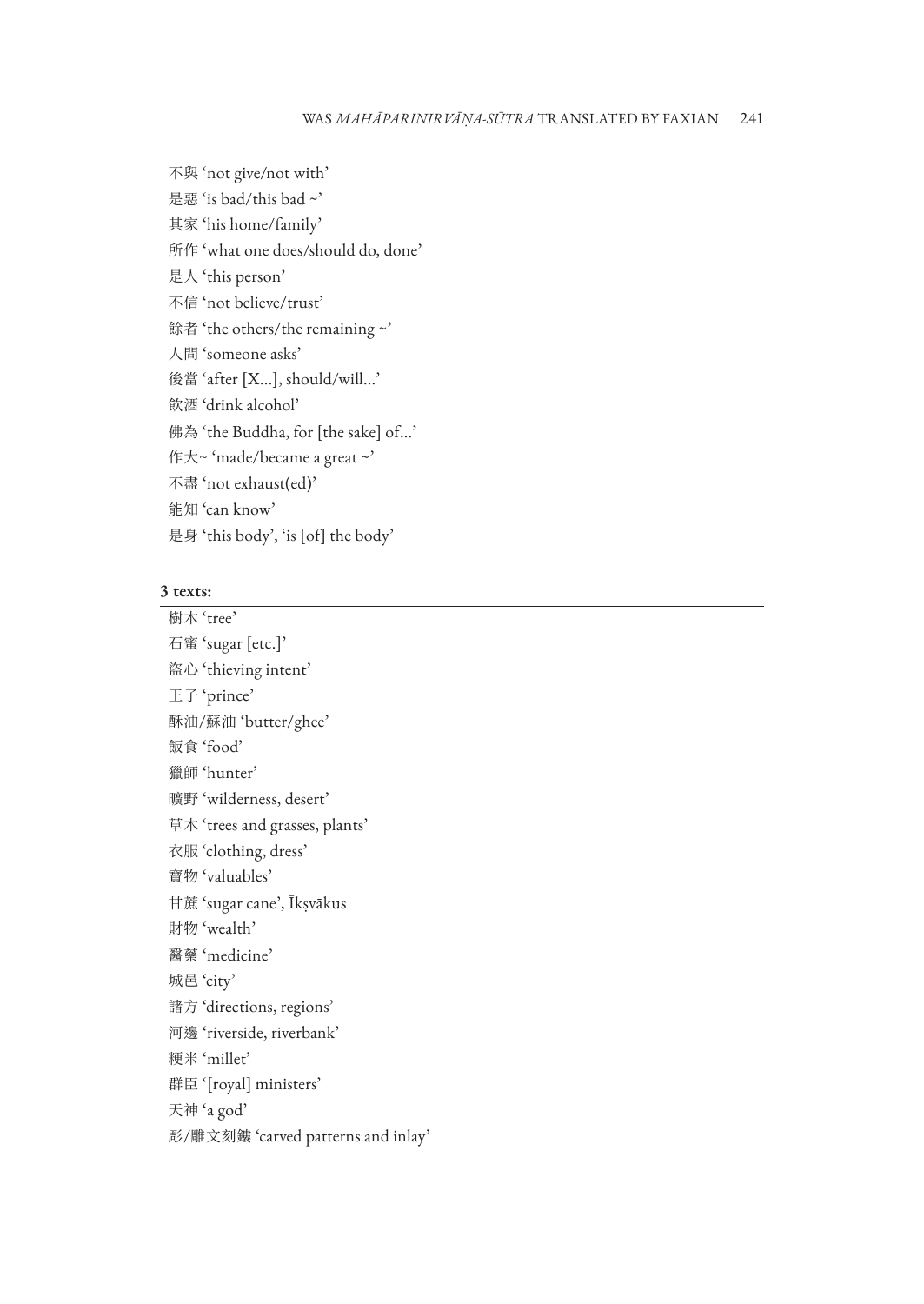浴池 'bathing pond' 草蓐/褥 'grass mat' 妄語 'speak frivolously/falsely' 剃髮 'shave the head' 設供26 'to offer, make offerings' 自稱 'claim for/of oneself that...' 稽首 'kowtow, pay obeisance with the head' 執持 'hold, bear, carry' 示現 'show, demonstrate' 長大 'to grow/be tall' 娛樂 'take pleasure, disport oneself, dally' 殺生 'kill, take life' 遣人 'dispatch someone [e.g. as a messenger]' 敷置 'to spread out [a seat or bed]' 欺誑 'deceive, deception' 可信 'trustworthy, reliable, to be believed [in]' 無畏 'fearless(ness), dauntless(ness)' 愁憂 'sad, sorrow' 微妙 'subtle, wondrous' 所欲 '[which is] desired' 盛滿 'full' 泥洹 *nirvāṇa* (also 般泥洹 *parinirvāṇa*) 大德 *bhadanta* 方便 'an expedient, [*kuśala*]*upāya* 沙彌 *śrāmaṇera* 悔過 'repent for an infraction' 甘露 'ambrosia', *amṛta* 優鉢羅 *utpala* (flower), Utpalā (nun) 惡行 'evil conduct' 天女 'heavenly maid', *apsara*s 佛塔 '*stūpa* of the Buddha' 戒律 'precepts and Vinaya' 所欲 '[which is] desired' 象王 'king of elephants' 出家人 'renunciant, ascetic'

<sup>&</sup>lt;sup>26</sup> This word, which is to be distinguished from the phrase 設供養, is quite rare.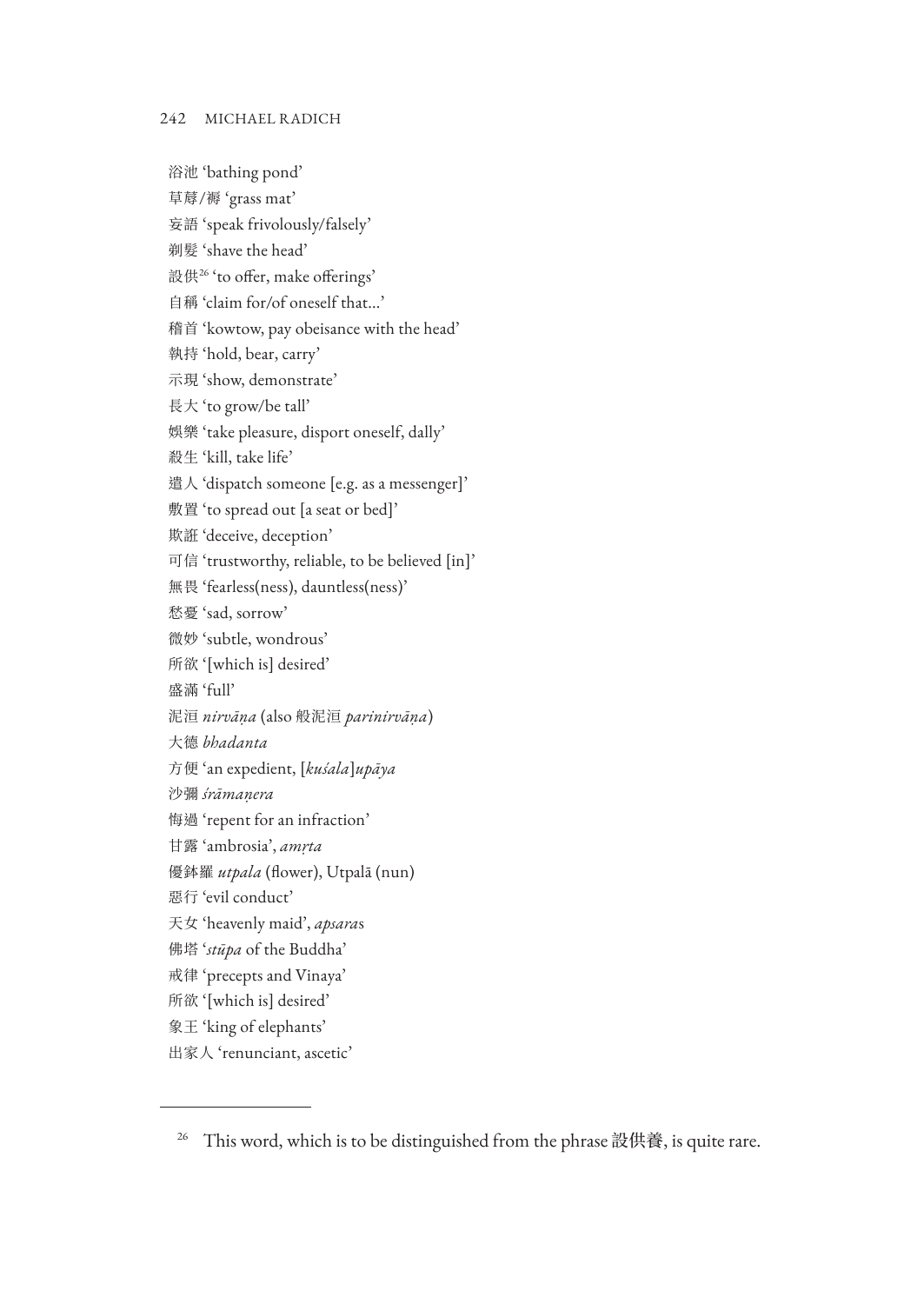龍王 '*nāga* king' 華香 'flowers and incense' 楊枝 'tooth-stick, *dantakāṣṭha* 目連 Maudgalyāyana 恒河 'Ganges River' 波斯匿 Prasenajit 魔波旬 Māra Pāpīyas 亦名 'is also called' 國名 'country is called' 故說 'teach for [the reason that]' 非法 'not right, *adharma*' 見已 'seeing ~, having seen ~...' 是語 '[say] this [these words]' 諸大 'great ~ [plural]' 人中 'among people, among men' 此非 'this is not' 世尊制(戒) 'the World-Honoured one laid down [a rule/precept] that...' 比丘皆 '*bhikṣu*s all...' 處處 'everywhere' 水中 'in the water' 人為 'person is/people are', 'person/people for' 死者 'death/dead [+ topic marker/nominaliser]' 作何 'do what [~]?' 過是 'exceed/pass this ~' 住此 'live/stay here' 眾生故 'for the sake of sentient beings' 不爾 '[if] it is not so' 口中 'in the mouth' 治罪 'exact/make amends for sin' 在道 'on the road' 多有 'there are many, has many' 著地 'touch the ground' 汝若 'if you...' 人間 'among people, among humans, the human realm' 無餘 'no more ~, no other ~'

<sup>27</sup> See note 20.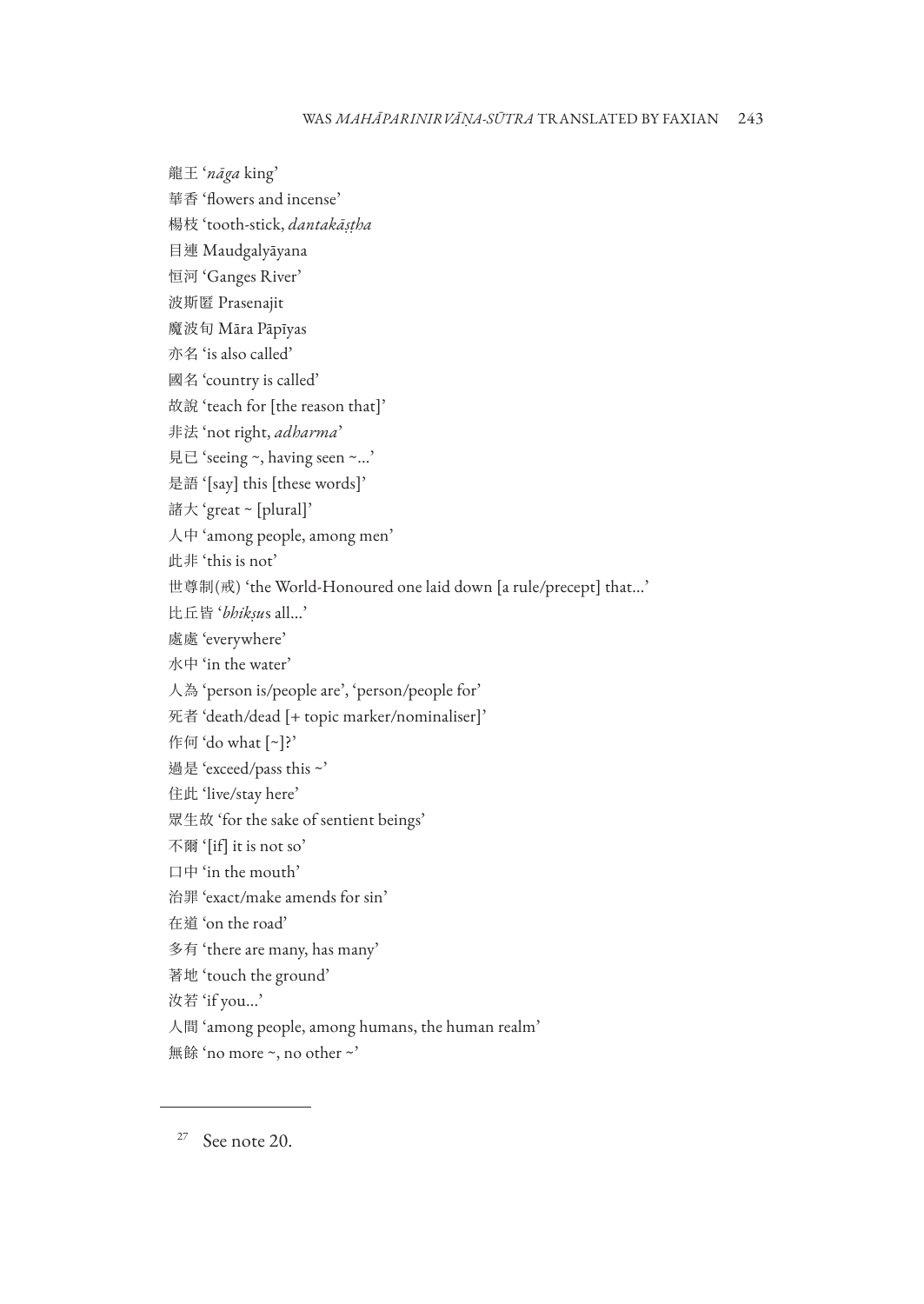耶汝'...? You...'<sup>27</sup> 唯除 'with the sole exception of' 不敢 'dare not' 雨時 'when it rains' 人皆 '...people all...' 我請 'my request/invitation' 是思惟 'this thought' 不同 'not the same 當為汝(等) 'will... for you' 終不 'never'28 國有 'in....country there is...' 我不能 'I cannot...' 相與 'together with' 人能 'person can...' 風吹 'wind blows' 有客 'there is a guest [monk]' 此經 'this *sūtra*' 城內 'in the city' 而取 'and take [it]' 何況 'let alone.../ how much the more...?' 惡心 'evil mind, ill intent' 知足 'be [easily] satisfied' 一宿 'stay one night' 不了 'not understand' 有國 'there is a country' 也復 ('[sentence-final particle]. Moreover...' juxtaposition marker<sup>29</sup>) 威儀庠序 'comportment is dignified' 山中 'in/among the mountains'  $\Xi$ , 乃... 'having [X-ed], then...'<sup>30</sup> 恭敬供養 'offer respectfully' 見而 'see, and...'31

<sup>28</sup> The sole instance in *T* no. 745 is slightly different in meaning: 將終不久, *T* no. 745, 17: 1.559a23.

 $29$  See note 20.

<sup>30</sup> See note 20.

<sup>31</sup> See note 20.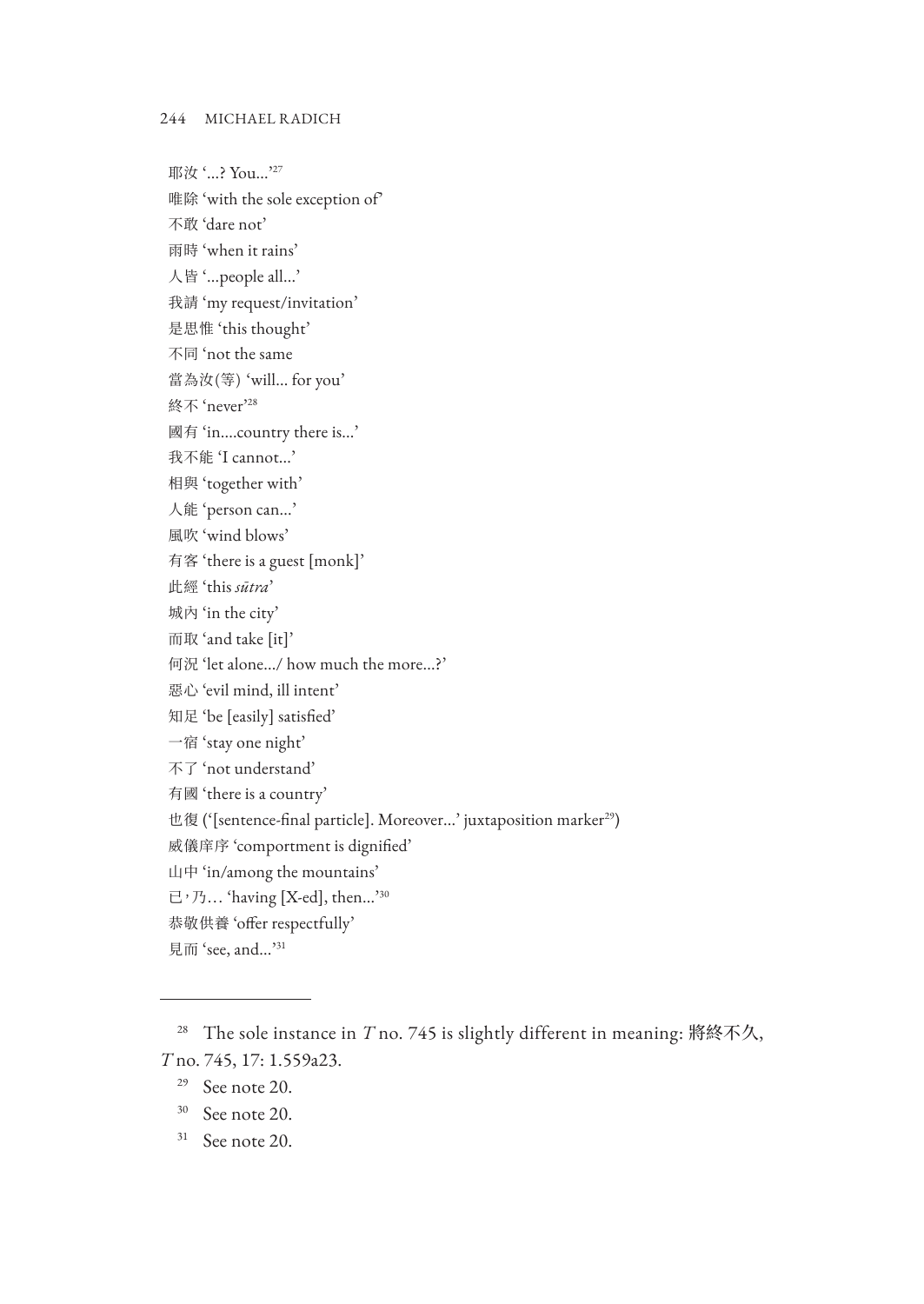云何不 'why not [V]?' 入其 'enter its/his/that...' 不惜 'do not begrudge the cost [in money, even of one's life etc.]' 恭敬問訊 'ask respectfully' 彼國王 'the king of that country' 答曰 'replied' 遂便 'then, immediately, before long' 兩邊 'both sides'

#### **2 texts:**

男子 'man' (including 善男子, *kulaputra*) 姊妹 'sister(s)' 小兒 'child' 賈客 'merchant' 織師 'weaver' 愚癡人 'imbecile, sot' 王家 'royal household/family' 樹葉 'leaf' 寡婦 'widow' 湯藥 'medicinal broth' 魚肉 'fish [and?] meat' 美食 'delicacies' 王大臣 'principal royal minister' 種子32 'seed' 世俗 'the customs of the world' 手足 'hands and feet' 手脚 'hands and feet' 錢財 'money' 乳酪 'sour cream', *dadhi* 憍慢 'pride, arrogance' 果樹 'fruit tree' 奴婢 'slave, servant' 自活 'livelihood, living' 邊地 'borderland, frontier region' 相貌 'appearance'

<sup>32</sup> To be distinguished from 釋種子 *śākyaputra*.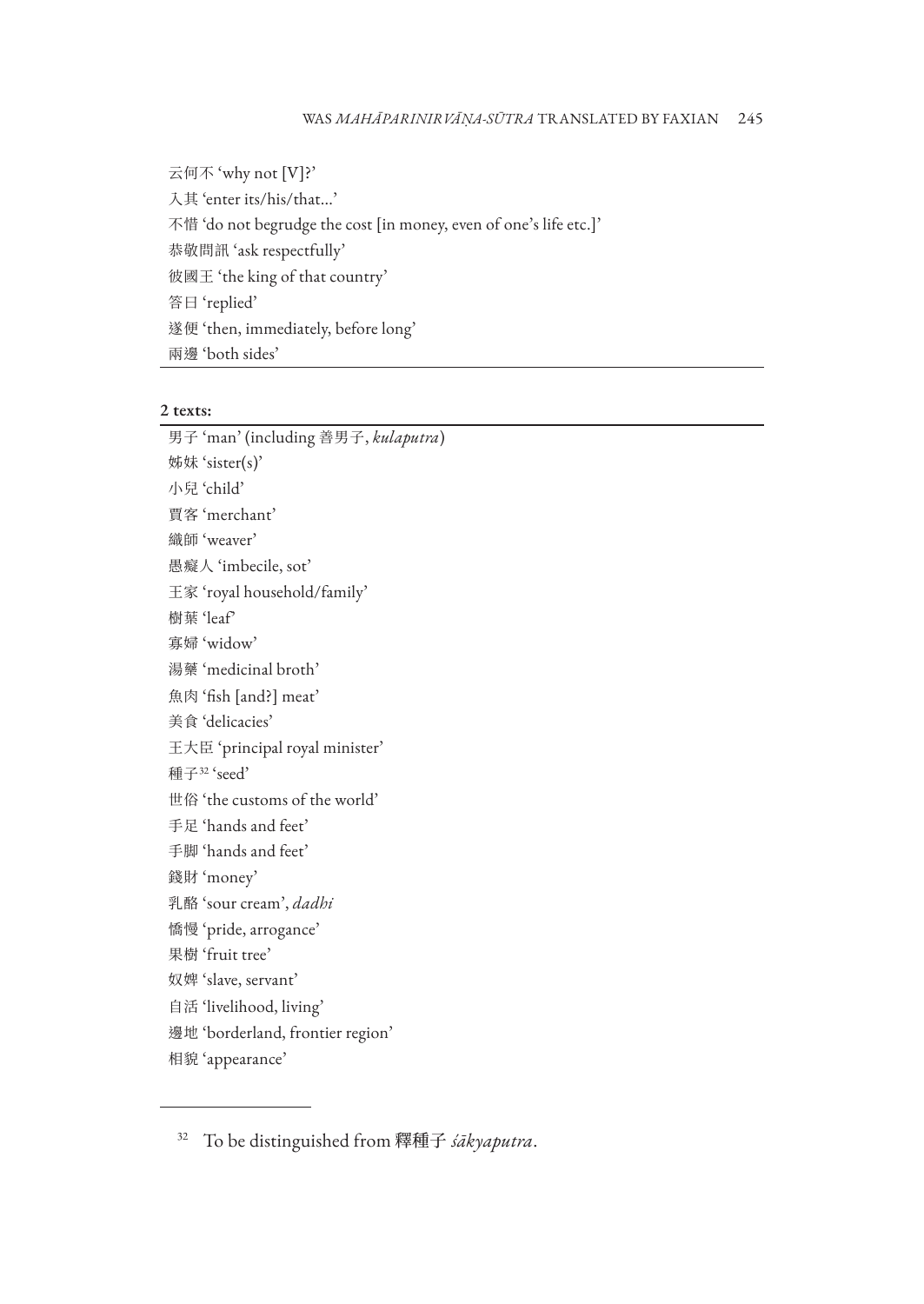諸病 'illnesses'

勢力 'force, power, strength'

毒蛇 'venomous snake'

牛羊 'cows and sheep'

華鬘 'garland'

幖幟 'pennant, flag'

恐畏 'fear'

諂曲 'fawning, flattery'

諸患 'misfortunes, calamities'

財寶 'wealth, valuables'

叢林 'grove, forest'

黠慧 'cleverness, intelligence'

隨順 'accord with, follow'

覆藏 'conceal, hide'

教誡 'instruct and admonish'

習近 'be(come) intimate/familiar with'

驅出 'expel'

饒益 'profit, benefit, aid'

長養 'grow, make flourish, make thrive'

呵責 'scold, reprimand'

殺人 'commit murder'

毀呰 'slander, malign'

誹謗 'slander, malign'

堪忍 'tolerate, bear'

變易 'transform, change'

尊重 'to respect, to venerate'

自殺 'kill oneself'

愛念 'to love, feel affection for'

破壞 'destroy'

水灑 'sprinkle with water'

解知 'understand'

噉 'eat'

積聚 'gather, accumulate'

隱覆 'conceal'

救護 'save, protect'

敬信 'venerate and believe in'

暴害 'do violence to'

長老 'venerable'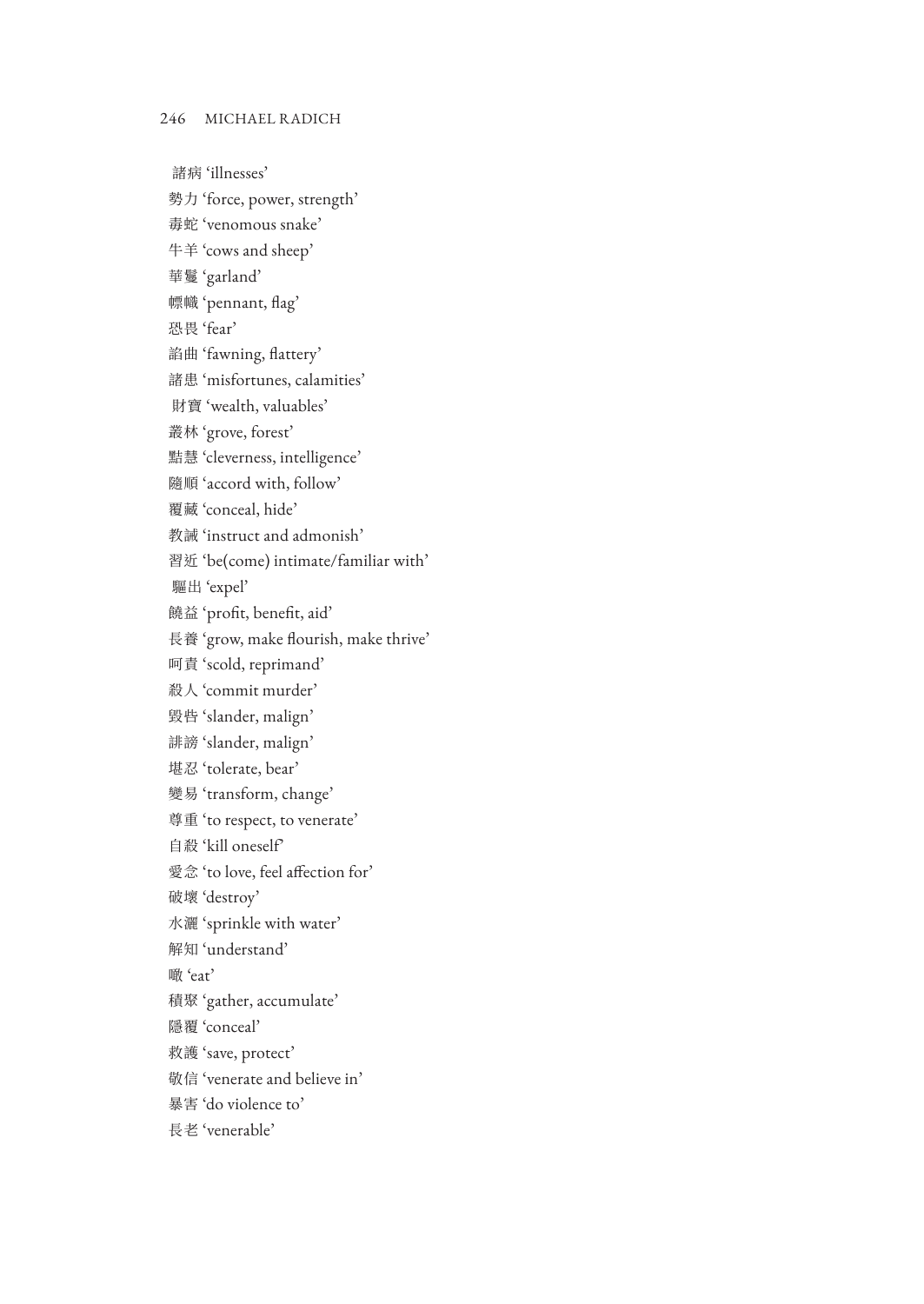自恣 'unrestrainedly, freely' 毒藥 'venom(ous)' 賢聖 'holy (person), saint(ly)' 諸惡 'evil, bad [plural]' 無憂 'sorrowless' 殊勝 'excellent, unusual' 中間 'within/among' 同一 'the same' 若使 'if' 假使 'if' 爾許 'so many, so much' 精舍 *vihāra* 釋子 *śākyaputra* 聲聞 'disciple, *śrāvaka*' 應供 *arhat* 瞋恚 'aversion, anger' 房舍 'monk's quarters' 由延 *yojana* 契經 *sūtra*s 人法 'human *dharma*/law/ways' 犯戒 'violate the precepts' 舊比丘 'old *bhikṣu*, *bhikṣu* of long standing' 阿練若處 'in the *āraṇya* ('wilderness')' 犯罪 'commit an infraction' 等正覺 *saṃyaksaṃbodhi*/*saṃyaksaṃbuddha* 糞掃 'rubbish heap [*paṃśu*]' 無間罪 *ānantaryakarma* 法師 'Dharma master, \**dharmabhāṇaka*' 泥犁 *niraya*, 'hell' 顛倒 *viparyāsa* 起塔 'erect a *stūpa*' 阿修羅 *asura* 重罪 'grave infraction' 多羅樹 '*tāla* (palmyra) tree' 旃陀羅 *caṇḍāla* 阿毘曇 Abhidharma 諸天世人 'gods and humans' 道人 'religious practitioner'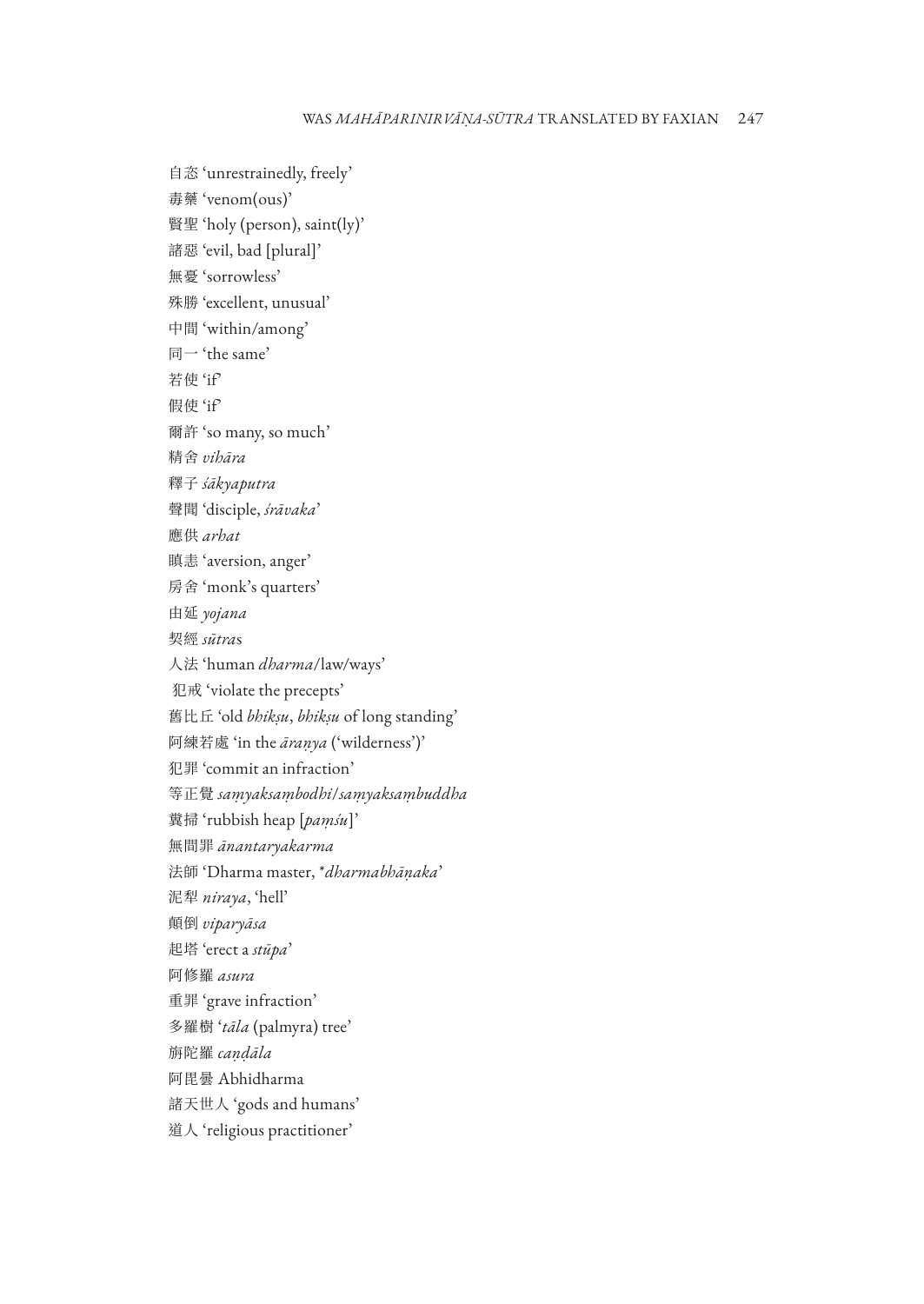染污 'taint, defilement' 頌曰 '[pronounced/sang] a *gāthā*, saying...' 人身 'human body, incarnation as a human' 教法 \**deśitadharma*, 'the teaching' 淨想 'notion of purity' 良福田 'field of merit' 彼岸 'the other shore, the further shore' 滅度 'attain extinction, enter *nirvāṇa*' 梵志 'Brahmin' 大乘 Mahāyāna 達多 –datta [in transcribed names] 文殊師利 Mañjuśrī 拘睒彌 Kauśambī 拘夷(城) Kuśinagara 迦維羅衛 Kapilavastu 梨車 Licchavis 彌勒 Maitreya 釋迦文 Śākyamuni 阿那律 Aniruddha 巴連弗 Pāṭaliputra 娑婆 Saha (world) 是名 'this is called' 即名 'is called' 不名 'is not called' 何名 'What is called...?' 皆名 'are all called' 佛住 'the Buddha stayed at' 作是念 'had this thought' 當作 'should do/act...' 佛問 'the Buddha asked' 說若'...said, "If..."' (作)是說 'say this' 知而 'knew, and [so]...' 何道之有'how could that be [acceptable]?' 便作 'then/thereupon did...' 應問 'should ask' 汝何以 'why do you...?' 不如是 'not like this'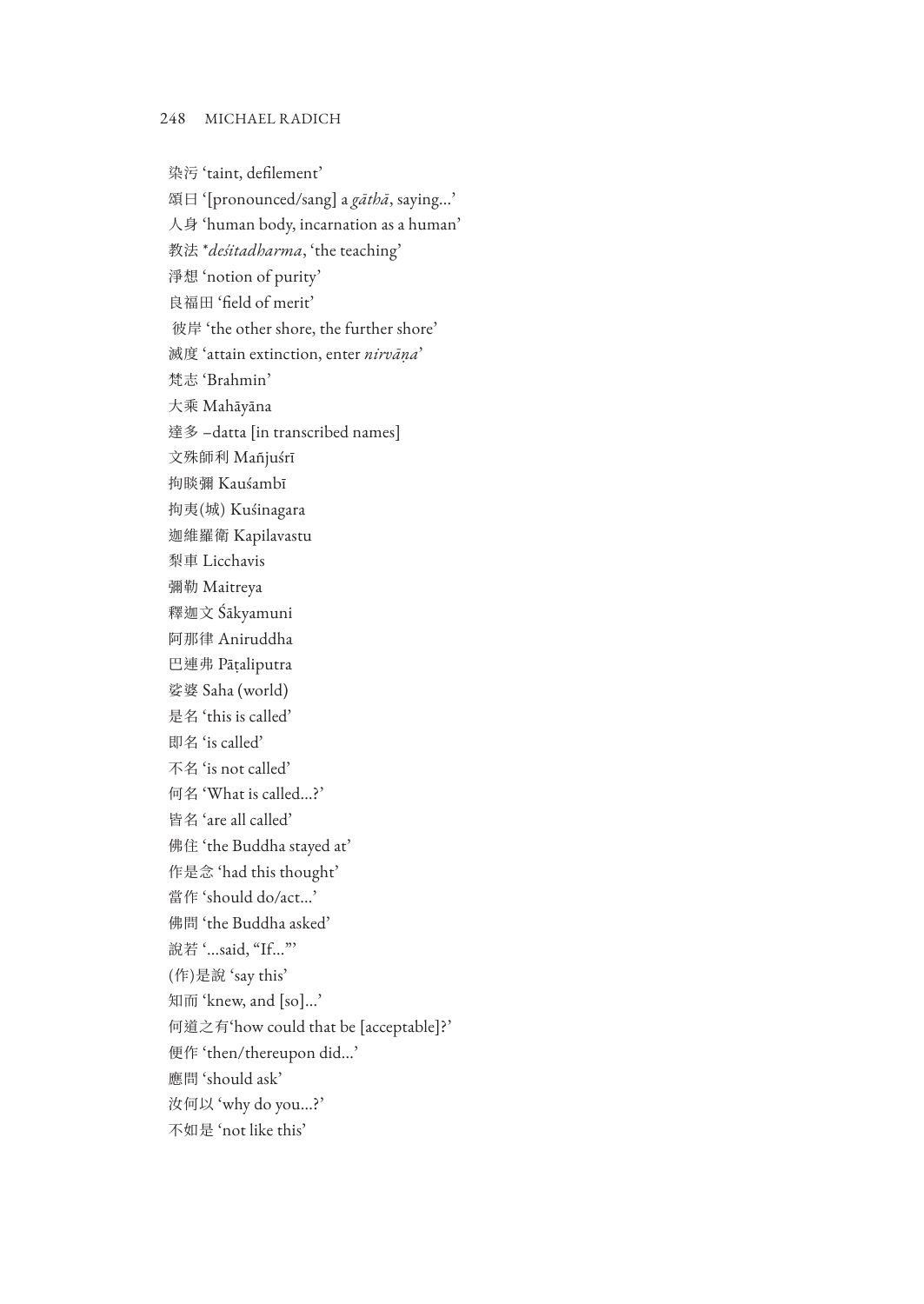法應 '...*dharma* should' 不語 'not speak' 自手 'oneself, with one's own hand' 若過~ 'if [a certain amount of time] passes, if more than [a certain amount of time]' 無病 'free of illness' 當如 'it should be understood' 不和合 'not in accord/harmonious' 事者 'matter [+ topic marker/nominaliser]' 莫作 'do not [imperative]' 此處 'here, this place' 不問 'not ask' 言:「云何... 'said: How...?'33 亦得 'can also/also obtain' 如前 'as before, as above' 久住 'stay for long' 不也 'No', 'It is not so' 後人 'people of later times' 云何為 'what/how/why is...?' 令捨 'induce to give up' 年年 'every year'  $-\mp$  'a son' 令彼 'cause/induce him/that to...' 其實 'in fact' 以何 'with what...?' 諦視 'scrutinise/look carefully' 不死 'not die, deathless' 地中 'on/in the ground' 母人 'every person' 所受 '[which is] received' 捉杖 'grasping a stick' 有因 'has a cause, there is a reason' 未至 'not [yet] reached/arrived' 幾許 'how long [in time]?' 後時 'later' 無數劫 'countless *kalpas*'

<sup>33</sup> See note 20.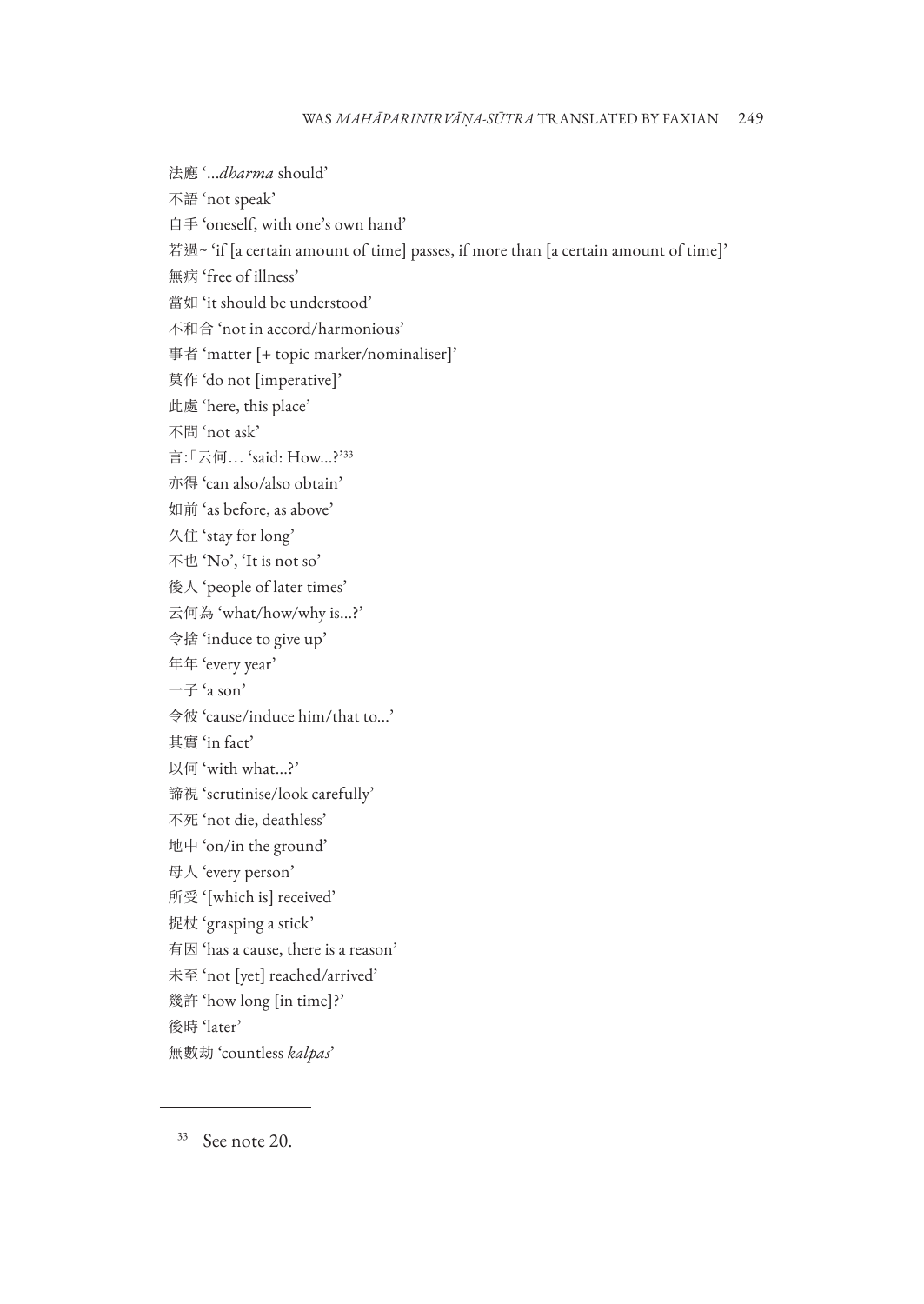於自~ 'in one's own ~'

是輩 'them, these people'

有過 'is guilty of an error'

其性 'its nature, his/her nature, that nature'

惡法 'bad *dharmas*'

我等當 'we will/should'

或能 'some [people] can', 'or...can'

漸漸 'gradually, little by little'

當從 'should follow'

向此 'towards here, towards this ~'

往看 'go and see'

所言 '[that which is] said'

怪哉 'Remarkable! Oh my goodness!'

何因緣故 'Why? For what reason...?'

一切皆 'all alike'

夢中 'in a dream'

彼女 'that woman, she'

以神足 'by means of supernatural powers (\**ṛddhipāda*)'

...故欲... 'therefore want to...'

爾時佛 'At that time, the Buddha...'

短壽 'short lifespan'

食而 'eat, and...'34

人云 'person says/people say'

作失想 'think [something is] lost'

惡比丘 'bad *bhikṣu*'

所犯 '[which (infraction)] is committed'

其心 'his/her/that mind'

悉知 'know [them] all'

是呪 'this spell'

他國 'an/other country/ies'

皆應 'should all'

(不)能壞 '(in)destructible'

能說 'can expound'

若干 'a certain number, various'

<sup>34</sup> See note 20.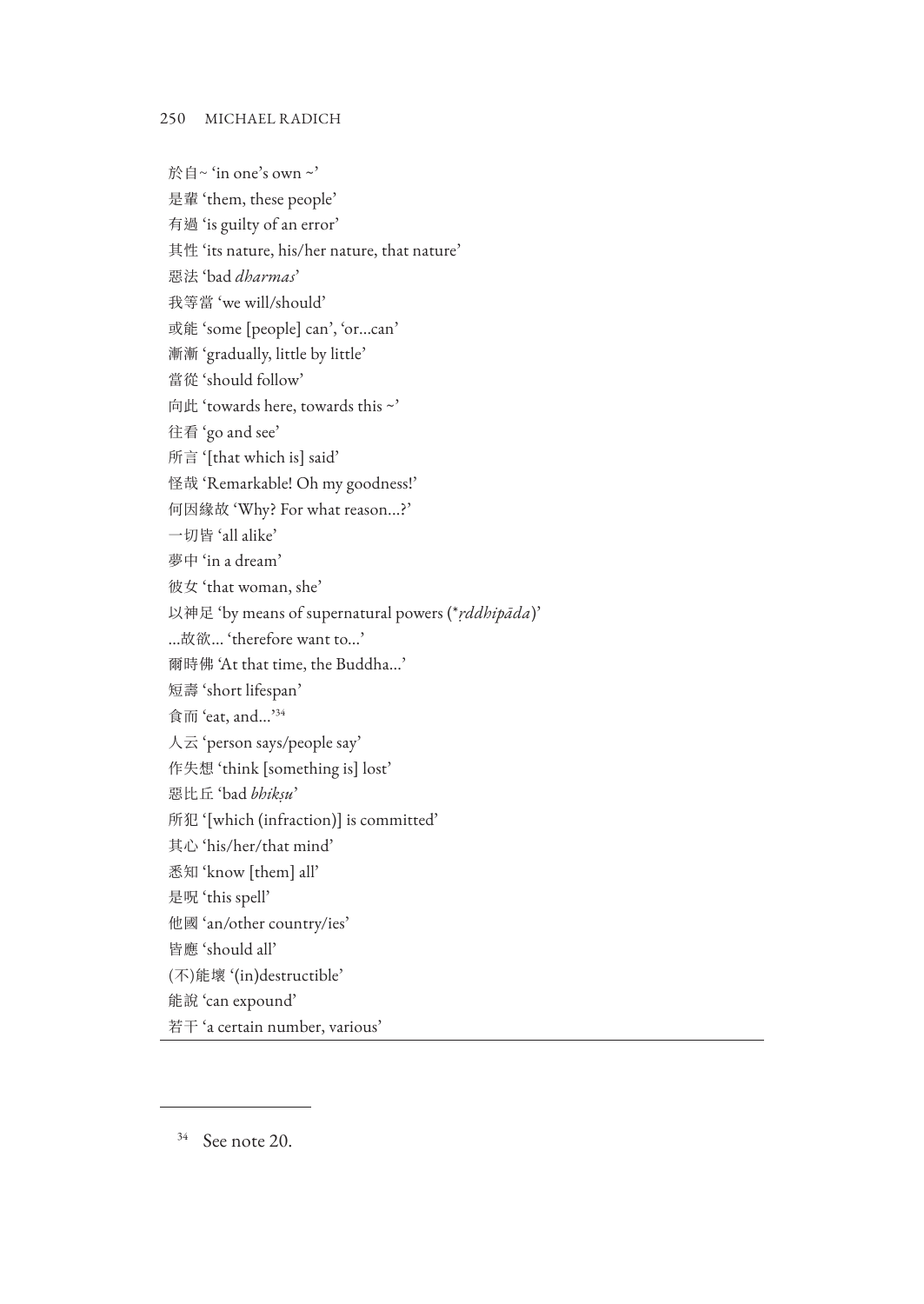Thus, we find that 'FX'-MPNS and the remainder of the corpus ascribed to Faxian differ strikingly in the exact way they repeatedly phrase a wide range of terms and ideas. It is important to note that the above Tables include a wide range of types of language: ordinary nouns, verbs, and adjectives; words and phrases to do more specifically with Buddhism, in both its more technical aspects and in the more general 'worldview' that comes bundled with it; proper names; and recurring phrases, some betraying habitual preferences in conjunctions, pronouns and adverbs (in all lists in this paper, I have arranged markers very roughly into categories in this order). It is exactly this sort of recurring, diverse, and copious difference that adds up to a style, and these global differences between 'FX'-MPNS and other Faxian ascriptions indeed suggest that there was something fundamentally different about the compositional process behind each side of the comparison, and the person(s) responsible for them.

I believe it is safe to say that the application of these techniques shows us for the first time the quantities of such evidence to be found in a given body of text. TACL's first strength is the fine grain of the vision it bestows. It is as if we have been handed a microscope, which enables us to see features of the texts too fine to have been visible to the 'naked eye' of a human reader equipped only with ordinary philological acumen. The power of the tool is further increased by its scope. It is possible for TACL to work through the entire canon in a few minutes or hours, examining every fine detail of each text (if only details of a certain very narrowly circumscribed type), whereas the same task would take a human reader multiple years at best. Finally, an additional strength of these methods derives from the brute blindness of the machine. Buddhologists steeped in Buddhist problems and texts have tended overwhelmingly in prior studies to notice and exploit markers with an explicitly Buddhist colour—formulaic textual clichés (especially at the opening and closing of *sūtra*s), doctrinal categories, proper names, and the like. By contrast, TACL does not know or care what kind of word or phrase an item is—it trades indifferently in all contiguous strings of characters. This enables us to expand our purview, as above, beyond such explicitly and saliently 'Buddhist' markers, to include a wide range of more ordinary language typically too nondescript to catch our attention. (I call such markers 'wallpaper'.)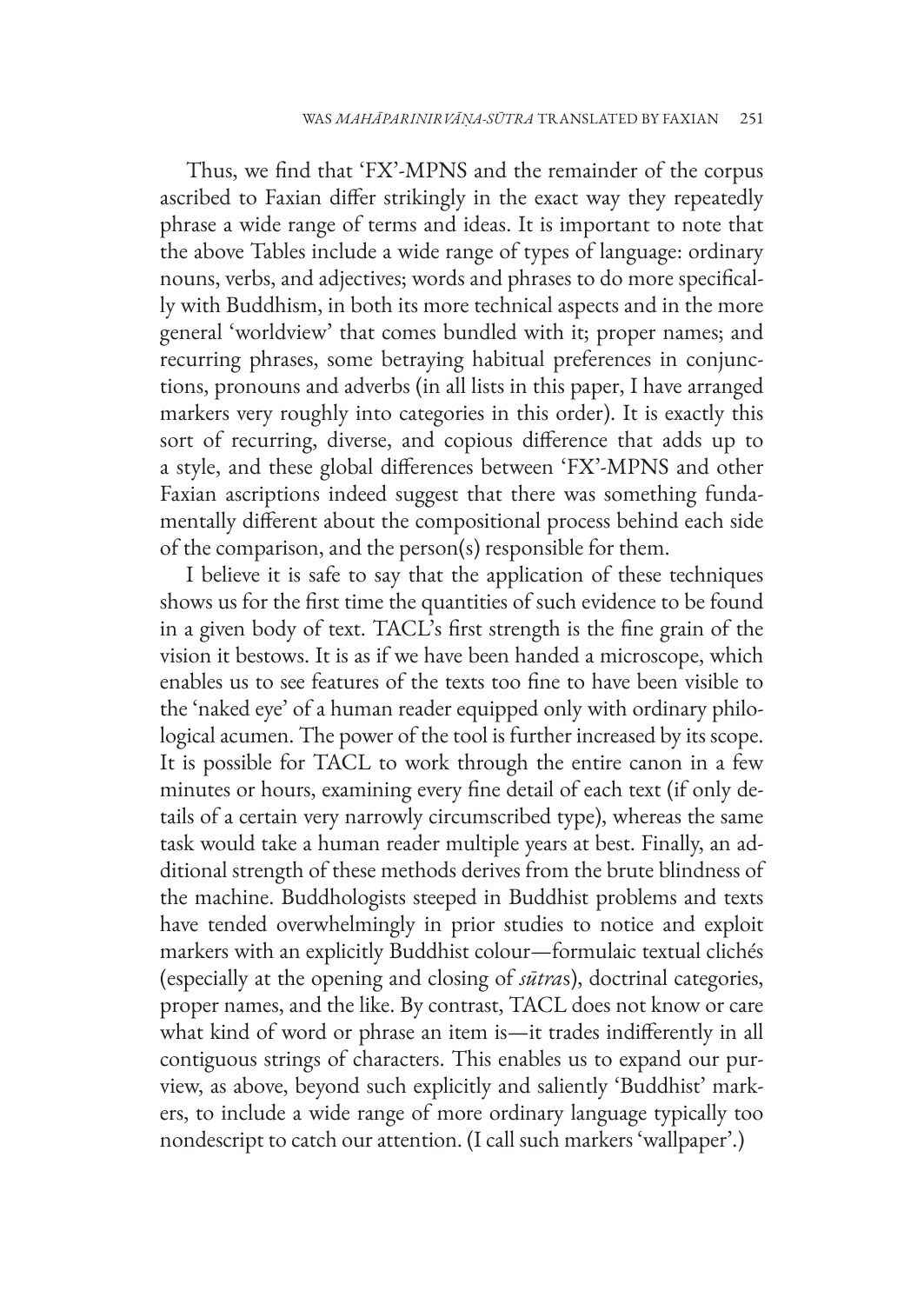It is typical of work with TACL, as here, to discover that two texts or bodies of text are distinguished by a large number of such recurring fine-grained differences. This discovery is both exciting and challenging. On the one hand, it suggests that use of such internal evidence may eventually make possible much greater headway than we have achieved to date on questions of ascription, dating, and intertextual relations. At the same time, it also opens more than one new can of worms, each squirming with a lively knot of slippery problems.

One such problem is that it is difficult in many cases to differentiate with absolute clarity between content-related and stylistic material. For example, one area in which lexemes differ between texts because of content is Vinaya terminology (much of which appears for the first time in texts translated in Faxian's generation).<sup>35</sup> Some of this terminology also appears in *T* no. 376, mostly likely because some content in *T* no. 376 is also *Vinaya*-related.

However, against these considerations, we should note first that the above evidence includes a copious number of particular renderings of a wide range of items very common in *sūtra* literature. In total, we found over eighty items systematically differing from Faxian in the three fascicles of 'FX'-MPNS; and over 350 items systematically differing from 'FX'-MPNS in the Faxian reference corpus (a total of forty-eight fascicles). It is unlikely that such wide-ranging differences could be produced by accidents of content alone.

In the present case, we can also control for the possible confound of content by the fact that we find different translations or transcriptions for items identical in meaning: 'FX'-MPNS 兜婆 vs. FX 塔 for

<sup>35</sup> Examples in the Faxian corpus include: 波夜提 *pāyantika*; 羯磨 *karma* (in the sense of monastic ritual); 某甲 'so-and-so, such-and-such a person'; 越比尼 'commit an infraction of the Vinaya'; 床褥 'bed, couch'; 革屣 'leather sandals'; 受具 'received [precepts, ordination]'; 迦絺那(衣) *kaṭhina*; 偷蘭(遮) *sthūlātyaya*; 和上 *upādhyāya* (和尚); 布薩 *poṣadha*; 非時漿 'irregular fluids'; 長衣 'robes in excess of the permitted quota' (*atirekacīvara*); 夏安居 'summer retreat'; 非律 'not [in accord with] *Vinaya*'; 破僧 'cause a schism in the Saṅgha'; 阿梨耶[僧聽] *śṛṇotu me ārya saṃgho* (Nyānatusita, s.v. DDB); 學法 *śaikṣadharma*; 式叉摩尼 *śikṣamāna*; 阿浮呵那 *āvāhana*; 發露 'confess'; 摩那埵 *mānatva*, etc.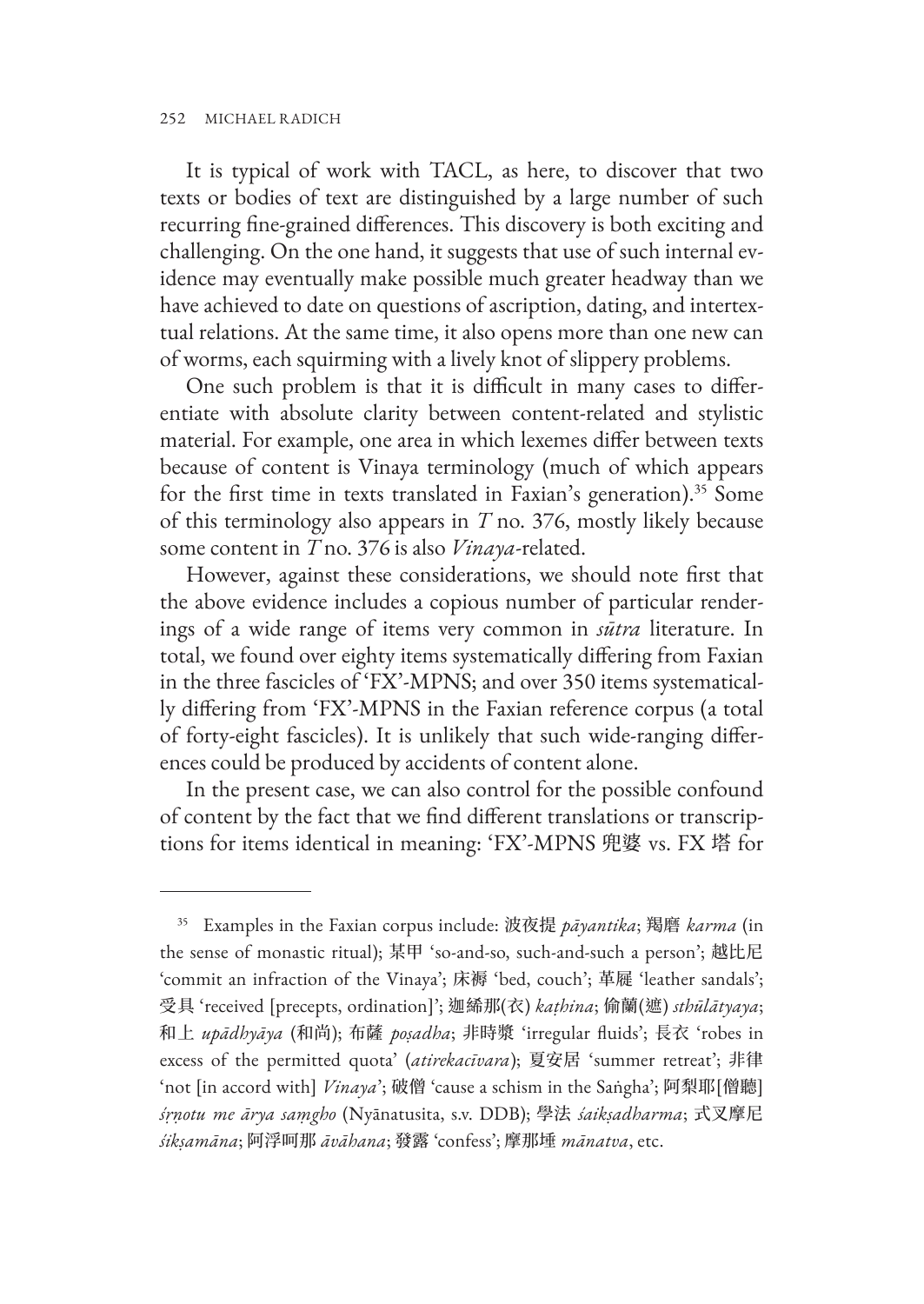*stūpa*; 'FX'-MPNS 踰闍那 vs. FX 由延 for *yojana*; 'FX'-MPNS 鳩尸 那(城) vs. FX 拘夷(城) for Kuśinagara; 'FX'-MPNS 迦比羅斾兜 vs. FX 迦維羅衛 for Kapilavastu; 'FX'-MPNS 天及人 vs. FX 諸天世人 for 'gods and humans'; 'FX'-MPNS 說偈曰 vs. FX 頌曰 to introduce a *gāthā*. 36 These are reasonably common items in Buddhist discourse. The fact that they are systematically rendered differently on each side of our comparison strengthens the likelihood that we are dealing with various authors or translators.<sup>37</sup> A single person or group would be unlikely to switch between different renderings for such common terms, and if they were in the habit of alternating, we would expect to find both renderings occurring within single texts, rather than the clean split between texts that we see here.

In the present case, we also have an additional control against the possible confound of content. In addition to 'FX'-MPNS, the Chinese canon contains two other independent translations of the (Mainstream, non-Mahāyāna) *Mahāparinirvāṇa-sūtra*: the *Fo bannihuan jing* 佛般泥洹經 *T* no. 5 ascribed to Bo Fazu 白法祖; 38 and the anonymous *Bannihuan jing* 般泥洹經 *T* no. 6, which appears in the *Taishō* with a by-line dating the text to the E. Jin 東晉 (317–420), but which scholars have predominantly thought is probably by Zhi Qian.39 In both *T* no. 5 and *T* no. 6 we find a large number of the exact markers listed in Table 2 above as distinguishing the Faxian

<sup>36</sup> In 'FX'-MPNS, 頌 only occurs in the phrases 歌頌讚歎 and 歌唄讚頌. In other Faxian ascriptions 偈 never occurs in direct combination with 曰, as in 'FX'-MPNS; rather, it appears in the compound 偈頌, or with the verb of speech 言 (偈言), or with a verb of speech preceding, 說偈 (with no second verb of speech following), etc.

<sup>&</sup>lt;sup>37</sup> For a more extended application of this method, see Radich and Anālayo, 'Were the *Ekottarika-āgama*...'.

<sup>&</sup>lt;sup>38</sup> Iwamatsu and Park argued that *T* no. 5 is by Zhi Qian, but Nattier does not find these arguments convincing; Iwamatsu, '*Nehan gyō*'; Park, 'New Attribution'; Nattier, *Guide*, 126, note 39, 127–28.

<sup>39</sup> Nattier, *Guide*, 126–27. Nattier cites Ui, *Yakukyōshi*, 517–23. Iwamatsu, '*Nehan gyō*', argues that *T* no. 6 was probably by Dharmarakṣa. Park, 'New Attribution', also treats the text as by Zhi Qian.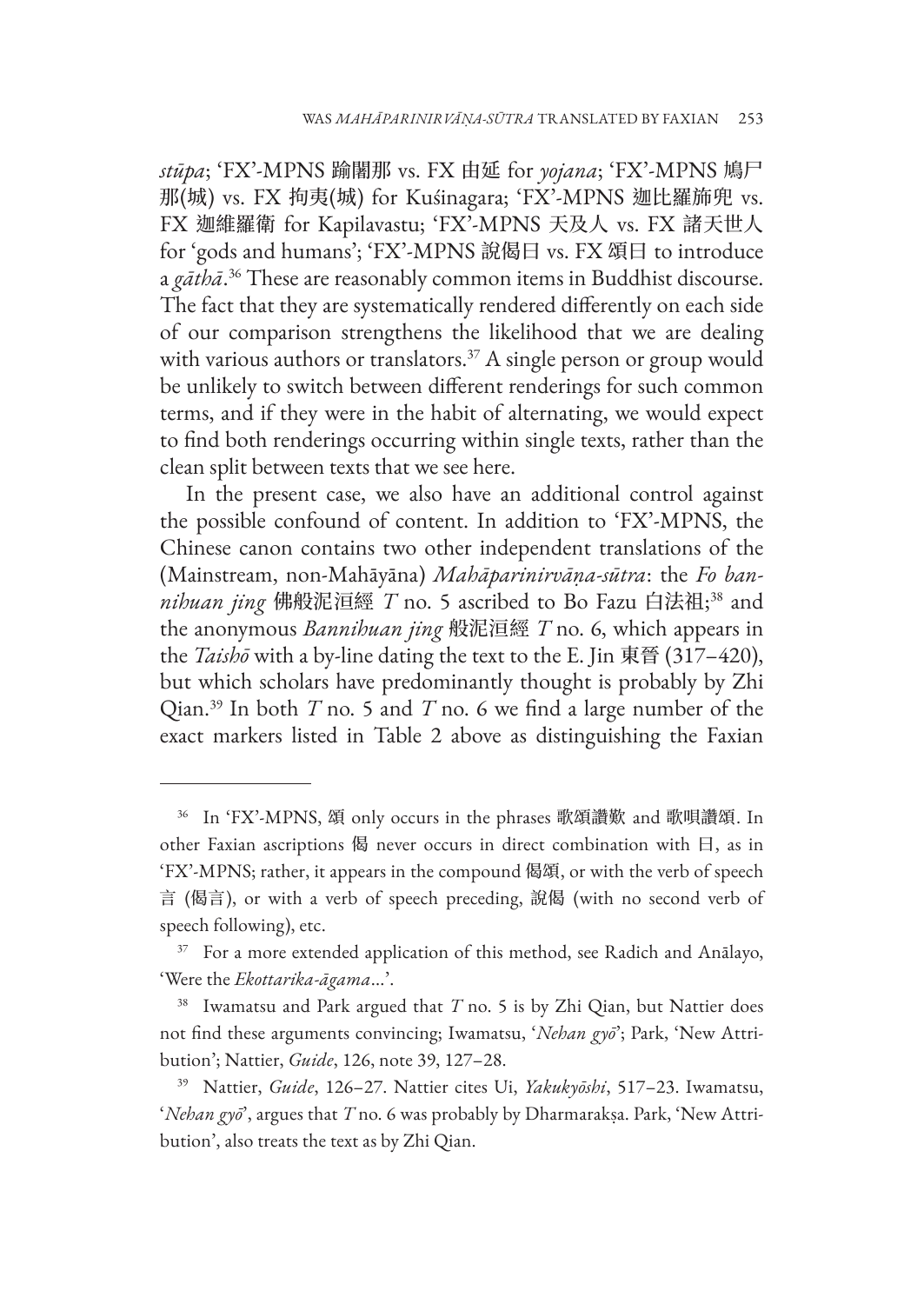corpus from 'FX'-MPNS: in  $T$  no. 5, approximately 122 items;<sup>40</sup> and in *T* no. 6, also 122 items.<sup>41</sup> Because these are parallel translations of the same text as 'FX'-MPNS, we can expect that differences in recurring wording between these texts and 'FX'-MPNS would primarily not inhere in content, but rather, in style.<sup>42</sup>

<sup>40</sup> 一子, 不了, 不問, 不敢, 不死, 不爾, 不盡, 不與, 不語, 中間, 事者, 云何不, 人中, 人問, 人法, 人為, 人皆, 人能, 人間, 以何, 何況, 佛問, 佛為, 作何, 入其, 兩邊, 其家, 其心, 國有, 地中, 大德, 天女, 天眼, 天神, 奴婢, 妄語, 小兒, 山中, 彌勒, 後人, 後當, 惡心, 惡比丘, 憍慢, 所作, 所受, 所欲, 所犯, 所言, 故欲, 教誡, 文刻鏤, 方便, 是人, 是惡, 是語, 是身, 是輩, 有國, 有過, 未至, 梵志, 樹木, 此非, 死者, 殊勝, 殺生, 比丘皆, 水中, 泥洹, 浴池, 滅度, 無憂, 無數, 無數劫, 無病, 無 餘, 當作, 當如, 當從, 皆應, 相與, 眾僧, 瞋恚, 知足, 石蜜, 福德, 稽首, 答曰, 精 舍, 終不, 美食, 群臣, 能壞, 能知, 自活, 舊比丘, 若干, 若過, 草木, 草蓐, 華香, 著地, 行乞, 衣服, 諸大, 財寶, 財物, 賢聖, 起塔, 過是, 道人, 還復, 醫藥, 釋迦, 釋迦文, 長老, 阿那律, 雨時, 非法, 飯食, 龍王.

<sup>41</sup> 不也, 不信, 人中, 人能, 佛住, 入其, 其性, 國有, 在道, 大乘, 大德, 天眼, 奴婢, 娛樂, 山中, 巴連弗, 微妙, 悉知, 惡比丘, 我請, 所言, 是身, 是輩, 有國, 有 過, 死者, 母人, 法師, 無憂, 無數劫, 無餘, 真諦, 瞋恚, 等正覺, 終不, 美食, 能壞, 自恣, 草蓐, 著地, 行乞, 解知, 說若, 賢聖, 長老, 雨時, 非法, 魔波旬, 不敢, 不死, 不與, 久住, 亦得, 人皆, 令彼, 何況, 佛問, 佛為, 作何, 其心, 國名, 地中, 天神, 寶物, 已乃, 彌勒, 彼岸, 後當, 惡法, 惡行, 戒律, 所作, 所受, 所欲, 拘夷, 教誡, 方便, 是名, 是語, 梵志, 樹木, 此非, 殊勝, 殺生, 比丘皆, 汝何以, 河邊, 泥洹, 浴 池, 滅度, 無數, 無畏, 無知, 甘露, 由延, 當作, 當如, 當從, 盛滿, 眾僧, 福德, 稽 首, 答曰, 精舍, 群臣, 聲聞, 能知, 自稱, 若干, 若過, 華香, 處處, 衣服, 諸患, 象 王, 起塔, 道人, 金銀, 阿那律, 頌曰, 飯食, 飲酒.

Although the number of markers of Faxian against 'FX'-MPNS is the same in both *T* no. 5 and *T* no. 6, this is something of a coincidence—only a little under two thirds of the markers (about 78) are shared between the two texts. Some of the language that is shared between the two texts could be accounted for by the fact that *T* no. 5 may be a revision of *T* no. 6; Nattier, Guide, 127.

 $42$  This is naturally not to deny that there do indeed exist differences in details of content between *T* no. 5, *T* no. 6 and 'FX'-MPNS. The existence of such differences is well known. Careful analysis of the patterns of such difference (and contrasting commonalities) between these and other versions of the text (*T* no. 1(2), Pali, fragmentary Sanskrit, versions incorporated in the *Vinaya*s) formed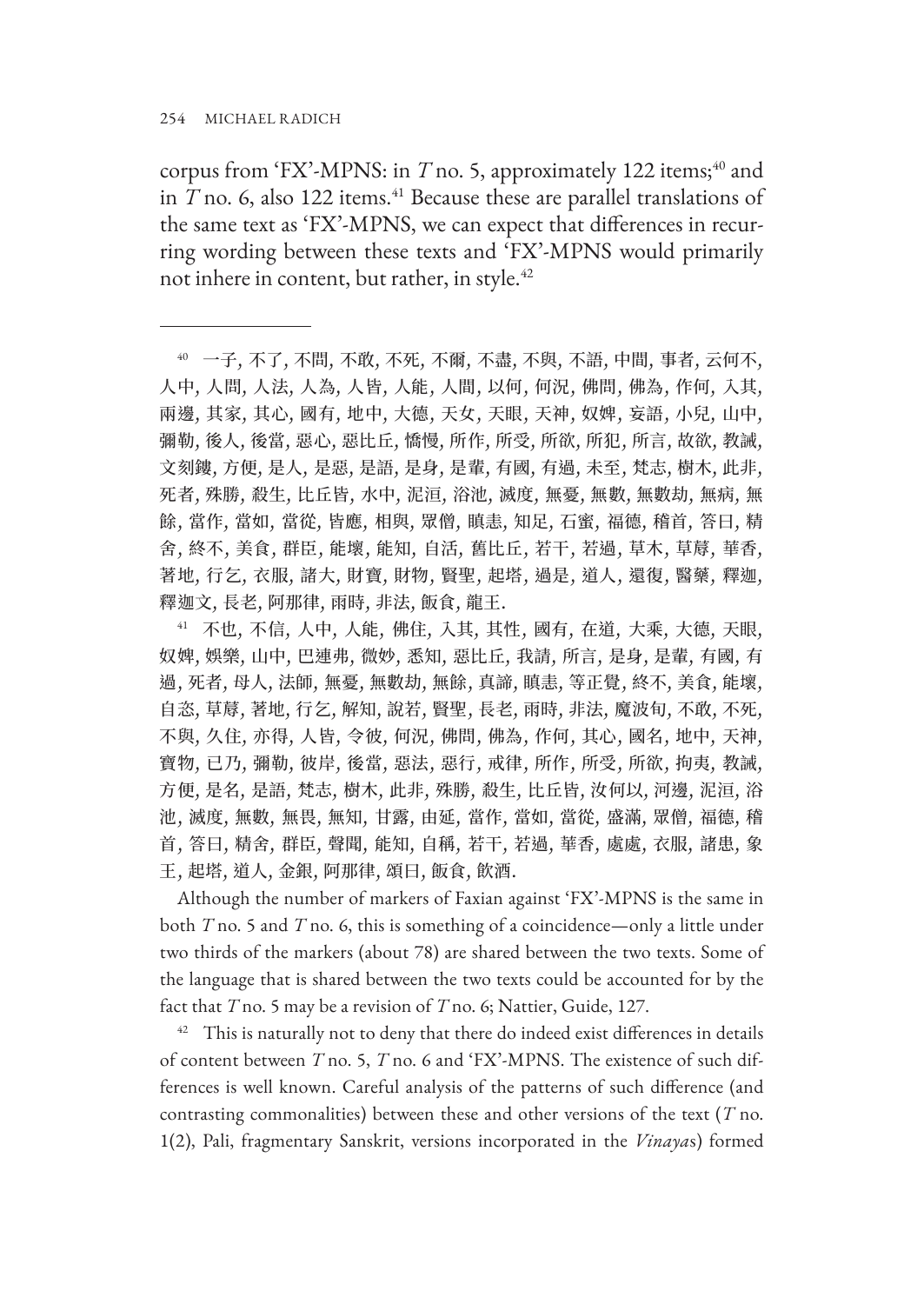Nattier adduced strong reasons to think that *T* no. 6 is by Zhi Qian, and further, on the basis of relations between *T* no. 5 and the *Fo mu bannihuan jing* 佛母般泥洹經 *T* no. 145, that *T* no. 5 was 'likely... produced in the Wu kingdom in the third century CE'.43 In showing the presence in *T* no. 5 and *T* no. 6 of markers more characteristic of Faxian than of 'FX'-MPNS, I therefore do not mean to suggest that either *T* no. 5 or *T* no. 6 should instead be ascribed to Faxian. Rather, my point is that *even these two texts* are closer to the style of the 'Faxian' corpus than 'FX'-MPNS, and this evidence therefore serves as an indication of the significant distance between 'FX'-MPNS and other Faxian texts. It also shows that differences in content cannot be responsible for this distance between 'FX'-MPNS and other Faxian texts.

To sum up the argument thus far: We have found over eighty terms and phrases recurring in 'FX'-MPNS, that never appear elsewhere in 'Faxian', but do repeatedly appear in Guṇabhadra. On the other hand, we also found over 350 items recurring in the remainder of the 'Faxian' corpus, which never occur in 'FX'-MPNS. We can exclude the possibility that these differences are based upon differences in content between 'FX'-MPNS and other 'Faxian' texts, because the same terms are sometimes translated differently on either side of the comparison, and because the markers otherwise characteristic of 'Faxian' do occur repeatedly in *T* no. 5 and *T* no. 6, which are parallel translations to 'FX'-MPNS. This evidence shows very strongly that 'FX'-MPNS is far closer, on stylistic grounds, to the Guṇabhadra corpus than it is to the Faxian corpus.

## 3. Complications

On the basis of the evidence surveyed thus far, it would be easy to leap to the conclusion that the above results resoundingly confirm Iwamatsu's hypothesis—'FX'-MPNS is stylistically closer to (some)

the basis of a line of serious studies with historicist aspirations, such as Bareau, 'Les récits'; Waldschmidt, *Die Überlieferung*.

<sup>43</sup> Nattier, *Guide*, 126–28.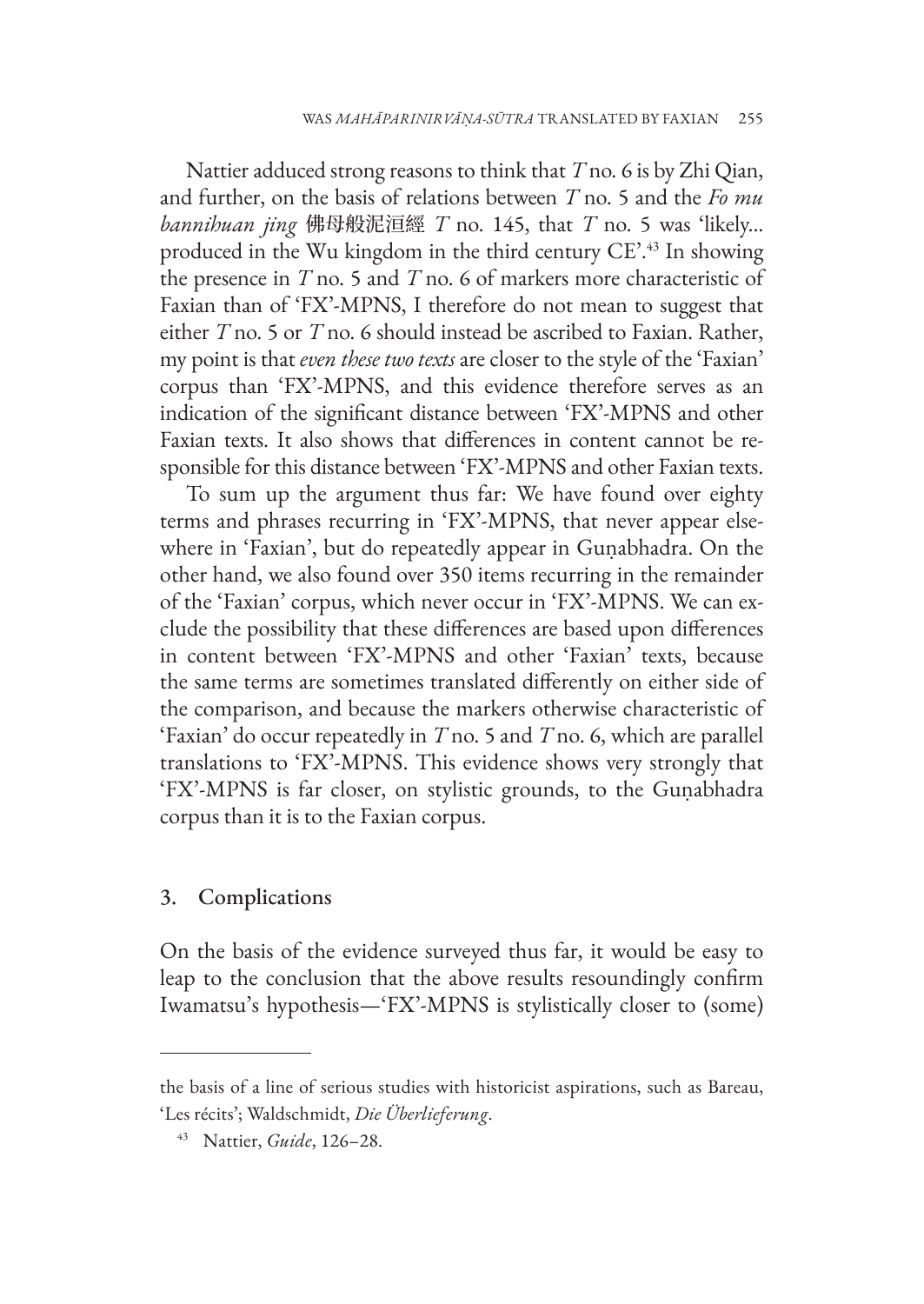texts ascribed to Guṇabhadra than those ascribed to Faxian, and we are therefore warranted in ascribing the text to Guṇabhadra. However, matters are in fact more complicated.

The study of ascriptions of Chinese Buddhist translations on the basis of stylistic evidence is complicated by the fact that translators often worked in teams, and the composition of those teams could shift over time. Insofar as we can show empirically that certain regular and consistent features are shared by a group of texts most firmly associated with the name of a given translator and his group, it is nevertheless still reasonable for us to seek to discriminate between works more or less typical of that 'author' and others. That is to say, we can reinterpret the names associated with texts in traditional ascriptions as labels for a translation group or atelier (for example, 'Faxian' = 'the Faxian group') and proceed from there. This is the approach taken here.<sup>44</sup>

In the case of Faxian, however, these questions are further complicated by the fact that Faxian himself may not have been the person doing the principal work of actual 'translation' in the teams he worked in, but rather, the 'grunt work' of translation may have been done by Faxian's erstwhile travel companion, Baoyun 寶雲 (372?/376–449). In the case of the (Mahāyāna) *Mahāparinirvāṇa-mahāsūtra T* no. 376, we have direct evidence that this was the case.<sup>45</sup> This is consistent with

<sup>&</sup>lt;sup>44</sup> One useful approach to such questions, suggested by Nattier, is to think in terms of 'rhetorical communities', identifiable by 'tracers' (distinctive terms of limited circulation), and divisible on occasion into further sub-groups. Such an approach has the advantage of shaking the problem of style loose from assumptions about named individuals (or even their ateliers). On the one hand, several such 'translators' could be members of a single 'rhetorical community'; while on the other, the corpus ascribed to a single 'translator' might comprise several separable 'rhetorical communities'. These two possibilities do not need to be mutually exclusive in a single case, since for various purposes, we might analyse a problem along a spectrum from coarse- to fine-grained. See Nattier, *Guide*, 5, 162–63, and especially 166–68.

<sup>45</sup> 禪[var. 神]師佛大跋陀。手執胡[var. 梵]本。寶雲傳譯。於時坐有二百五十 人, *T* no. 2145, 55: 8.60b9–10. On conflicting reports about Baoyun's date of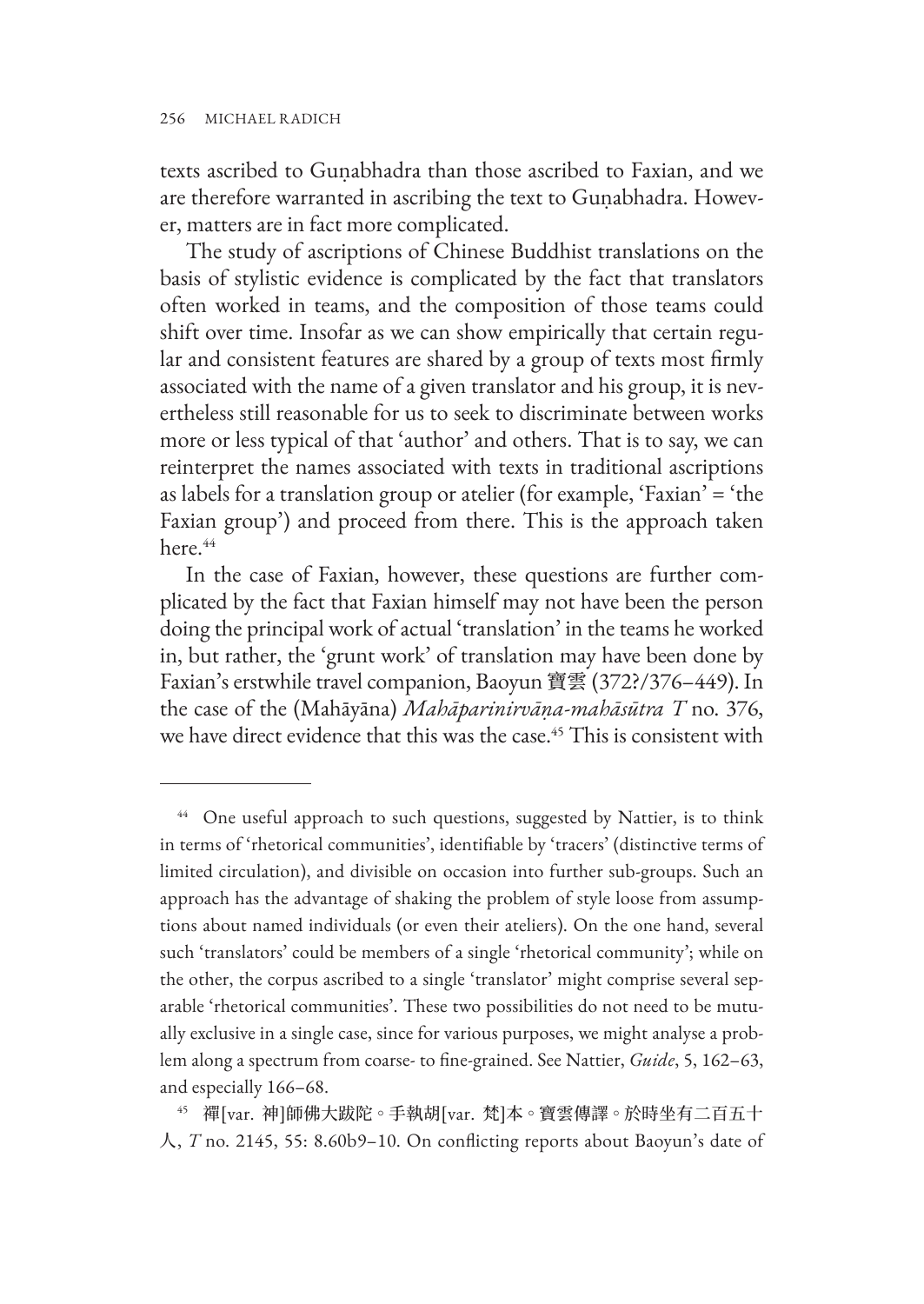a wider pattern indicating that Baoyun may have been the foremost Sanskrit-Chinese translator of his age.<sup>46</sup> We must therefore consider the possibility that Faxian, despite his extensive time in India, may not have actually been a real 'translator' (in our terms) after his return, and that any stylistic characteristics we can find in his corpus may in fact be the fingerprints of Baoyun (or someone like him).

This is a particular problem for consideration of the present question. The *Chu sanzang ji ji* 出三藏記集 (CSZJJ) biography states that Baoyun did the main work of translation for at least some of the texts ascribed to Guṇabhadra, just as he did for Faxian.<sup>47</sup> Elsewhere, in a note to a list of thirteen texts, Sengyou writes, 'These texts... were all recited/read 宣出 by the Indian Mahāyāna Dharma Master Guṇabhadra...and translated 傳譯 by the *śrāmaṇera* Shi Baoyun and his disciple \*Bodhidharmodgata 菩提法勇'.<sup>48</sup> Our primary sources also famously present evidence that Guṇabhadra himself may have been virtually incapable of speaking Chinese.<sup>49</sup> In other words,

birth, see Yoshikawa and Funayama, *Kō sō den*, 274, note 4. The birth date of 372, reported in the *Ming seng zhuan* 名僧傳, does not stack up with Baoyun's supposed age at death.

<sup>46</sup> See particularly indications in Baoyun's biographies, CSZJJ *T* no. 2145, 55: 15.113a5–b2; GSZ: *T* no. 2059, 50: 3.339c18–340a14; also MSZ *X* no. 1523, 77: 1.358c7–14. Other indications of Baoyun's importance are found in prefaces to the \**Saṃyuktābhidharmahṛdaya T* no. 1552, *T* no. 2145, 55: 10.74c3–7 (also 104c21–24, 12b20–21) and the *Śrīmālādevīsiṃhanāda-sūtra T* no. 353, *T* no. 2145, 55: 9.67b3–5; and in the biography of Guṇabhadra, *T* no. 2145, 55: 14.105c14–20; GSZ, *T* no. 2059, 50: 3.344b3–10; Yoshikawa and Funayama, *Kō sō den*, 334–35. See also note 49 below.

<sup>47</sup> 頃之眾僧共請出經。於祇洹寺集義學諸僧。譯出雜阿含經。東安寺出法鼓 經。後於丹陽郡譯出勝鬘楞伽經。徒眾七百餘人。寶雲傳譯。慧觀執筆, *T* no. 2145, 55: 14.105c14–20; GSZ, *T* no. 2059, 50: 3.344b3–10; Yoshikawa and Funayama, *Kō sō den*, 334–35.

<sup>48</sup> ...天竺摩訶乘法師求那跋陀羅...宣出諸經。沙門釋寶雲及弟子菩提法勇傳 譯, *T* no. 2145, 55: 2.12c19–13a8.

<sup>49</sup> *T* no. 2145, 55: 14.105c20–27; cf. Funayama, Butten, 87–89; Saitō, *Kango butten*, 40–44.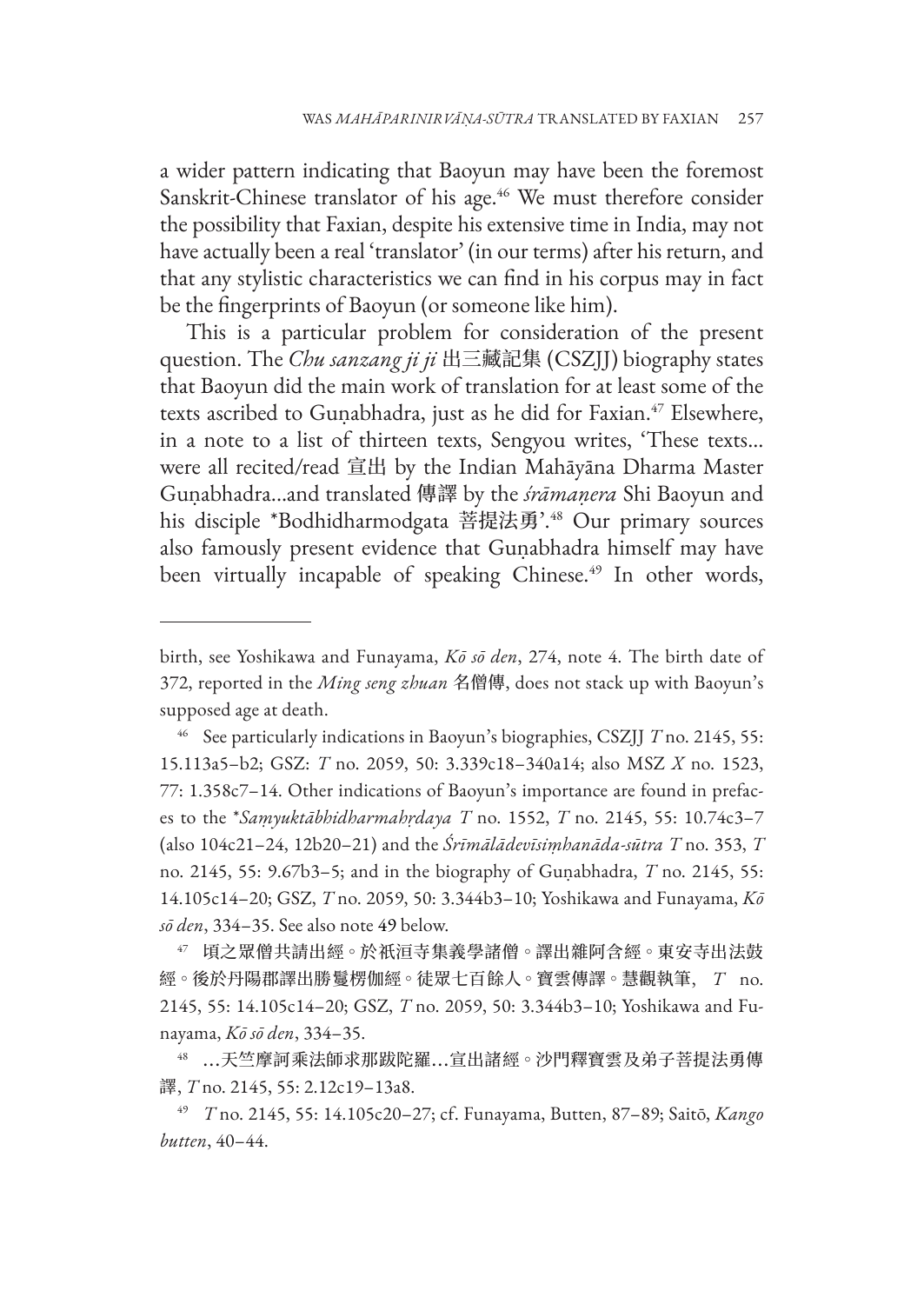Baoyun may often have been the real translator in Guṇabhadra's group as well, in which case, it could be meaningless to reascribe a text from 'Faxian' to 'Guṇabhadra'.

Indeed, it is sobering to note that when we search in the Guṇabhadra corpus for the items in Table 2, which distinguish Faxian from 'FX'-MPNS, they appear most copiously in:

*T* no. 99 (320–323 items,<sup>50</sup> i.e. almost all the items in the  $table);$ <sup>51</sup> *T* no. 120 (197–198 items); *Guoqu* (172–174 items); *T* no. 670 (150–151 items); *T* no. 462 (128 items); the \**Mahābherīhāraka-sūtra* 大法鼓經 *T* no. 270 (not listed in Table 1;<sup>52</sup> 126-127 items); *T* no. 271 (111 items); the *Śrīmālādevīsiṃhanāda-sūtra T* no. 353 (not listed in Table  $1;^{53}$  71 items).

These are exactly the texts that also feature the largest concentration of the items in Table 1, which distinguish 'FX'-MPNS from Faxian. With the exception of *T* no. 270 (in which only eight items from Table 1 appear), this means that largely the same texts in the Guṇabhadra corpus are most like 'FX'-MPNS, *and* most like 'Faxian'. We must therefore consider the possibility that 'FX'-MPNS represents something more specific than a 'Guṇabhadra' text that was mis-ascribed by the tradition to 'Faxian'.

<sup>50</sup> Unlike CBETA, TACL has the capacity to search the Taishō apparatus for variant readings in other witnesses. Counts for a given word or phrase sometimes differ between witnesses.

 $51$  This is likely to be in part because  $T$  no. 99, at fifty fascicles, is very large. See below.

<sup>52</sup> *T* no. 270 features only 8 of the markers listed in Table 1.

<sup>53</sup> *T* no. 353 also features only 8 of the markers listed in Table 1.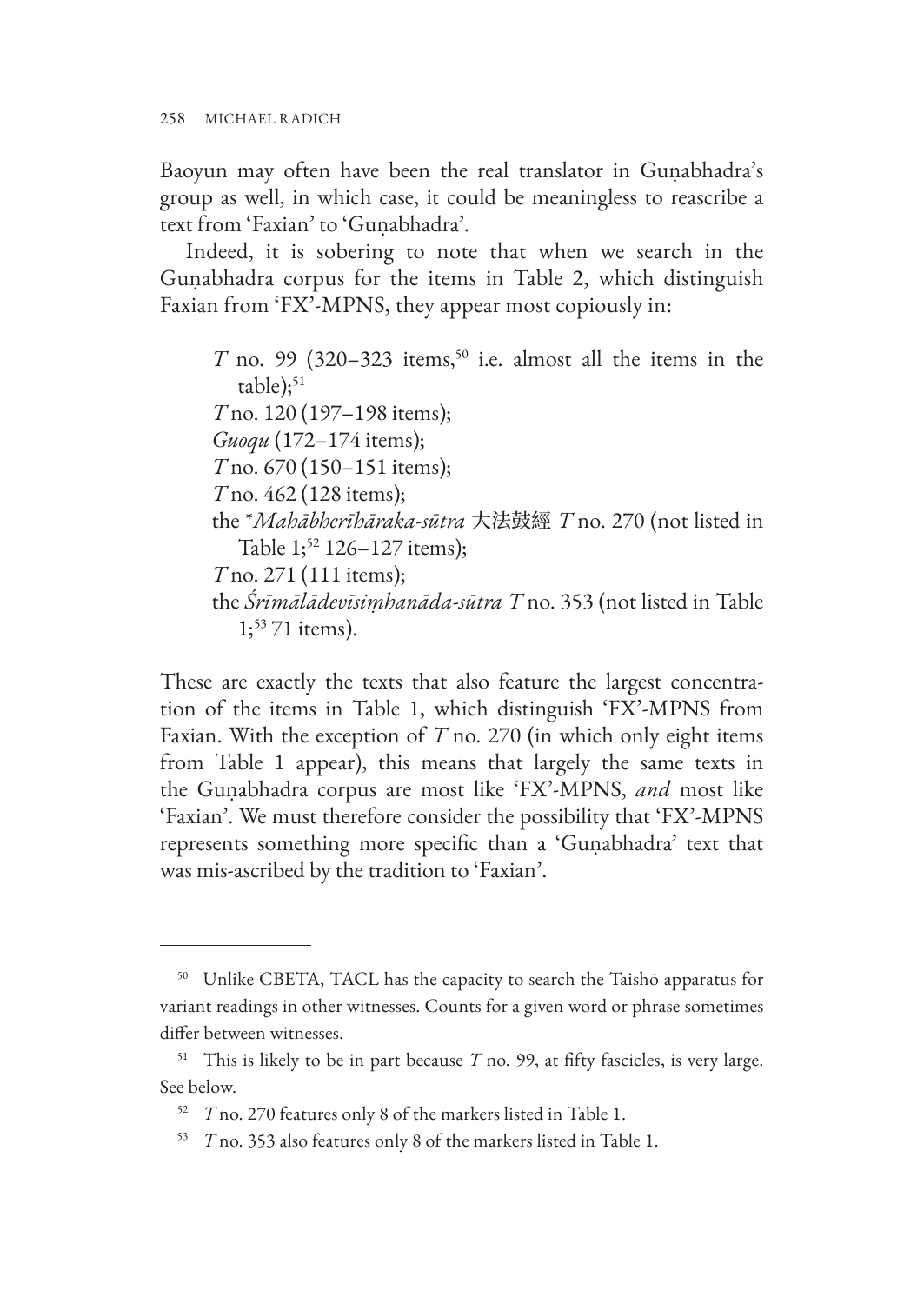### 4. A smaller corpus associated especially closely with 'FX'-MPNS

Recall that as Table 1 shows, our markers of 'FX'-MPNS against other Faxian works are far from evenly distributed in the Guṇabhadra corpus. When we consider the length of the texts, moreover, we see that the imbalance is even greater:

*Guoqu* has 54 items in 4 fascicles (13.5:1); *T* no. 353 has 8 items in 1 fascicle (8:1); *T* no. 271 has 15 items in 2 fascicles (7.5:1); *T* no. 462 has 18 items in 3 fascicles (6:1); *T* no. 270 (not in Table 1) has 8 items in 2 fascicles (4:1); *T* no. 120 has 16 items in 4 fascicles (4:1); *T* no. 670 has 15 items in 4 fascicles (3.75:1); *T* no. 99 has 67 items in 50 fascicles (1.3:1).

Thus, the markers in Table 1 are nearly twice as frequent in *Guoqu* as in any other 'Guṇabhadra' text. By this crude measure, 'FX'- MPNS lies closer to *Guoqu* than any other text in that corpus by a considerable margin.

It is also possible to find other evidence pointing in the same direction—phrasing shared by *Guoqu* and *T* no. 7, and entirely unique to them in all of the translation literature (in many cases, appearing more than once in one or both texts):<sup>54</sup>

<sup>&</sup>lt;sup>54</sup> Some of these terms and phrases are also found in one other text-the *Yinguo benqi jing* 因果本起經, which was excluded from the canon, but preserved with an ascription to Guṇabhadra in the Fangshan stone canon (text no. 69 in Zhongguo Fojiao xiehui, *Fangshan shi jing*): 迦比羅斾兜 Kapilavastu; 自 傷貧乏 'beggaring themselves'; 非為小緣 'this is no trivial circumstance'. But these overlaps are to be explained by the fact that F69 is largely verbatim identical to about the first half of the first fascicle of *Guoqu* (*T* no. 189, 3: 1.620c15– 623b27). Note that this makes F69 an important witness for the textual study of corresponding portions of *Guoqu*.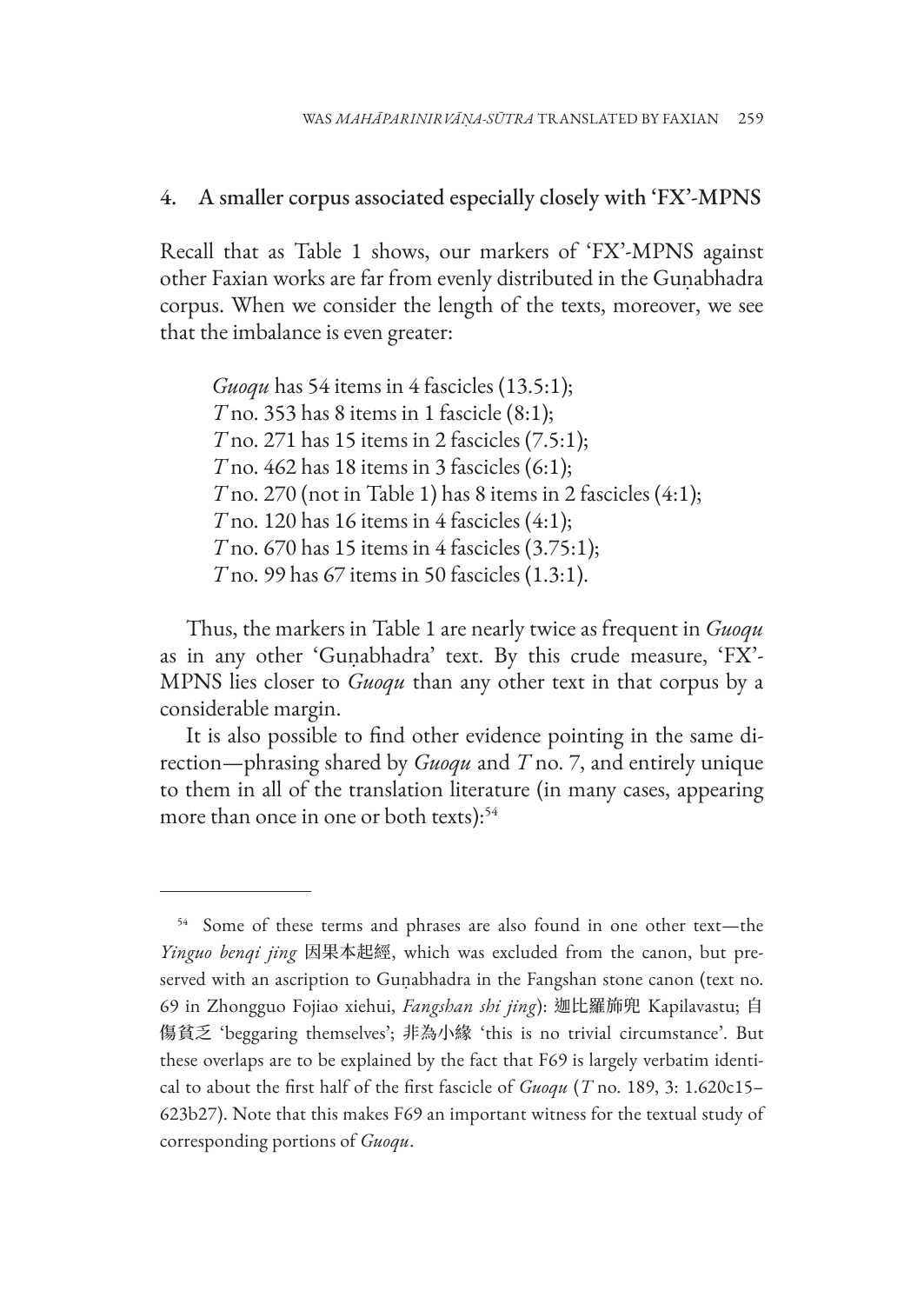**TABLE 3** Terms and phrases unique to 'FX'-MPNS and *Guoqu* in translation literature

| 在尼連禪河側 'on the banks of the Nairañjanā River'55                                                                                                                                                                  |
|------------------------------------------------------------------------------------------------------------------------------------------------------------------------------------------------------------------|
| 心大悲惱 'greatly sorrowing and troubled in mind'                                                                                                                                                                    |
| 迦蘭仙人 [Āḷāra] Kālāma/ *Arāḍaḥ Kālāma                                                                                                                                                                              |
| 喚言善來比丘鬚髮自落袈裟著身即成沙門 '…called [to him,] "Come, O Monk!" [where-<br>upon] his hair and beard fell out of their own accord, and kāṣāya robes appeared on his<br>body, and he immediately became a <i>śrāmaṇera</i> ' |
| 作此言已即便 'immediately upon uttering these words'                                                                                                                                                                   |
| 其數凡有八萬四千 'in all, they were 84,000 in number'                                                                                                                                                                    |
| 我四部眾:比丘、比丘尼、優婆塞、優婆夷'my fourfold Sangha: bhiksus, bhiksunīs,<br>upāsakas and upāsikās'                                                                                                                            |
| 良久微聲而[問/言] 'after a long pause, [said/asked etc.] in a quiet voice'                                                                                                                                              |
| 統理民務 'the duties of governing the people'                                                                                                                                                                        |
| 極大巨富 'extremely wealthy'                                                                                                                                                                                         |
| 還歸宮城 'returned to the palace'                                                                                                                                                                                    |
| 俄爾之頃 'in the twinkling of an eye'                                                                                                                                                                                |
| 緣路而[V] 'along the road'                                                                                                                                                                                          |
| 而見答言 'and replied' <sup>56</sup>                                                                                                                                                                                 |
| 堪為世間作上福田 'can be the supreme field of merit for the world'                                                                                                                                                       |
| 迦比羅斾兜 Kapilavastu <sup>57</sup>                                                                                                                                                                                  |
| 自傷貧乏 'beggaring themselves [? viz., by the lavishness of their offerings]'                                                                                                                                       |
| 非為小緣 'this is no trivial circumstance [i.e. this is a fateful, weighty matter]' <sup>58</sup>                                                                                                                    |

<sup>55</sup> 尼連禪河側 (without 在) also has a telling distribution: 'FX'-MPNS, *T* no. 99; *Guoqu*, *T* no. 192; *Mahāmāyā*, *T* no. 1509.

<sup>56</sup> The syntactically peculiar use of 見答 here may be a reflex (at what remove?) of an Indic passive; cf. the related 唯願見答, which is entirely unique to *Guoqu*.

<sup>57</sup> In *Guoqu*, the reading 迦毘羅斾兜 in K hides this phrase from ordinary CBETA searches, but SYM and Shōgozō all record a v.l. identical to 'FX'-MPNS; in F69 (see note 54) we encounter the slight variant 迦毗羅斾兜.

<sup>58</sup> Note also 迦比羅斾兜 Kapilavastu (note 18).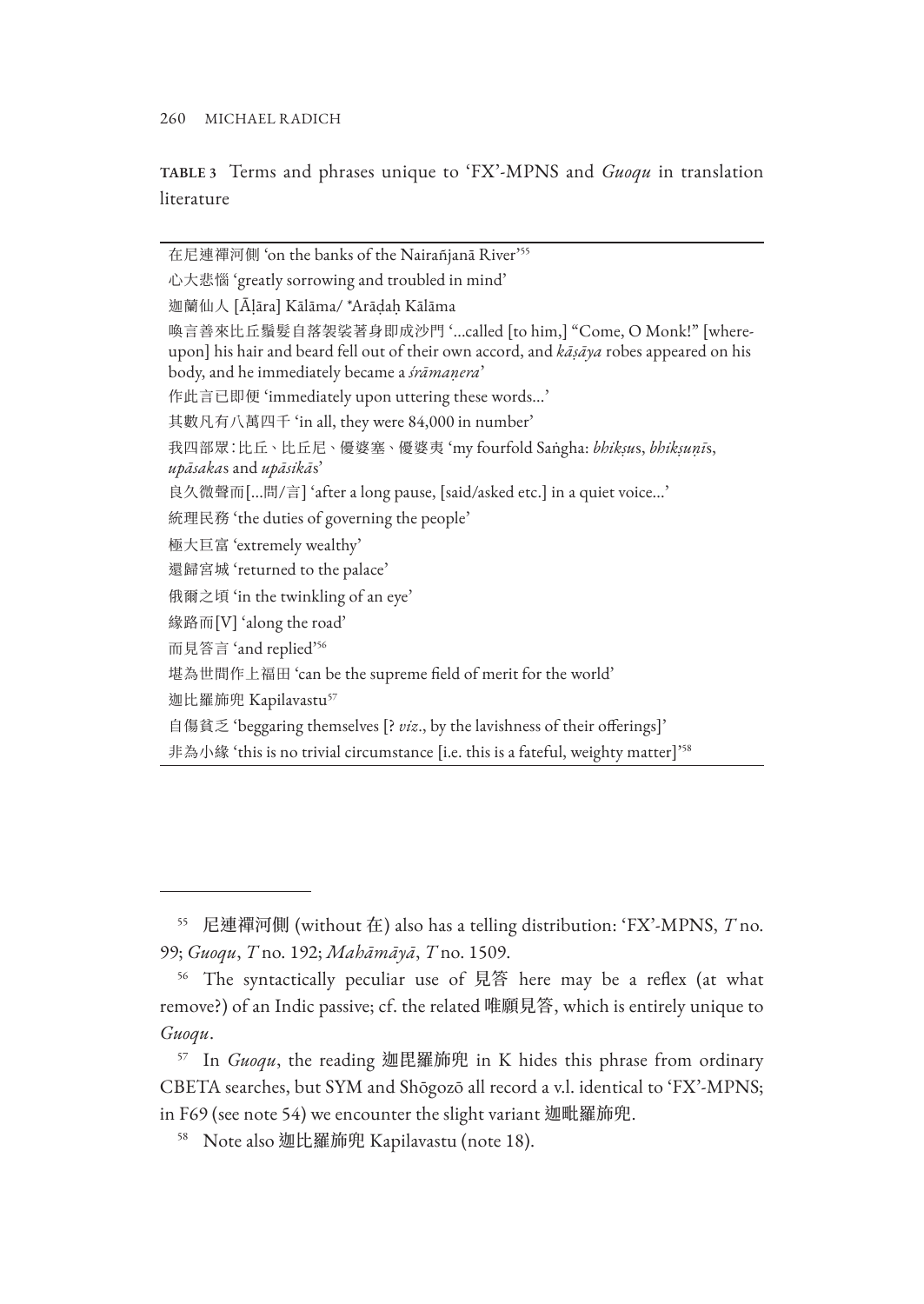Other items shared between 'FX'-MPNS and *Guoqu*, though not entirely unique to these two texts, are still extremely rare, and provide additional evidence of close links between the two.<sup>59</sup>

Where these rare pieces of phraseology appear in 'FX'-MPNS and *Guoqu* respectively, with one partial exception, in content and context that would indicate direct borrowing from one text to the other.60 This means that they indicate, rather, some unusually close relation between the idiom of these two texts, and the person(s) who composed them.

At the same time, when we look further abroad, it turns out that one work outside the Guṇabhadra corpus has even closer links to 'FX'- MPNS than any of the Gunabhadra works listed above,<sup>61</sup> excepting *T* no. 189—the \**Mahāmāyā-sūtra* 摩訶摩耶經 *T* no. 383 (hereafter

<sup>60</sup> The exception is a passage in *Guoqu* in which the Buddha refuses Māra's request, on the banks of the Nairañjanā River, to enter into *parinirvāṇa*, *T* no. 189, 3: 3.649a16–24. With the exception of a very few words, this passage is matched verbatim in a slightly longer and more repetitive passage at *T* no. 7, 1: 1.192a22–b12. However, even this long pericopae is set in a different larger context in each of the two texts: *Guoqu* is describing the initial encounter of Māra and the Buddha, at the beginning of the Buddha's teaching career; whereas 'FX'- MPNS is describing the reminiscence of this occasion forty-five years later, at the end of his career, when the Buddha agreed with Māra that he would enter *parinirvāṇa* three months later.

<sup>61</sup> The *Abhiniṣkramana-sūtra* 佛本行集經 *T* no. 190, ascribed to \*Jñānagupta, features the next largest gross number of Table 1 markers after *T* no. 99 and *Guoqu*. But it is a large text at sixty fascicles. Further, as the name suggests, *T* no. 190 comprises a collection of various other texts relating narratives about the Bodhisatva/Buddha's lives. As such, *T* no. 190 probably incorporates the linguistic features of *Guoqu* because it in large part cannibalised it.

<sup>&</sup>lt;sup>59</sup> For example, the two texts share a verse, though the context differs in each text: 諸行無常/是生滅法/生滅滅已/寂滅為樂, *T* no. 7, 1: 3.204c23–24, *T* no. 189, 3: 1.623c21–22. This verse otherwise appears only in the anonymous *Saṃyuktāgama T* no. 100, \*Dharmakṣema's *Mahāparinirvāṇa-mahāsūtra T* no. 374 (and *T* no. 375), and the *Mile da cheng Fo jing* 彌勒大成佛經 *T* no. 456 ascribed to Kumārajīva.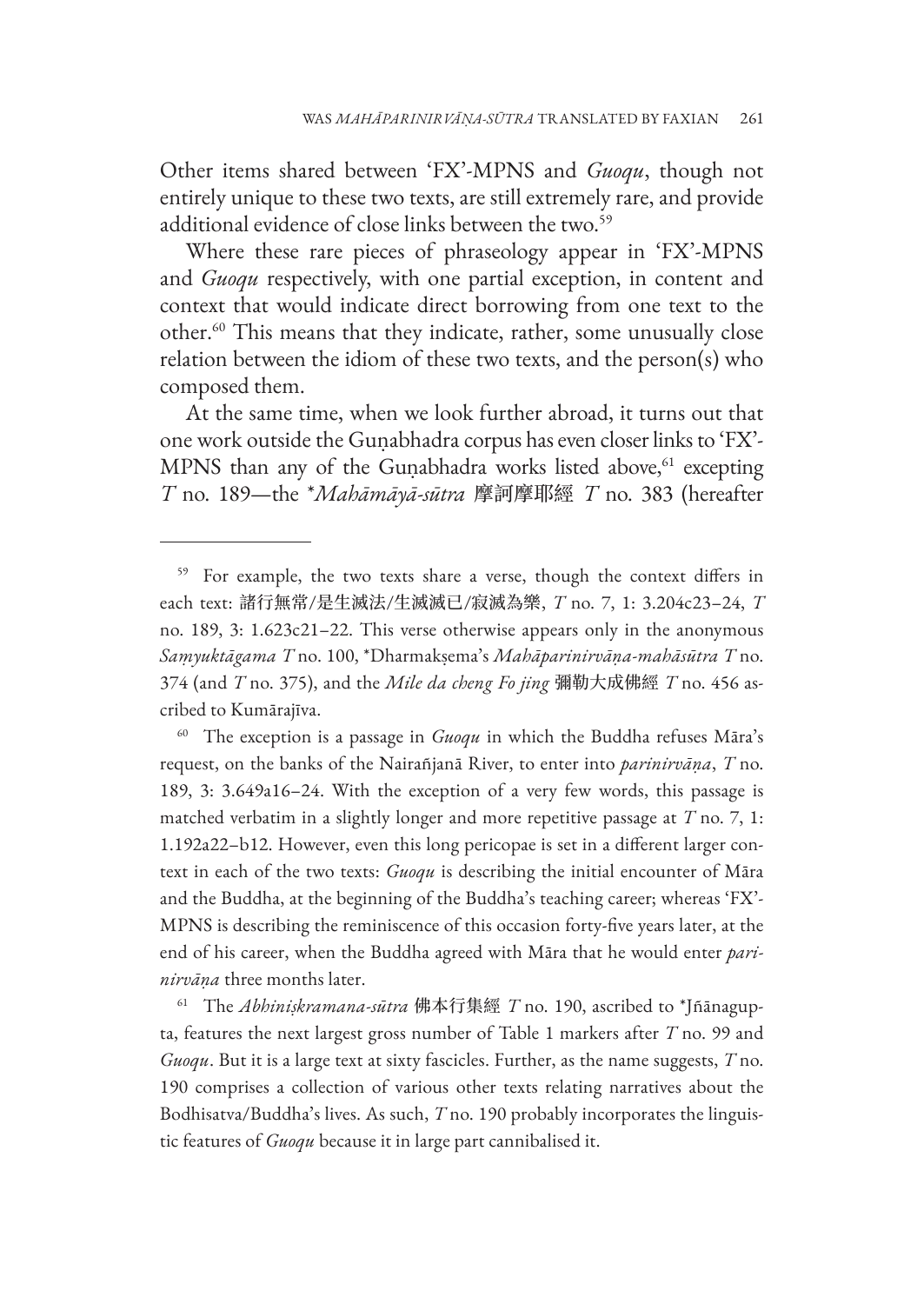abbreviated *Mahāmāyā*), ascribed to Tanjing 曇景 (fl. ca. 479–502). This text features twenty-five items from Table 1, in a span of only two fascicles (12.5:1).

Utsuo argued that *Mahāmāyā* was composed in China, and further, that 'FX'-MPNS was among its principal sources.<sup>62</sup> Certainly, a close link between the two texts is corroborated by some very long and exact verbatim matches in phrasing.<sup>63</sup> However, not all the distinctive phraseology overlapping between the two texts can be accounted for by *Mahāmāyā* borrowing and reworking whole passages from 'FX'-MPNS, suggesting that the relation between the two texts might have some other dimension. These clues suggest that 'FX'-MPNS and *Guoqu* might belong together with *Mahāmāyā* in a group of texts sharing some quite specific interrelation.

As we will see immediately below, further investigation shows that in fact, these three texts share a considerable quantity of quite specific phraseology, and moreover, that the same characteristics are shared (to a lesser degree) by two more texts: the *Buddhacarita* 佛所行讚 *T* no. 192, ascribed to \*Dharmakṣema, and the closely related *Fo benxing jing* 佛本行經 *T* no. 193, ascribed to none other than Baoyun.

The ascription of both *T* no. 192 and *T* no. 193 has been contested, and their interrelations shown to be complex. Some version of the *Buddhacarita* 佛本行贊[var. 讚]經 is ascribed to Baoyun in the primary biographical sources,<sup>64</sup> but it is uncertain whether this text was in fact *T* no. 193, which bears Baoyun's name in the *Taishō*. Sakaino noted close relations between both texts, and further, with the *Fo chui banniepan lüe shuo jiaojie jing* 佛垂般涅槃略說教誡經 *T* no. 389 (without passing opinion upon the ascriptions of any of these texts).65 According to Willemen, Ōminami Ryūsho held that it

<sup>62</sup> Utsuo, '*Makamaya kyō*', 11–14.

<sup>63</sup> For example: 以金棺內銀棺中,又以銀棺內銅棺中,又以銅棺內鐵棺中, *T*  no. 7, 1: 3.206a26–28; *T* no. 383, 12: 2.1011b9–10; 鳩尸那(竭)國力士生地熙連 河側娑羅雙樹間, *T* no. 7, 1: 2.198c4–5, 199a3–4; *T* no. 383, 12: 2.1011a23–24.

<sup>64</sup> 雲性好幽居以保閑寂。遂適六合山寺。譯出佛本行贊 [var. 讚 SYMP] 經; GSZ *T* no. 2059, 50: 3.340a7–9; cf. CSZJJ *T* no. 2145, 55: 15.113a24–26.

<sup>65</sup> Sakaino, '*Butsu yuikyō gyō*'.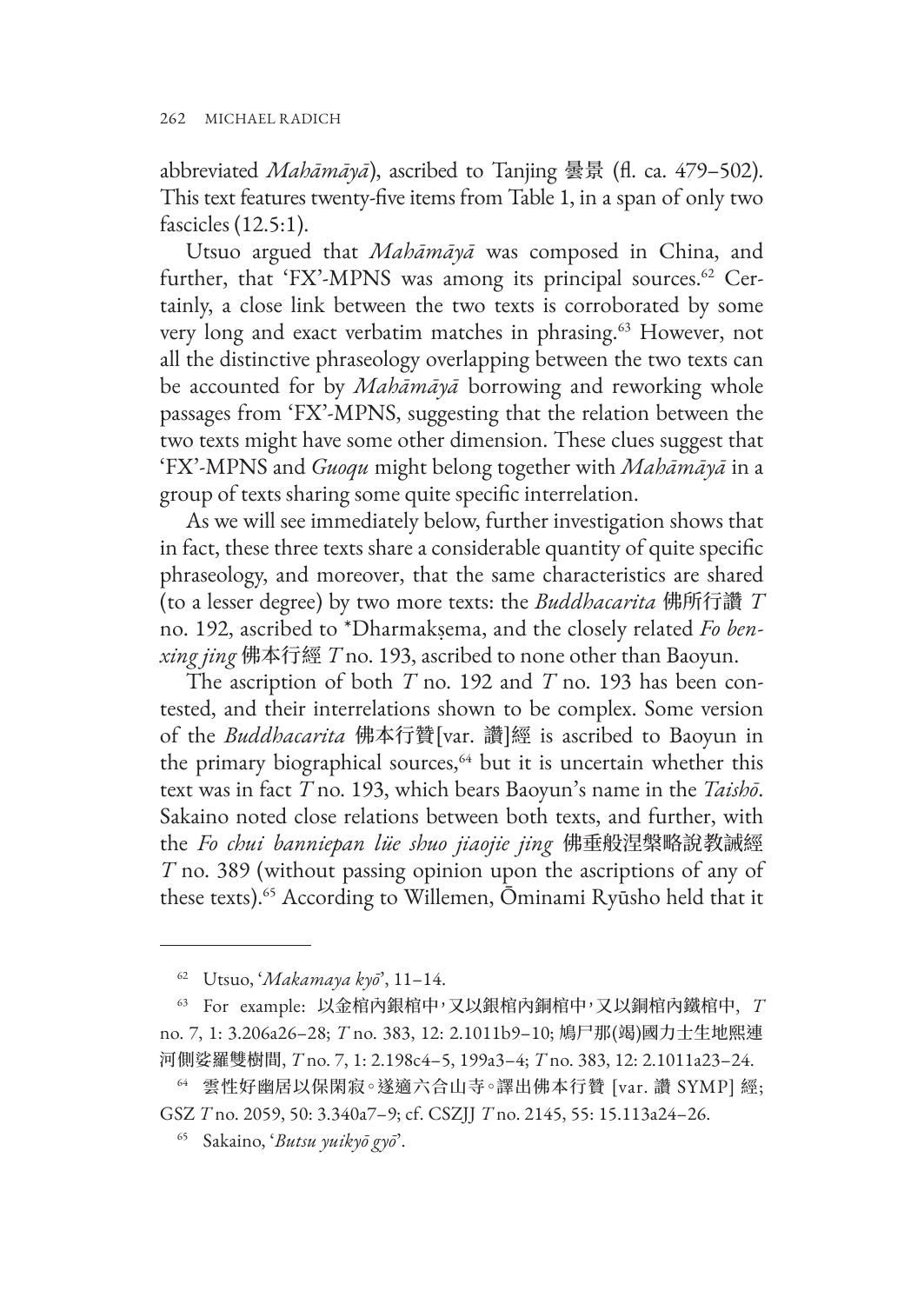was actually *T* no. 192 that was by Baoyun, and in presenting a full translation of the work, Willemen follows Ominami in this regard.<sup>66</sup> Willemen also reports that Hikata Ryūshō believed *T* no. 193 was written after Zhi Qian and before Kumārajīva.<sup>67</sup> On the basis of a somewhat unconvincing computer-assisted analysis, Gotō argued that *T* no. 193 was translated by Dharmarakṣa 竺法護 (fl. ca. 284– 306) rather than Baoyun; in the course of the same study, he appears to assume that *T* no. 192 is in fact by (Buddhabhadra and) Baoyun.<sup>68</sup>

The evidence presented immediately below is ambiguous with regard to this question. It shows that *T* no. 192 and *T* no. 193 sport features that associate them closely with 'FX'-MPNS, *Guoqu*, and *Mahāmāyā*, but such features can be found in either text, and sometimes in both. This may be at least in part because one text could have been prepared in consultation with the other. This question, and the question of the ascription of both texts, deserves further study, but for present purposes, it will suffice to show the special relation enjoyed by both texts with the others in this group.

**TABLE 4** Terms and phrases shared by 'FX'-MPNS, *Guoqu*, *T* no. 192/ *T* no. 193, and *Mahāmāyā*, but never in 'Guṇabhadra'

Table 4 presents a sampling of phraseology distinguishing *Guoqu* from other texts ascribed to Guṇabhadra, but shared by texts in the group comprising 'FX'- MPNS, *Guoqu*, *T* no. 192/193, and *Mahāmāyā*. For each item, I specify, after the item itself, whether it appears in T192, T193, or both.

**All 4 'texts':**<sup>69</sup>

舉世 'the whole world, everyone' (*T* no. 192) 欄楯 'balustrades' (*T* no. 193) 親戚 'kinsfolk, relations' (*T* no. 192)

- <sup>66</sup> Willemen, *Buddhacarita*, xiv, 209, note 1.
- <sup>67</sup> Willemen, xv.
- <sup>68</sup> Gotō, '*Butsu hongyō kyō*'.

<sup>69</sup> For the purposes of such counts, I have treated *T* no. 192 and *T* no. 193 as 'one text', because of the difficulties with these texts discussed immediately above.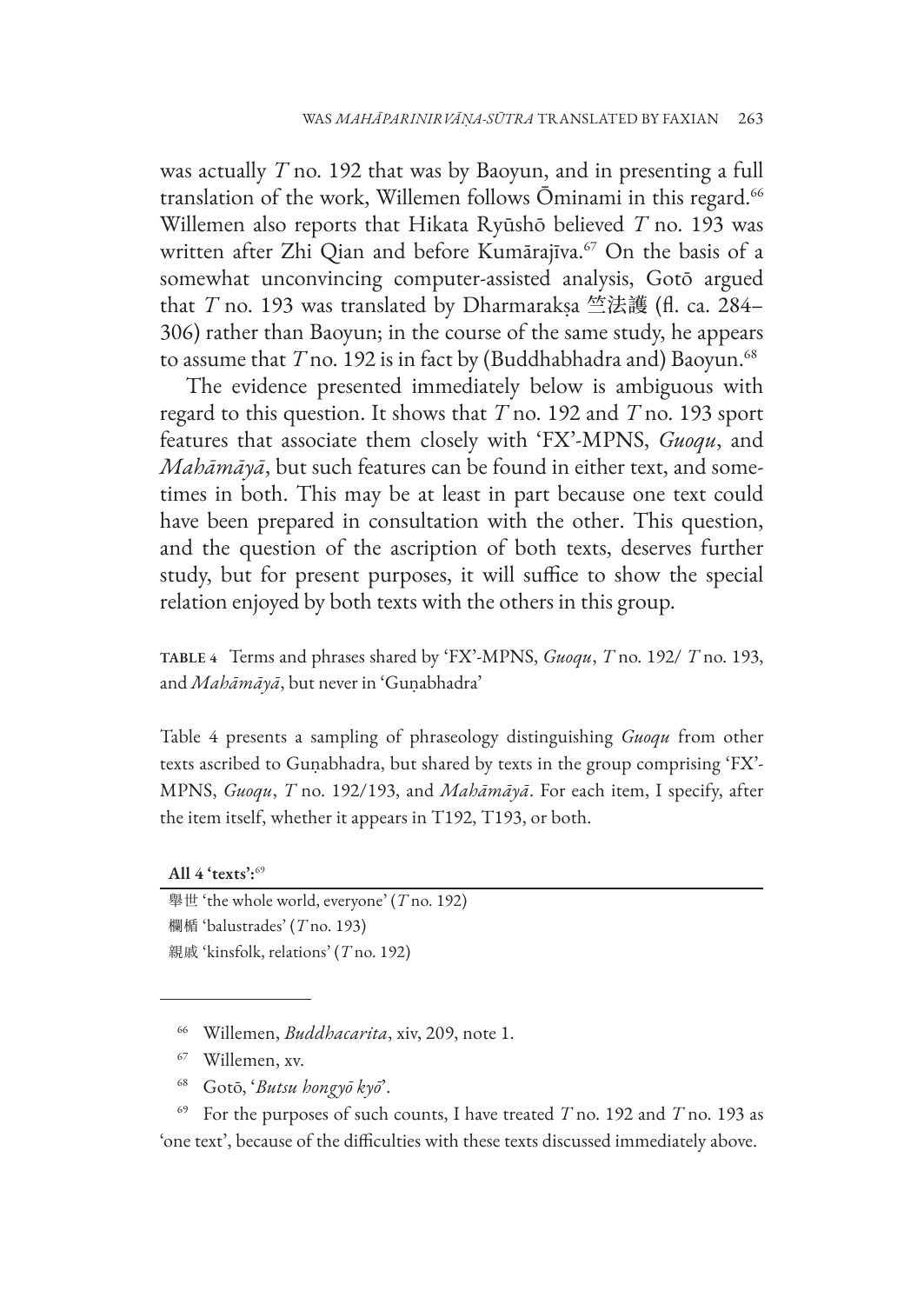辭別 'to take one's leave' (*T* no. 192/193) 嚴辦 'to lay out [ritual implements], to prepare/array' (*T* no. 193) 戀慕70 'to feel poignant affection for, to be unable to bear parting with' (*T* no. 192/193) 號哭 'to wail and lament' (*T* no. 192/193) 怖懼 'terror, terrified' (*T* no. 192) 曼陀羅花 'mandāra flowers' (*T* no. 192) 解脫路 'the road to liberation' (*T* no. 193; very rare) 覩如來 'see the Tathāgata'  $\sim$   $\gtrsim$   $\mathbb{R}$  'the eye of  $\sim$ ' (*T* no. 192/193; usually only once) 以梵音 'with [his] *brahmā* voice' (*T* no. 193) 國內 'in the kingdom' (*T* no. 193) 世尊既~ 'when the World-Honoured One had...' (*T* no. 192) 我國 'our kingdom' (*T* no. 192/193) 既得 'having obtained/being able to' (*T* no. 192) 步步 'step for step, at every step' (*T* no. 192/193) 飾以 'to ornament/decorate with' (*T* no. 192/193) 共同聲 'with one voice' (*T* no. 193) [V]已即還 'having [V-ed], returned immediately' (*T* no. 193) 所應度者 'those who can/should be saved' (*T* no. 193) 於中路 'in/on the road' (*T* no. 192) 眾妙花 'various wondrous flowers' (*T* no. 192) 而答之 'and replied to him/her/them' (*T* no. 193)

#### **3 'texts':**

明星 'a (bright) star' (*Guoqu*, *T* no. 192/193, *Mahāmāyā*) 父子 'father and son' (*Guoqu*, *T* no. 192/193, *Mahāmāyā*) 卿等 'you [pl.]' ('FX'-MPNS, *Guoqu*, *T* no. 193) 後宮 'the inner palace [i.e. the royal harem]' ('FX'-MPNS, *Guoqu*, *T* no. 192) 號泣 'to weep and wail' ('FX'-MPNS, *Guoqu*, *T* no. 192) 拔濟 'to save' (*Guoqu*, *T* no. 192/193, *Mahāmāyā*) 死至 'death comes' (*Guoqu*, *T* no. 192/193, *Mahāmāyā*) 積財 'accumulate wealth' (*Guoqu*, *T* no. 192/193, *Mahāmāyā*) 明曜 'bright, shining, well lit' ('FX'-MPNS, *Guoqu*, *T* no. 192/193) 澄清 'clear, limpid' ('FX'-MPNS, *Guoqu*, *T* no. 192)

 $70$  HYDCD lists this word, but the earliest instance it gives is in the Ming.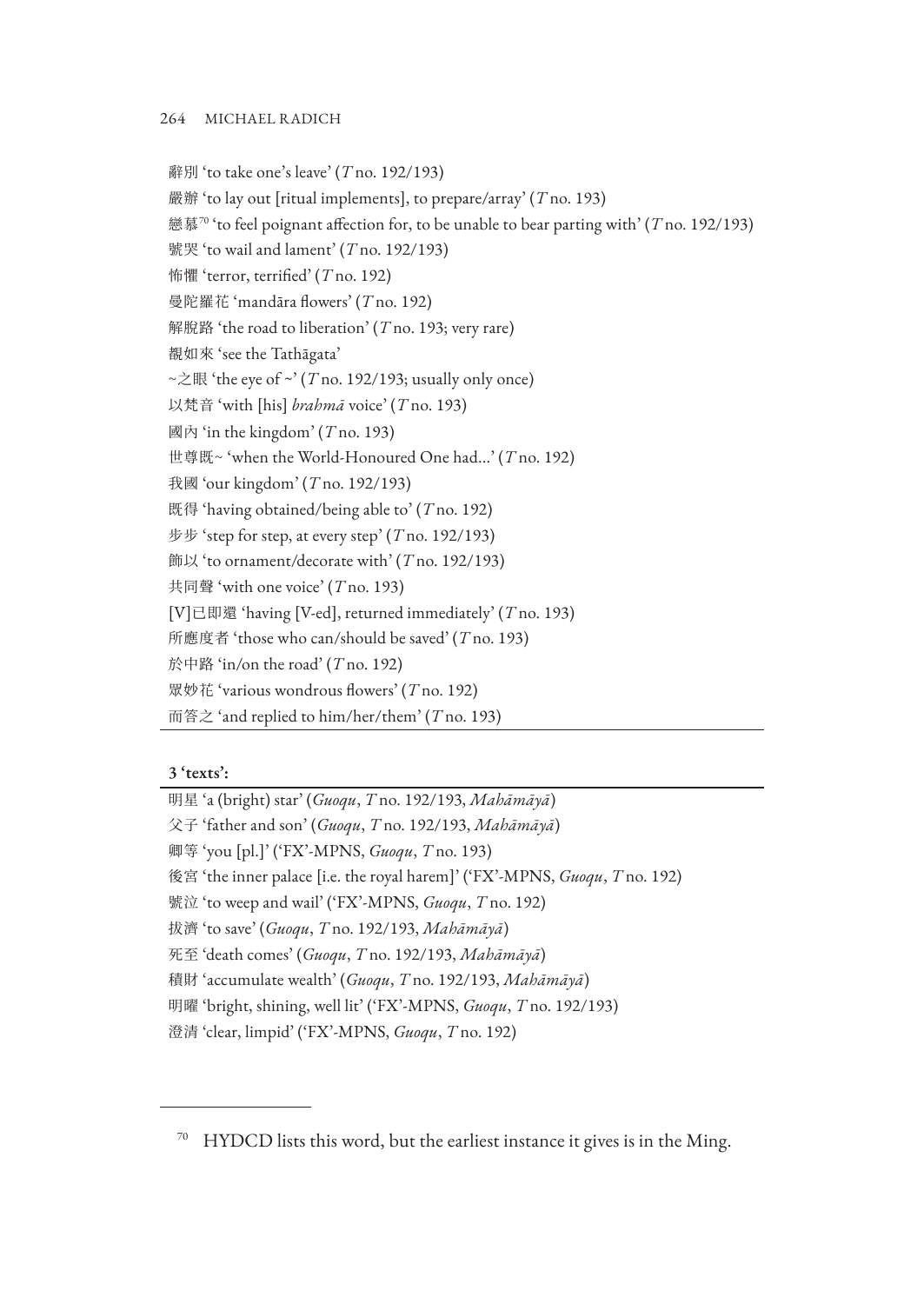[V]已悲號... 'having [V-ed], set to woeful wailing' ('FX'-MPNS, *Guoqu*, *Mahāmāyā*) 天鼓 'heavenly drum(s)' (often 天鼓自然, 天鼓自鳴, 天鼓自然鳴 etc.) ('FX'-MPNS, *Guoqu*, *T* no. 192/193) 'Mt. Tai' 太山 (*Guoqu*, *T* no. 192/193, *Mahāmāyā*) 悉達 Siddhārtha (in *Guoqu* in 薩婆悉達; in *T* no. 192 in the two *hapax legomenon* transcriptions 悉達羅他, 悉達阿羅陀; in *Mahāmāyā* in 悉達多71) 阿私陀 Asita (*Guoqu*, *T* no. 192, *Mahāmāyā*) 藍毘尼園 Lumbinī ('FX'-MPNS, *Guoqu*, *T* no. 192,—extraordinarily specific<sup>72</sup>) 或在~ 'sometimes in ~' ('FX'-MPNS, *Guoqu*, *T* no. 192) 汝等宜 'you [pl.] should...' ('FX'-MPNS, *Guoqu*, *Mahāmāyā*) 節節 'every limb/member [of the body]' ('FX'-MPNS, *Guoqu*, *T* no. 192/193) 諫王 'petition the king' ('FX'-MPNS, *Guoqu*, *T* no. 192/193; surprisingly rare in translation literature) 歡喜踊躍不能自勝 'jumped uncontrollably for joy' ('FX'-MPNS, *Guoqu*, *Mahāmāyā*) 降神 'his spirit descended [into his mother's womb—referring to the moment of conception]' ('FX'-MPNS, *Guoqu*, *T* no. 192/193) 歌唄讚歎 'hymns, paeans, and joyous praise' ('FX'-MPNS, *Guoqu*, *Mahāmāyā*; extremely rare) 利益無量眾生 'benefit countless sentient beings' ('FX'-MPNS, *Guoqu*, *Mahāmāyā*) 彼諸商人 'those merchants' ('FX'-MPNS, *Guoqu*, *T* no. 192) 出遊觀 'go out on a tour of inspection' (*Guoqu*, *T* no. 192/193, *Mahāmāyā*) 聞此語已 'on hearing these words' ('FX'-MPNS, *Guoqu*, *Mahāmāyā*) 語之言:「汝... 'said to him, "You..."' ('FX'-MPNS, *Guoqu*, *Mahāmāyā*) 佛福田 'the field of merit of [= that is] the Buddha' (*Guoqu*, *T* no. 193, *Mahāmāyā*) 今者宜應 'should now...' ('FX'-MPNS, *Guoqu*, *Mahāmāyā*) 當爾之時 'at that time' ('FX'-MPNS, *Guoqu*, *T* no. 193) ~之光 'the light of ~' (*Guoqu*, *T* no. 193, *Mahāmāyā*) 既到 'when [he] had arrived' ('FX'-MPNS, *Guoqu*, *Mahāmāyā*) 前至 'advance to [a place], go to' (*Guoqu*, *T* no. 192, *Mahāmāyā*) 驚喜 'in a shock of joy' (*Guoqu*, *T* no. 193, *Mahāmāyā*) ~交流 '[tears and snot, or tears and blood] flow together' (涕泣交流, 涕泗交流, 泣血而 交流) ('FX'-MPNS, *Guoqu*, *T* no. 192/193) 寶輿 'jewelled cart' ('FX'-MPNS, *Guoqu*, *T* no. 192/193; very rare)

 $71$  Setting aside appearances in later texts, the only other place 悉達多 ever appears in this period is \*Dharmakṣema's MPNMS *T* no. 374 (and *T* no. 375).

Other than 'FX'-MPNS, *Guoqu* and *T* no. 192, the only translation texts ever to feature this transcription are *T* no. 386 (Narendrayaśas) and *T* no. 1450 (Yijing).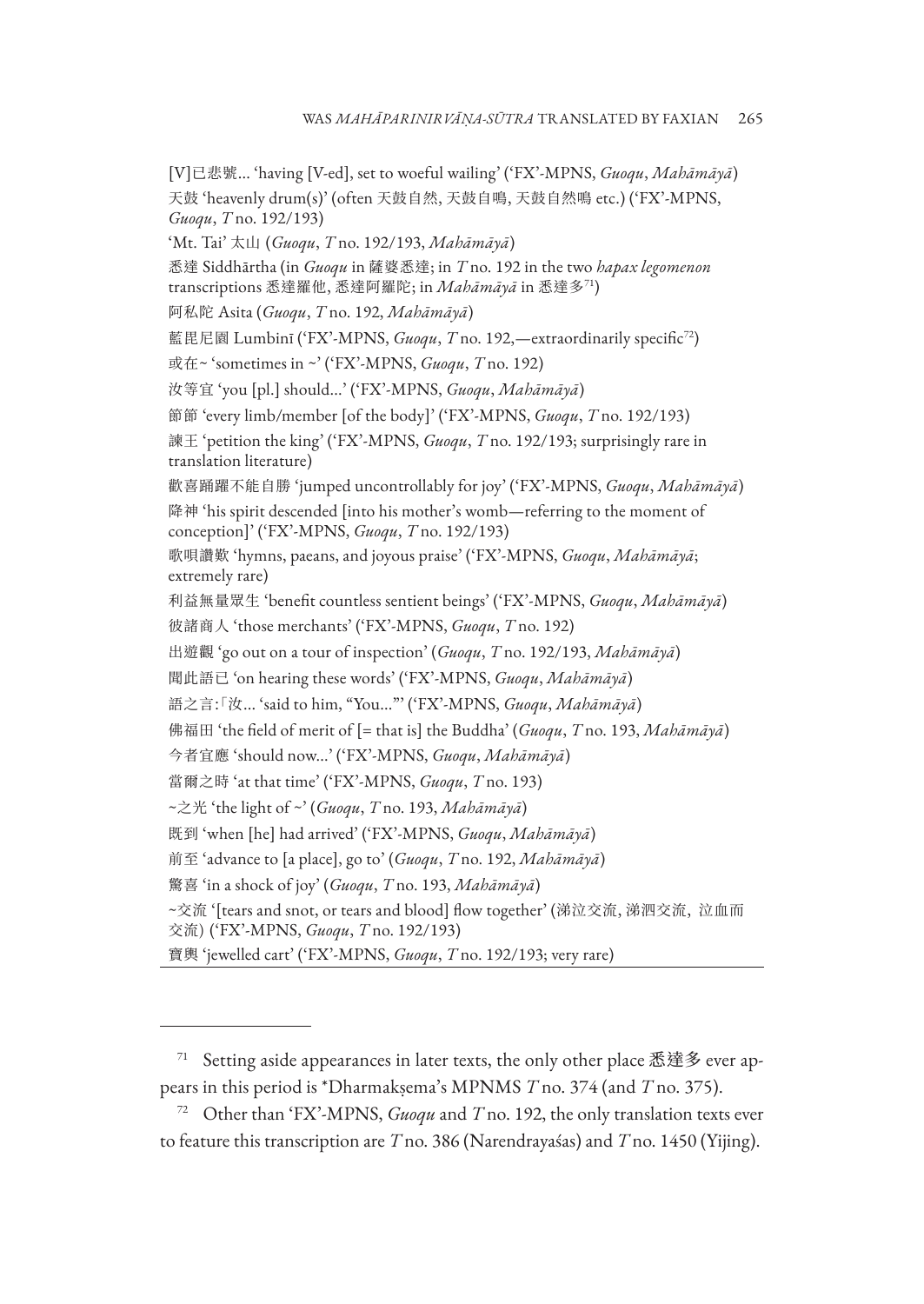Utsuo's work might give us reason to suspect that at least *Mahāmāyā*, in particular, shares such distinctive language with the other texts because it takes them as its sources. In fact, however, in very many cases, where these items occur in these texts, we do not generally find relations between contexts and content of the type that would show such borrowing. Moreover, as with earlier sets of evidence, we see recurring here all types of language. Again, these recurring features together constitute evidence of a style, which sets these four texts apart from 'Guṇabhadra' and ties them closely to one another. Further, much of this shared phraseology is otherwise rather rare in Chinese Buddhist translation literature as a whole. This suggests that these 'four texts' (treating *T* no. 192 and *T* no. 193 together for the time being) are the product of the same close context or group. Future investigation should aim to discover whether these texts are linked by other features (including features of content), and whether more can be discovered about their context and links to other literature.

## 5. Conclusions

On the basis of the evidence presented above, we can conclude that the *Mahāparinirvāṇa-sūtra T* no. 7 is much closer to the style of certain texts ascribed to 'Guṇabhadra' than it is to 'Faxian'. Indeed, by the same yardstick, even 'FX'-MPNS's sister texts, *T* no. 5 and *T* no. 6, are closer to 'Faxian' than 'FX'-MPNS itself. We should, therefore, overturn the ascription to Faxian carried by 'FX'-MPNS in the *Taishō*.

At the same time, however, it is not safe to follow Iwamatsu and simply re-ascribe the text to 'Guṇabhadra'. In fact, markers distinguishing 'FX'-MPNS from the 'Faxian' corpus are found much more densely in the *Guoqu xianzai yinguo jing* than in any other 'Guṇabhadra' text. Further, a range of highly specific markers associate 'FX'-MPNS and *Guoqu* very closely with two further bodies of material, the \**Mahāmāyā-sūtra*, and the *Buddhacarita T* no. 192 and/or the *Fo benxing jing T* no. 193. Stylistically speaking, these four (or five) texts comprise a tightly interrelated group, which are also connected by common themes and content.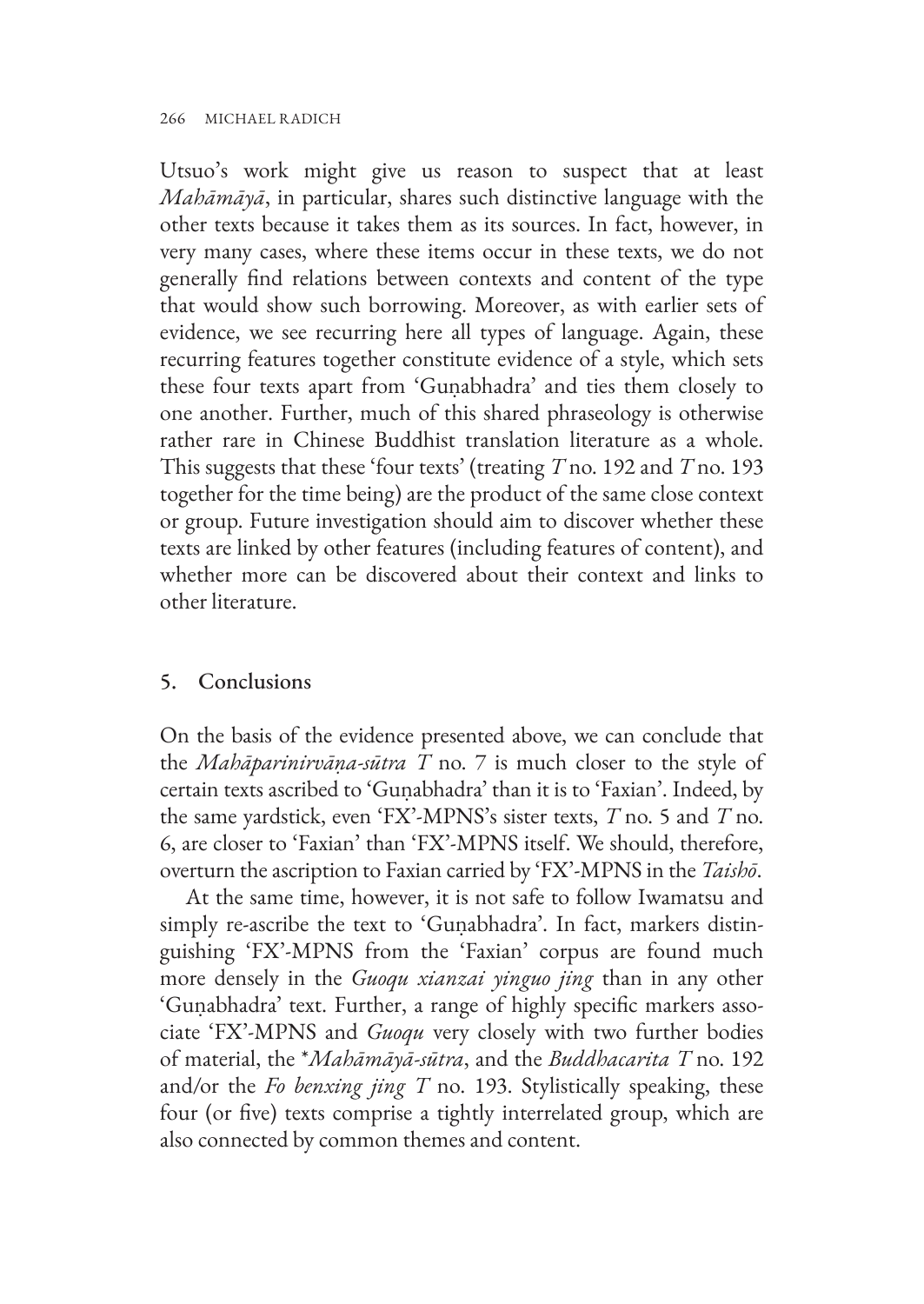As we saw, historical evidence strongly suggests that Baoyun may have been the real translator in the production of several important works ascribed to both Faxian and Guṇabhadra. In this light, it is very tantalising to note that *T* no. 193 is one of only three texts ascribed to Baoyun in the present canon, $73$  and among those texts, this is the ascription that is supported by the strongest external evidence. This might make it tempting to think that the 'FX'-MPNS-*Guoqu*-*T* no. 192/*T* no. 193-*Mahāmāyā* group might have especially close links with Baoyun himself, or that the features discussed above, which unite those texts, comprise together a fingerprint of Baoyun's own style. In fact, however, the range of texts in which Baoyun is likely to have had a hand is much broader than only this group, and the problems involved in their study are considerable.<sup>74</sup> Those broader questions would take us well beyond the bounds of this study, but until they are resolved, we can say nothing reliable about the likelihood that Baoyun was involved in any or all of these texts. For the present, then, we can safely conclude only that 'FX'-MPNS is probably not by the exact same translator(s)/author(s) as the remaining core 'Faxian' texts (*T* no. 376, *T* no. 745, *T* no. 1425, and *T* no. 2085); and that our best indications tie it closely, rather, to *Guoqu*, *T*  no. 192 and/or *T* no. 193, and *Mahāmāyā*.

As mentioned at the outset, the above study was prepared with the aid of TACL, a suite of computer software tools designed for the discovery of evidence bearing on questions of style, attribution, and other intertextual relationships in the Chinese Buddhist canon. I hope that this study also demonstrated some of the promise and power of the careful use of those tools. It does not seem an overstatement to say that to date, without the aid of such tools, scholars in the field have been unaware of the full range, quantity and diversity of

<sup>73</sup> The others are the *Si tianwang jing* 四天王經, *T* no. 590, ascribed to Baoyun in collaboration with Zhiyan 智嚴; and the *Akṣayamati-nirdeśa* included in the *Mahāsaṃnipāta*, 無盡意菩薩品 *T* no. 397 (12), also ascribed to Baoyun and Zhiyan.

<sup>&</sup>lt;sup>74</sup> I am currently preparing a systematic study of Baoyun's possible corpus and translation style and hope to take up these questions again in that work.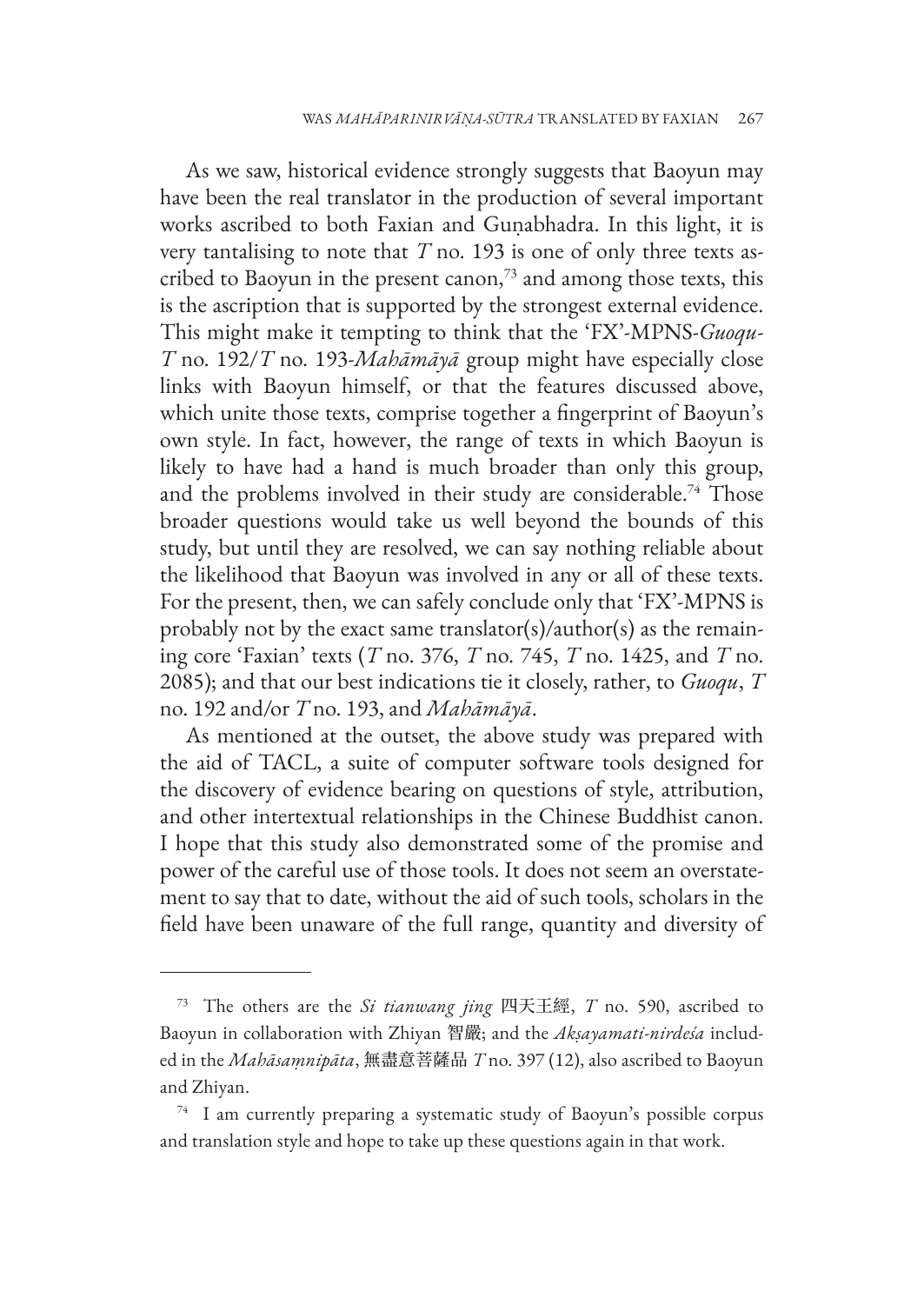evidence, like that examined here, that might exist in any given body of text. In comparison to the copious quantities of evidence discussed here, and the diverse range of types of language that can serve as distinctive markers on either side of a given comparison, I suggest that the handfuls of hand-picked (supposed) markers deployed in prior studies often now look impressionistic, scattershot and shaky. In this light, it will probably be necessary to re-examine even the small number of problematic ascriptions that have been critically studied on the basis of internal evidence in prior work.

At the same time, however, I believe that the present paper amply shows that these new tools promise to allow us to come to grips with such questions far more effectively than in the past. The mind boggles at the likely number of such problems that have probably slept for centuries beneath the surface of the canon, and the likely scale of the task of analysing the potential evidence, if it everywhere presents such an embarrassment of riches as here. If we can rise to the challenge, however, I also believe that such techniques might allow a profound and rigorous revision of the entire textual-evidential basis for many of our most important historical questions.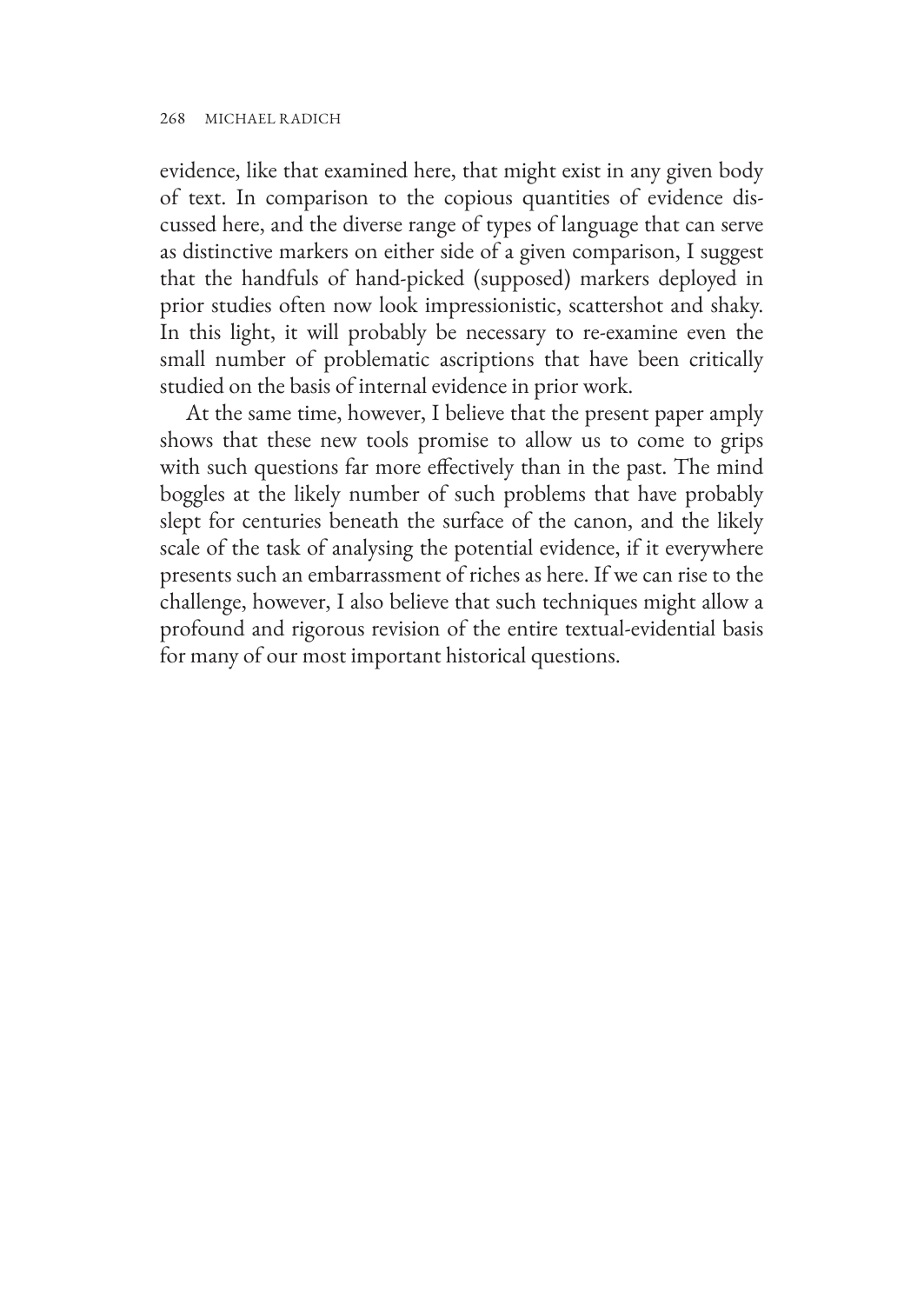## **Appendix I Matches Found in**  $T$  **no. 1425 and**  $T$  **no. 1427**

- *T* no. 1427, 22: 1.557b24–c1 = *T* no. 1425, 22: 36.521b29–c6 (nearly 100 characters);
- *T* no. 1427, 22: 1.557c9–22 = *T* no. 1425, 22: 36.521c18–522a2 (well over 200 characters);
- *T* no. 1427, 22: 1.558b2–9 = *T* no. 1425, 22: 37.523c26–524a8 (over 150 characters).

We also find pericopae (e.g. individual rules, or verses) shared more or less verbatim between *T* no. 1427 and other texts, some of which appear in more than two texts (including *T* no. 1421, *T* no. 1422a/b, *T* no. 1428, *T* no. 1431, *T* no. 1435):

- *T* no. 1427, 22: 1.556b4–17 = *T* no. 1437, 23: 1.479a26–b10 (verse, slightly over  $100$  characters) =  $T$  no. 1422a, 22: 1.194c12–25, *T* no. 1423, 22: 1.206c1–14, *T* no. 1426, 22: 40.549a27–b11, *T* no. 1436, 23: 1.470c4–17;
- *T* no. 1427, 22: 1.558c3–5 = *T* no. 1425, 22: 9.302b10–12 (a rule plus a gloss, over 30 characters), *T* no. 1421, 22: 4.27b28–29 (the rule only, without the gloss);
- *T* no. 1427, 22: 1.558b22–24 (a rule, over 35 characters) = *T* no. 1428, 22: 23.727c7-9, *T* no. 1431, 22: 1.1033c4–6;
- *T* no. 1427, 22: 1.559b9–12 = *T* no. 1425, 22: 10.315b25–28 (a rule, over 50 characters), *T* no. 1426, 22: 1.551c17–20, *T* no. 1435, 23: 8.54b8–12, *T* no. 1437, 23: 1.482a18–21;
- *T* no. 1427, 22: 1.559b21–22 (a rule, over 20 characters) = *T* no. 1435, 23: 8.55a17–18, T no. 1435, 23: 8.55a17–18;
- *T* no. 1427, 22: 1.564c29–565a1 = *T* no. 1425, 22: 27.447a5–7 (verse, 28 characters), *T* no. 1421, 22: 7.46a12-13, *T* no. 1422b, 22: 1.206a27–28.

For *T* no. 1437, we find a similar pattern, but notably, the longest matches are most frequently with *T* no. 1435 (which, unlike *T* no. 1425, is not ascribed to Faxian, and so all the more a possible source of contamination of the 'stylistic signal'). For example, a paragraph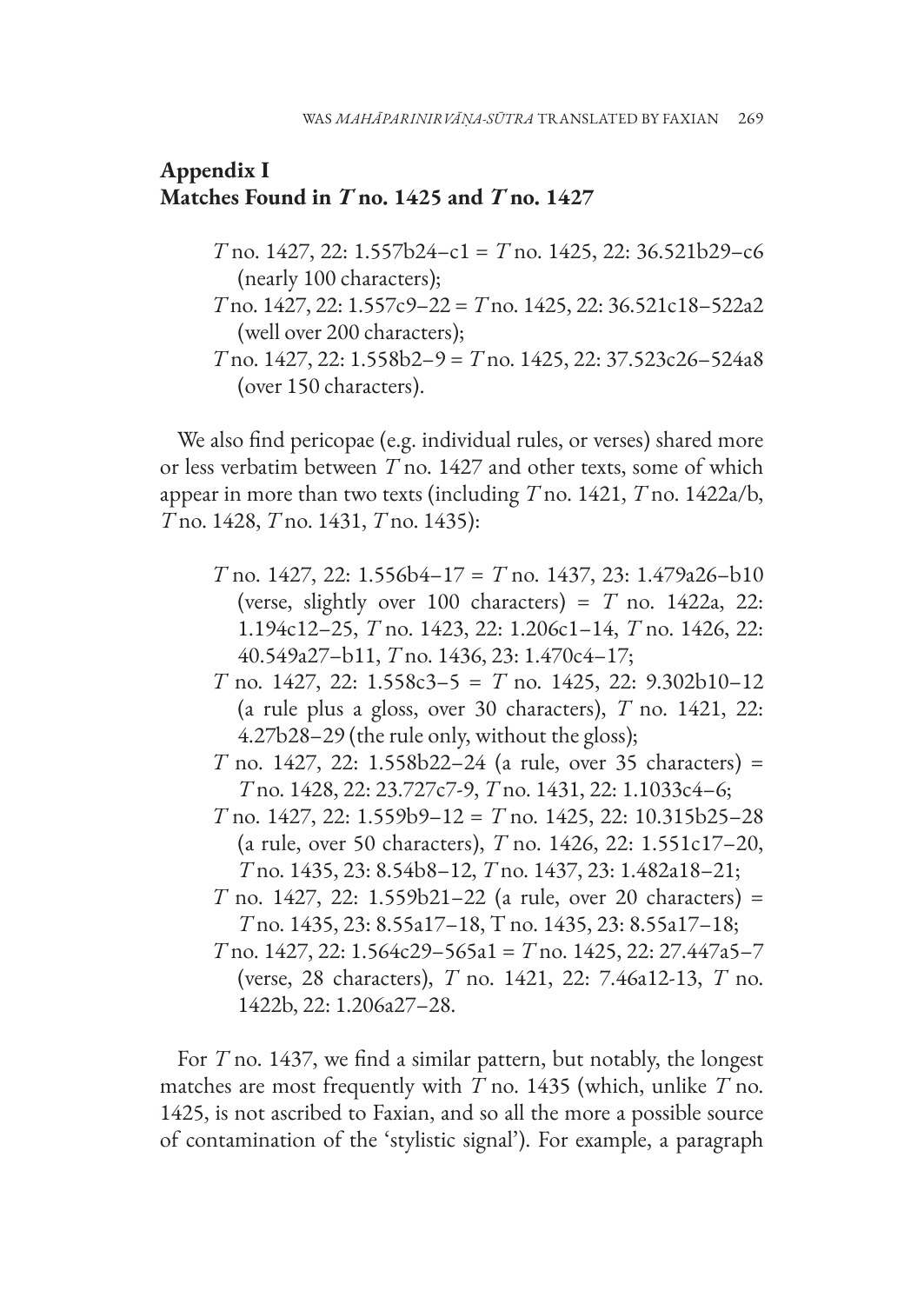around 200 characters long corresponds verbatim, with a few variant readings: *T* no. 1437, 23: 1.481a12–22 = *T* no. 1435, 23: 43.311a19–b2.

The total portion of each text comprised by such verbatim overlaps with other larger translations is large. For example, in *T* no. 1427, approx. 70% of the text is accounted for by verbatim matching strings of 8 characters or more in length with the four main *Vinaya* translations of the early fifth century (*T* no. 1421, *T* no. 1425, *T* no. 1428, and *T* no. 1435). In *T* no. 1437, the proportion of the same overlaps is approximately 67%. To give the reader some sense of the extent of this phenomenon, I have arranged each the two lists of overlaps from *T* no. 1427 above in the order in which they appear in the text.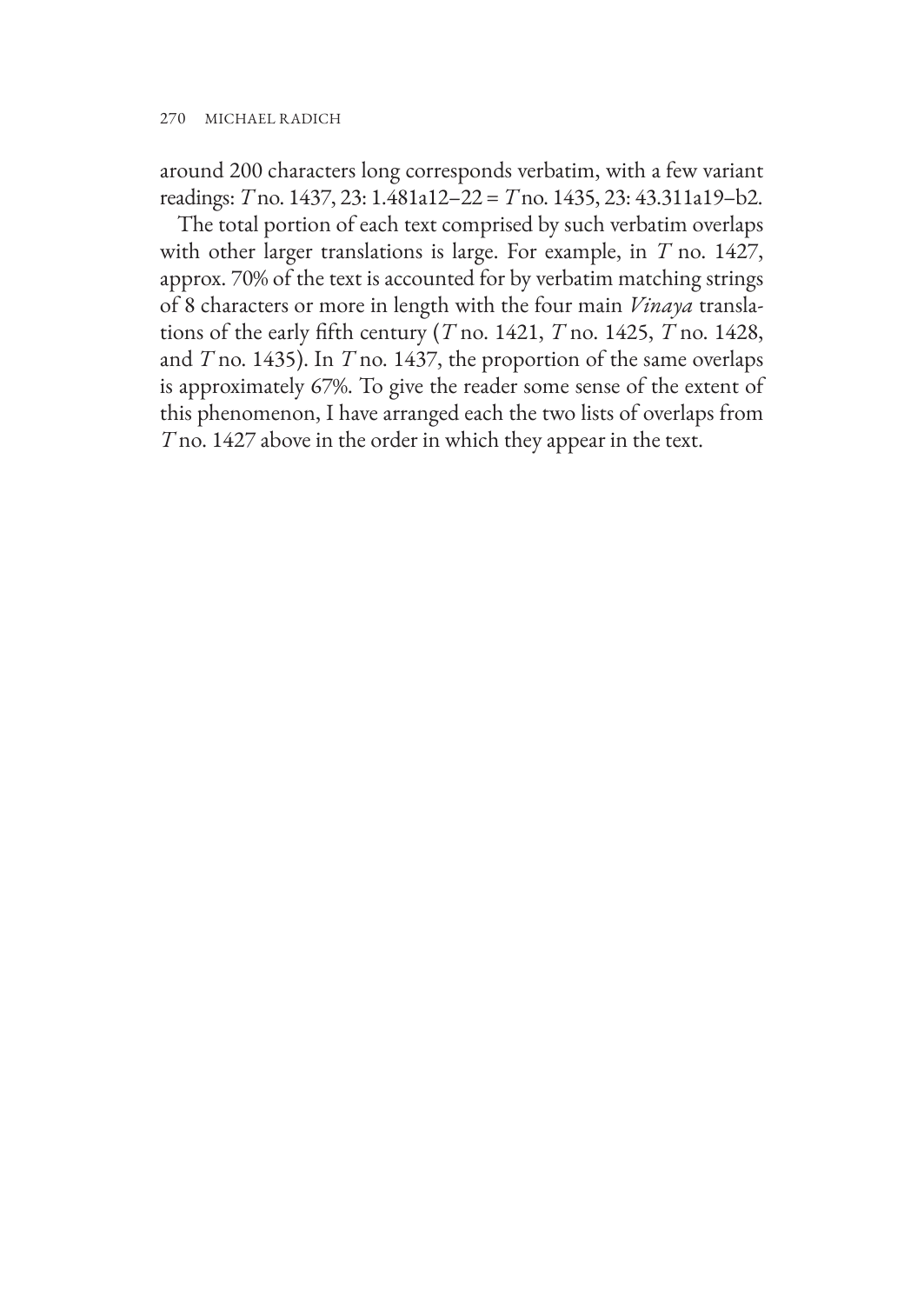# **Appendix II TACL methods used in this study**

TACL includes a range of separate functions. For the convenience of the reader, I here provide a list of the basic functions deployed in this study, keyed to the places where they were used.

tacl difference: Finds all contiguous strings unique to each side of a comparison between two (or more) bodies of text. Examples:

- 'FX'-MPNS versus other solid ascriptions to 'Faxian' (*T* no. 376, *T* no. 745, *T* no. 1425, *T* no. 2085): Table 1, p. 236 ff; Table 2, p. 240 ff.
- *T* no. 2085 versus other Faxian texts (*T* no. 376, *T* no. 745, *T* no. 1425): fn. 10.
- *Guoqu* versus 'Guṇabhadra', Table 4.

tacl intersect: Finds all overlapping literal and contiguous strings between two or more bodies of text. Examples:

- *T* no. 1427 intersect [*T* no. 1421, *T* no. 1425, *T* no. 1428, *T* no. 1435]: Appendix I.
- *T* no. 1437 intersect [*T* no. 1421, *T* no. 1425, *T* no. 1428, *T* no. 1435]: Appendix I.
- *Guoqu* intersect F69, fn. 54.

tacl search: Takes a list of multiple n-grams (sometimes many hundreds) and searches every text in the entire canon for all of them. Outputs a list and count of n-grams from that set found in every text. This allows the user to easily find places in the canon where a given set of n-grams are most (or least) concentrated. Examples:

- Items from Table 2 in *T* no. 5 and *T* no. 6: 'In both *T* no. 5 and *T* no. 6 we find a large number of exactly the markers listed in Table 2 above as distinguishing the Faxian corpus from "FX"-MPNS...', p. 253–54, and fn. 40, fn. 41.
- Items from Table 1 in 'Guṇabhadra': '...our markers of "FX"-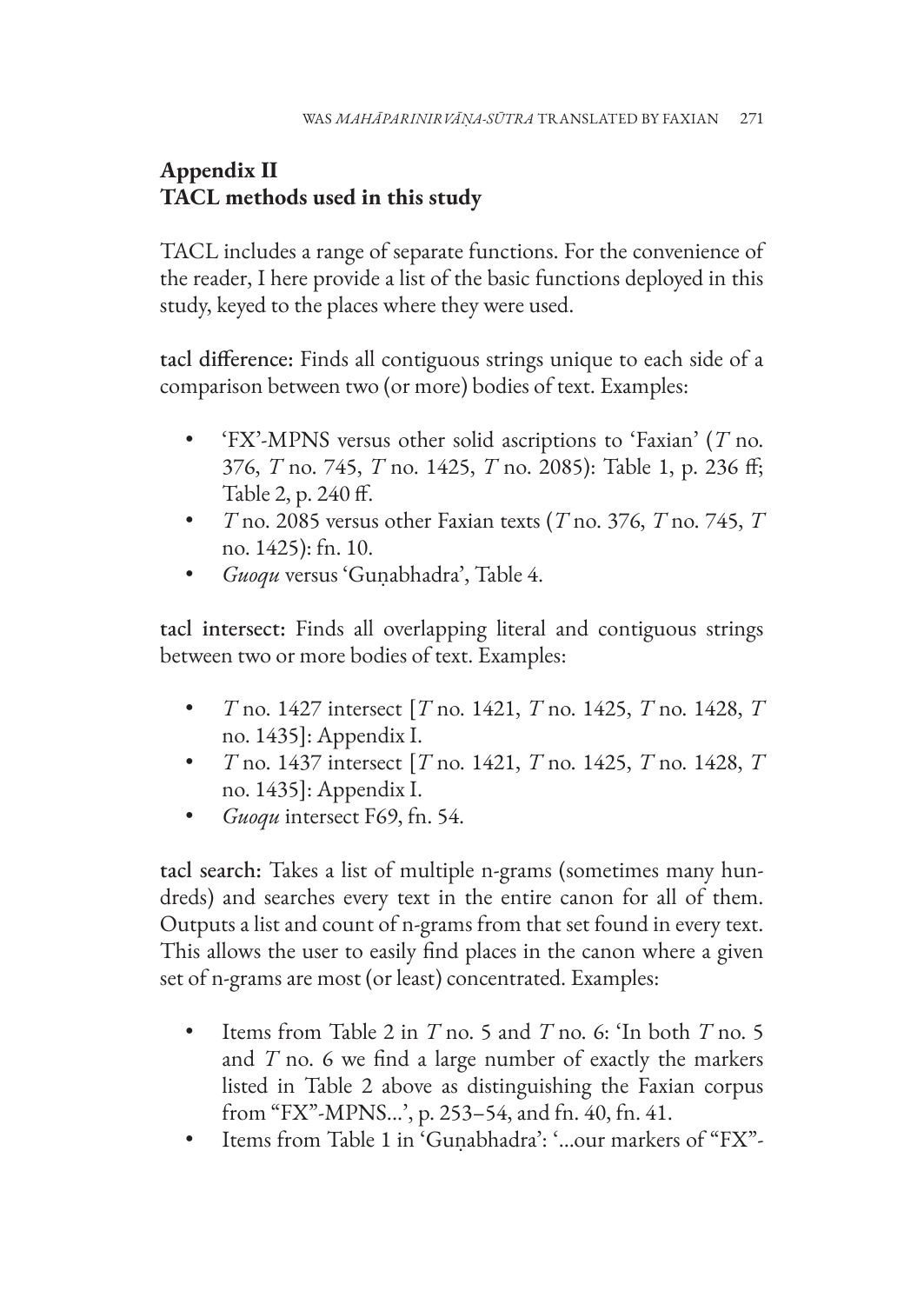MPNS against other Faxian works are far from evenly distributed in the Guṇabhadra corpus...' p. 259.

- '...measured by the same criteria, one work outside the Guṇabhadra corpus has even closer links to "FX"-MPNS than any of the Guṇabhadra works...*Mahāmāyā*', p. 261 ff.
- 'The *Abhiniṣkramana-sūtra* 佛本行集經 *T* no. 190 ascribed to \*Jñānagupta features the next largest gross number of Table 1 markers after *T* no. 99 and *Guoqu*...', fn. 61.

tacl highlight: Takes the results of a tacl intersect test (see above) and conveniently highlights in a display of one text all the overlaps with the other text(s). Examples:

- *T* no. 1427 and *T* no. 1437 overlaps with [*T* no. 1421, *T* no. 1425, *T* no. 1428, *T* no. 1435], Appendix I (I used this function to arrive at percentage estimates of the proportion of overlap to the whole text).
- Overlaps between *Guoqu* and F69, fn. 54.
- '...we do not find the sorts of overlaps in content and context that would indicate direct borrowing from one text to the other... [viz. "FX"-MPNS and *Guoqu*]', p. 261.
- '...not all the distinctive phraseology overlapping between the two texts can be accounted for by *Mahāmāyā* borrowing and reworking whole passages from "FX"-MPNS...', p. 262.

Tests may also be concatenated (the results of one test may be fed as input into another test). This allows operations like the following:

- ['FX'-MPNS intersect *Guoqu*] difference [remainder of *T* no. 1- *T* no. 1692]: 'Terms and phrases unique to "FX"-MPNS and *Guoqu* in translation literature', p. 260.
- [*Guoqu* difference Guṇabhadra] intersect ['FX'-MPNS, *T* no. 192, *T* no. 193, *Mahāmāyā*]: 'Terms and phrases shared by "FX"-MPNS, *Guoqu*, *T* no. 192/ *T* no. 193, and *Mahāmāyā*, but never in "Guṇabhadra"', Table 4.

Readers should bear in mind that users can also define upper and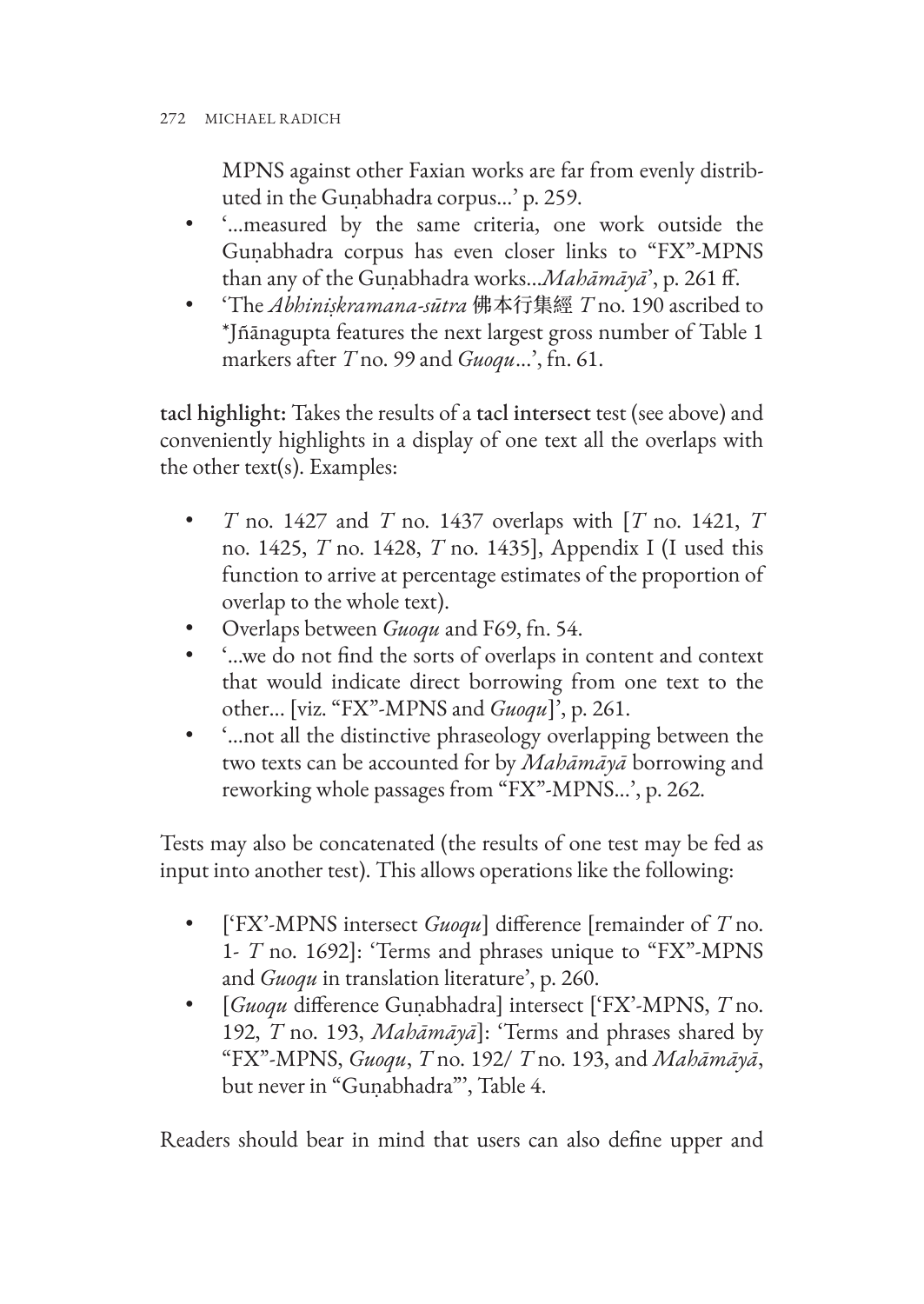lower limits for the length of n-grams in which they are interested, for maximum or minimum number of instances of n-grams, for the maximum or minimum number of works in which n-grams must appear, and so on; and that TACL also, unlike CBETA, searches the *Taishō* apparatus, and so, in principle, can take into account all the witnesses to a text consulted by the *Taishō* editors.

It should also be emphasised that TACL is only a tool or aid to human analysis. All the potential evidence that it finds must be subjected to further informed and careful analysis in context, as it occurs in the texts themselves. This phase of the analysis can only be performed by a competent human reader, and is just as difficult, and prone to error, as any other philological work. To the best of my ability, I have subjected all the evidence presented in this paper to such analysis.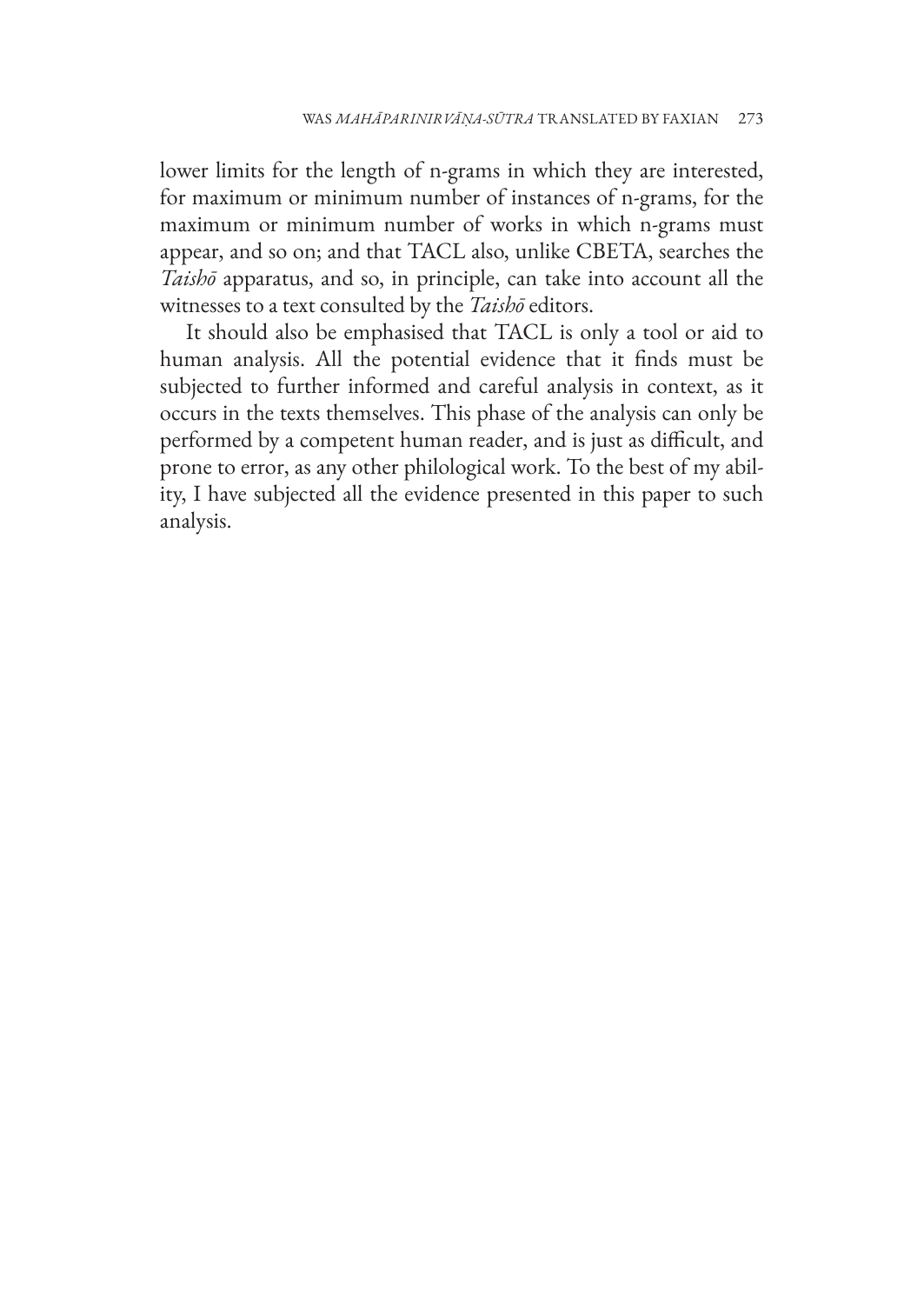# **Bibliography**

# Abbreviations

| CSZJJ        | Chu sanzang ji ji 出三藏記集 $T$ no. 2145.                                                               |
|--------------|-----------------------------------------------------------------------------------------------------|
| <b>DDB</b>   | Digital Dictionary of Buddhism. See Bibliography,                                                   |
|              | Sources, Muller, ed.                                                                                |
| F            | Fangshan stone canon. Numbering of texts follows                                                    |
|              | Zhongguo Fojiao xiehui, Zhongguo shi jing.                                                          |
| <b>FX</b>    | 'Faxian' 法顯, usually used in this paper to refer to                                                 |
|              | the corpus ascribed to Faxian as author or translator.                                              |
| 'FX'-MPNS    | Mahāparinirvāņa-sūtra 大般涅槃經 T no. 7.                                                                |
| Guoqu        | Guoqu xianzai yinguo jing 過去現在因果經 T no. 189.                                                        |
| GSZ          | Gaoseng zhuan 高僧傳.                                                                                  |
| M            | Ming version of a text, as noted in the apparatus of                                                |
|              | $T$ under the siglum 明.                                                                             |
| Mahāmāyā     | *Mahāmāyā-sūtra 摩訶摩耶經 T no. 383.                                                                    |
| <b>MPNS</b>  | Mahāparinirvāņa-sūtra, in various versions.                                                         |
| <b>MPNMS</b> | (Mahāyāna) Mahāparinirvāņa-mahāsūtra Tno.                                                           |
|              | 374, T no. 375, T no. 376.                                                                          |
| $\mathbf{P}$ | 'Palace library' 宮内省 version of a text, as noted in                                                 |
|              | the apparatus of $T$ under the siglum $\mathbb{\ddot{B}}$ .                                         |
| T            | Taishō shinshū daizōkyō 大正新脩大藏經, as accessed                                                        |
|              | via CBETA.                                                                                          |
|              | According to the standard layout for this volume,                                                   |
|              | references to the <i>Taishō</i> follow the order: Text                                              |
|              | number, volume number, juan/fascicle number,                                                        |
|              | page, column and line number. Thus e.g. T no. 225,                                                  |
|              | 8: 2.483b17 is text 225, volume 8, fascicle 2, page                                                 |
|              | 483, second register, line 17.                                                                      |
| S            | Song version of a text, as noted in the apparatus of $T$<br>under the siglum $\ddot{\mathcal{R}}$ . |
| Y            | Yuan version of a text, as noted in the apparatus of $T$                                            |
|              | under the siglum $\vec{\pi}$ .                                                                      |
|              |                                                                                                     |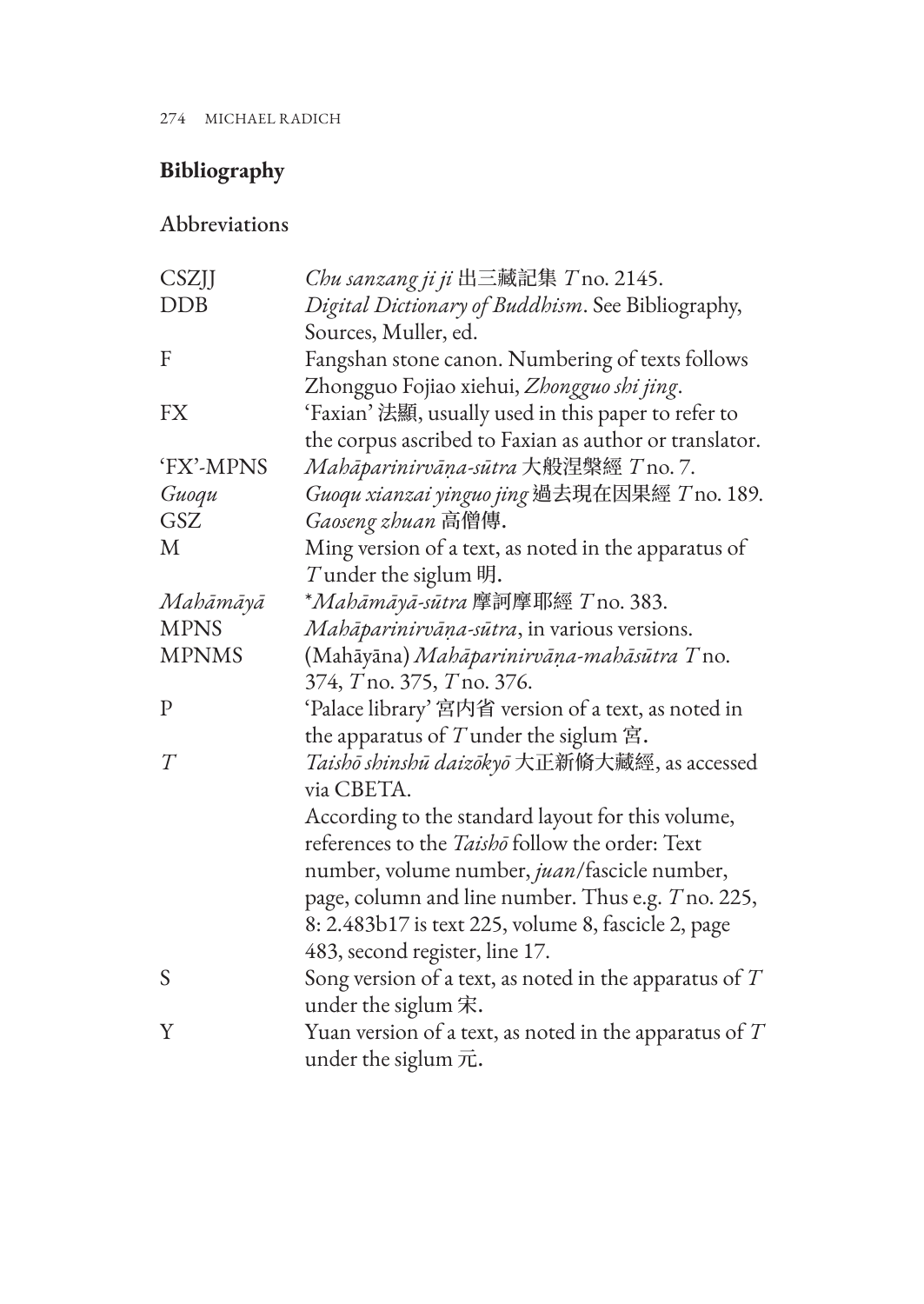## Sources

- Bareau, André. 'Les récits canoniques des funérailles du Buddha et leurs anomalies: nouvel essai d'interprétation' [Discrepancies among Canonical Narratives of the Funeral of the Buddha: A New Essay in Interpretation]. *Bulletin de l'École française d'Extrême-Orient* [Bulletin of the French Academy of the Far East] 62 (1975): 151–89.
- CBETA. Chinese Buddhist Electronic Text Association. *Taishō shinshū daizōkyō* 大正新脩大藏經 [The Taishō Era New Edition of the Canon]. Edited by Takakusu Junjirō 高楠順次郎 and Watanabe Kaigyoku 渡邊海旭. Tokyo: Taishō shinshū daizōkyō kankōkai/Daizō shuppan, 1924–1932. CBReader v. 5.3, 2016.
- de Jong, Jan Willem. 'Fa-hsien and Buddhist Texts in Ceylon'. *Journal of the Pali Text Society* 9 (1981): 105–16.
- Deeg, Max. *Das Gaoseng-Faxian-Zhuan als religionsgeschichtliche Quelle: der älteste Bericht eines chinesischen buddhistischen Pilgermönchs über seine Reise nach Indien mit Übersetzung des Textes* [The *Gaoseng Faxian zhuan* as a Source for the History of Religion: The Oldest Record of a Chinese Buddhist Pilgrim Monk on his Journey to India with Translation of the Text]. Studies in Oriental Religions 52. Wiesbaden: Otto Harrassowitz, 2005.
- Funayama Tōru 船山徹. *Butten wa dō Kan'yaku sareta no ka: sūtora ga kyōten ni naru toki* 仏典はどう漢訳されたのか ——スートラが 経典になるとき [Making Sutras into 'Classics': How Buddhist Scriptures Were Translated into Chinese]. Tokyo: Iwanami shoten 岩波書店, 2013.
- Funayama Tōru 船山徹 [Chuanshan Che]. '*Da fangbian Fo bao'en jing* bianzuan suoyinyong di Hanyi jingdian' 《大方便佛報恩經》 編纂所引用的漢譯經典 [Translated Chinese Scriptures Cited in the Composition of the *Da fangbian Fo bao'en jing*]. Translated by Wang Zhaoguo 王招國. *Fojiao wenxian yanjiu* 佛教文獻研究 [Studies in Buddhist Texts] 2 (2016): 175–202.
- Glass, Andrew. 'Guṇabhadra, Bǎoyún, and the *Saṃyuktāgama*'. *Journal of the International Association of Buddhist Studies* 31, no. 1–2 (2008/2010): 185–203.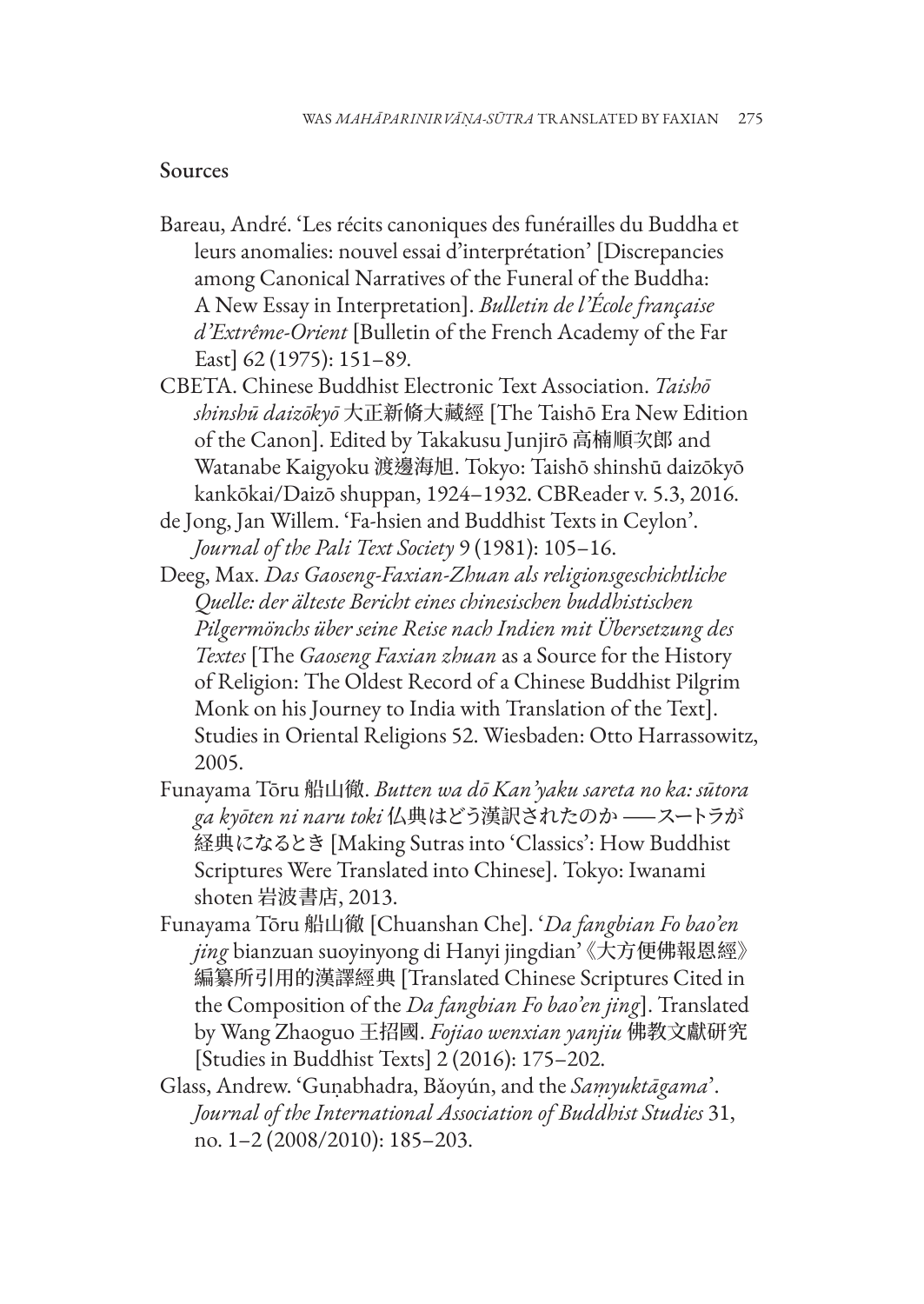Gotō Gijō 後藤義乗. '*Butsu hongyō kyō, Shi tennō kyō* no Kan'yakusha' 仏本行経・四天王経の漢訳者 [On the Translator into Chinese of the *Fo benxing jing* and the *Si tianwang jing*]. *Indogaku Bukkyōgaku kenkyū* 印度學佛教學研究 [Journal of Indian and Buddhist Studies] 55, no. 2 (2007): 982–978 [L].

Ishii Kōsei 石井公成. '*Daijō kishin ron* no yōgo to gohō no keikō: NGSM ni yoru hikaku bunseki' 《 大乘起信論 》の用語と語 法の傾向―NGSM による比較分析 [Terminological and Syntactical Tendencies in the *Awakening of Faith in Mahāyāna*: An Analysis by Means of NGSM]. *Indogaku Bukkyōgaku kenkyū* 印度學佛教學研究 [Journal of Indian and Buddhist Studies] 52, no. 1 (2003): 287–93.

———. 'Shintai kan'yo bunken no yōgo to gohō: NGSM ni yoru hikaku bunseki' 真諦關與文獻の用語と語法―NGSMによる 比較分析 [The Vocabulary and Syntax of Paramārthan Texts: A Comparative Analysis Using NGSM]. In *Shintai sanzō kenkyū ronshū* 真諦三藏研究論集 [Studies of the Works and Influence of Paramārtha], edited by Funayama Tōru 船山徹, 87–120. Kyoto: Kyōto daigaku jinbun kagaku kenkyūjo/Institute for Research in Humanities, Kyoto University, 2012.

Iwamatsu Asao 岩松浅夫. '*Daihatsunehan gyō* ni okeru ichi ni no mondaiten: *Nehan gyō* shōhon no honden o megutte' 大般涅槃 経における一二の問題点:涅槃経小本の翻伝をめぐって [A Few Problems in the *Mahāparinirvāṇa-sūtra*: With a Focus on the Translation and Transmission of the Shorter *Nirvāṇa-sūtra*]. *Indogaku Bukkyōgaku kenkyū* 印度學佛教學研究 [Journal of Indian and Buddhist Studies] 24, no. 2 (1976): 154–55.

———. '*Nehan gyō* shōhon no hon'yakusha' 涅槃経小本の翻訳 者 [On the Translator of the Shorter *Nirvāṇa-sūtra*]. *Indogaku Bukkyōgaku kenkyū* 印度學佛教學研究 [Journal of Indian and Buddhist Studies] 25, no. 1 (1976): 244–47.

- Legge, James. *A Record of Buddhistic Kingdoms: Being an Account by the Chinese Monk Fa-hien of His Travels in India and Ceylon (A.D. 399–414) in Search of the Buddhist Books of Discipline*. Oxford: Clarendon Press, 1886.
- Liu, Yuan-ju. 'Stories Written and Rewritten: The Story of Faxian's Search for the Dharma in its Historical, Anecdotal,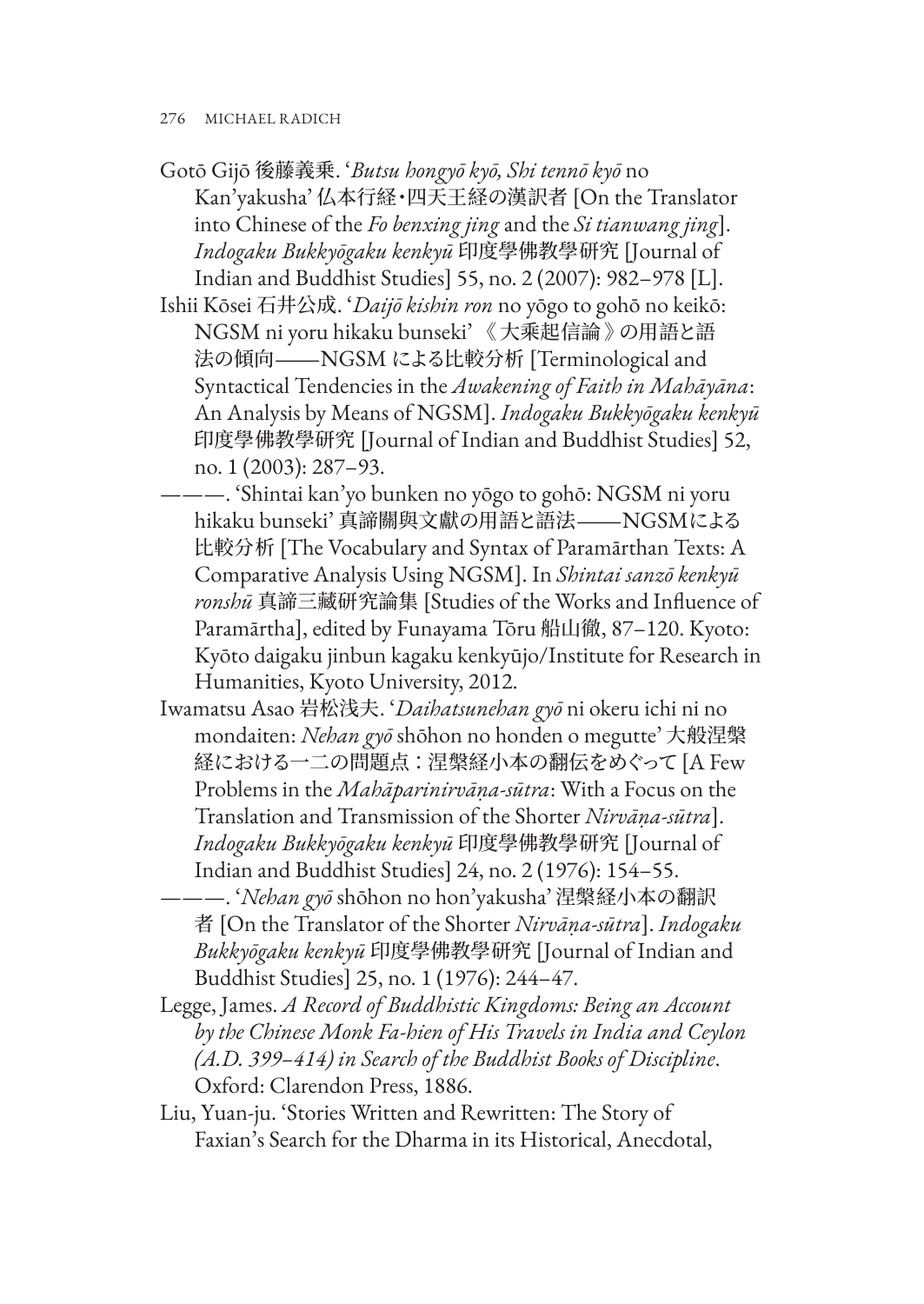and Biographical Contexts'. Translated by Jack W. Chen. *Early Medieval China* 22 (2016): 1–25.

- Mochizuki Shinkō 望月信亨. *Mochizuki Bukkyō daijiten* 望月佛教大 辭典 [Mochizuki's Dictionary of Buddhism]. Tokyo: Sekai seiten kankō kyōkai 世界聖典刊行協會, 1933 [1960].
- Muller, A. Charles, ed. *Digital Dictionary of Buddhism*. Editions of January to February 2017. http://buddhism-dict.net/ddb.
- Nattier, Jan. *A Guide to the Earliest Chinese Buddhist Translations: Texts from the Eastern Han* 東漢 *and Three Kingdoms* 三國 *Periods*. Bibliotheca Philologica et Philosophica Buddhica X. Tokyo: The International Research Institute for Advanced Buddhology, Soka University, 2008.
- Park, Jungnok. 'A New Attribution of the Authorship of T5 and T6 *Mahāparinirvāṇa-sūtra*'. *Journal of the International Association of Buddhist Studies* 31, no. 1–2 (2008 [2010]): 339–67.
- Radich, Michael. 'On the Sources, Style and Authorship of Chapters of the Synoptic *Suvarṇaprabhāsottama-sūtra* T664 Ascribed to Paramārtha (Part 1)'. *Annual Report of the International Research Institute for Advanced Buddhology* 17 (2014): 207–44.
- ———. 'Tibetan Evidence for the Sources of Chapters of the Synoptic *Suvarṇaprabhāsottama-sūtra* T664 Ascribed to Paramārtha'. *Buddhist Studies Review* 32, no. 2 (2015): 245–70.
- ———. 'Problems of Attribution, Style, and Dating Relating to the "*Great Cloud Sūtras*" in the Chinese Buddhist Canon (*T* 387, *T* 388/S.6916)'. In *Buddhist Transformations and Interactions: Papers in Honor of Antonino Forte*, edited by Victor H. Mair, 235–89. Amherst: Cambria Press, 2017.
- ———. 'On the *Ekottarikāgama* 增壹阿含經 T 125 as a Work of Zhu Fonian 竺佛念'. *Journal of Chinese Buddhist Studies* 30 (2017): 1–31.

———. *Problems of Attribution and Style in the Dharmarakṣa Corpus*. Forthcoming.

Radich, Michael, and Bhikkhu Anālayo. 'Were the *Ekottarika-āgama* and the *Madhyama-āgama* Translated by the Same Person? An Assessment on the Basis of Translation Style'. In *Research on the* Madhyama-āgama, Dharma Drum Institute of Liberal Arts Research Series 5, edited by Dhammadinnā, 209–37. Taipei: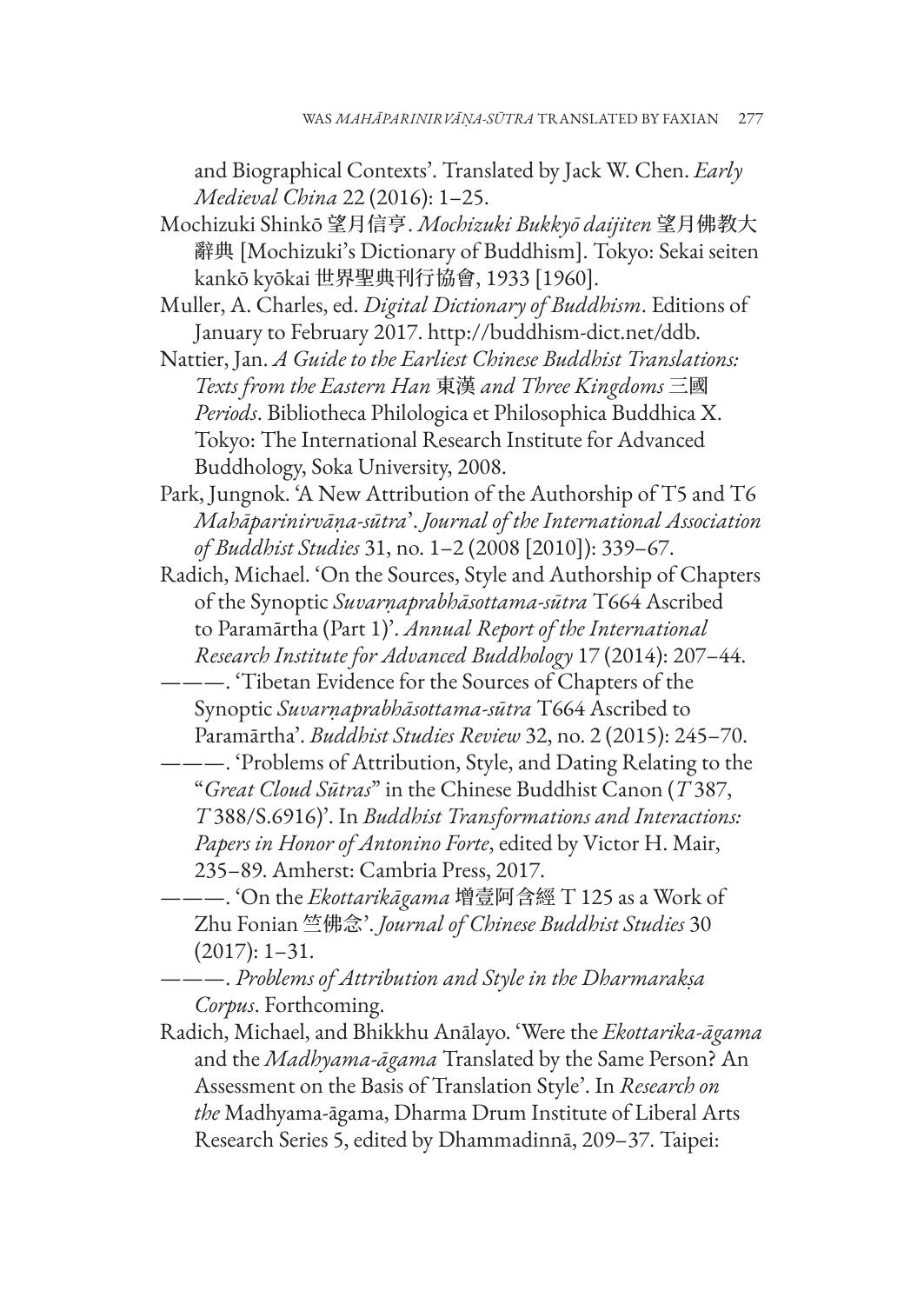Dharma Drum Publishing Corporation, 2017.

- Saitō Takanobu 齊藤隆信. *Kango Butten ni okeru ge no kenkyū* 漢語 仏典における偈の研究 [A Study of Verse in Chinese Buddhist Scriptures]. Kyoto: Hōzōkan 法藏館, 2013.
- Sakaino Kōyō 境野黄洋. '*Butsu yuikyō gyō* to *Butsu shogyō san* ni tsuite' 『 仏遺教経 』と『 仏所行讃 』について [On the *Fo yijiao jing* and the *Fo suoxing zan*]. *Shisō* 思想 [Thought] 79 (1928): 189–204.
- Tokiwa Daijō 常盤大定. *Gokan yori Sō Sei ni itaru yakukyō sōroku* 後 漢より宋斉に至る訳経総錄 [A Union Catalogue of Translated Scriptures from the Later Han to the Song-Qi Periods]. Tokyo: Kokusho Kankōkai 國書刊行會, 1938 [1973].
- Ui Hakuju 宇井伯壽. *Yakukyōshi kenkyū* 訳経史研究 [A Study of the History of Scriptural Translations]. Tokyo: Iwanami shoten 岩波 書店, 1971.
- Utsuo Shōshin 撫尾正信. '*Makamaya kyō* Kan'yaku ni kansuru gigi' 摩訶摩耶経漢訳に関する疑義 [Dubious Points Pertaining to the Chinese Translation of the \**Mahāmāyā-sūtra*]. *Saga Ryūkoku gakkai kiyō* 佐賀龍谷学会紀要 [Journal of Saga Ryukoku Junior College] 2 (1954): 1–28 [L].
- Waldschmidt, Ernst. *Das* Mahāparinirvāṇasūtra: *Text in Sanskrit und Tibetisch, verglichen mit dem Pāli nebst einer Übersetzung der chinesischen Entsprechung im Vinaya der Mūlasarvāstivādins, auf Grund von Turfan-Handschriften herausgegeben und bearbeitet. Teil I: Der Sanskrit im handschriftlichen Befund* [The *Mahāparinirvāṇasūtra*: Text in Sanskrit and Tibetan, Compared with the Pali, alongside a Translation of the Chinese Parallel in the Vinaya of the Mūlasarvāstivādins, Edited and Analysed on the Basis of the Turfan Manuscripts. Part I: The Sanskrit in the Manuscript Finds]. Berlin: Akademie-Verlag, 1950.

———. *Die Überlieferung vom Lebensende des Buddha: eine vergleichende Analyse des* Mahāparinirvāṇasūtra *und seiner Textentsprechungen* [The Tradition of the End of the Life of the Buddha: A Comparative Analysis of the *Mahāparinirvāṇasūtra* and Its Parallels]. Göttingen: Vandenhoeck & Ruprecht, 1944– 1948.

Willemen, Charles, trans. *Buddhacarita: In Praise of the Buddha's*